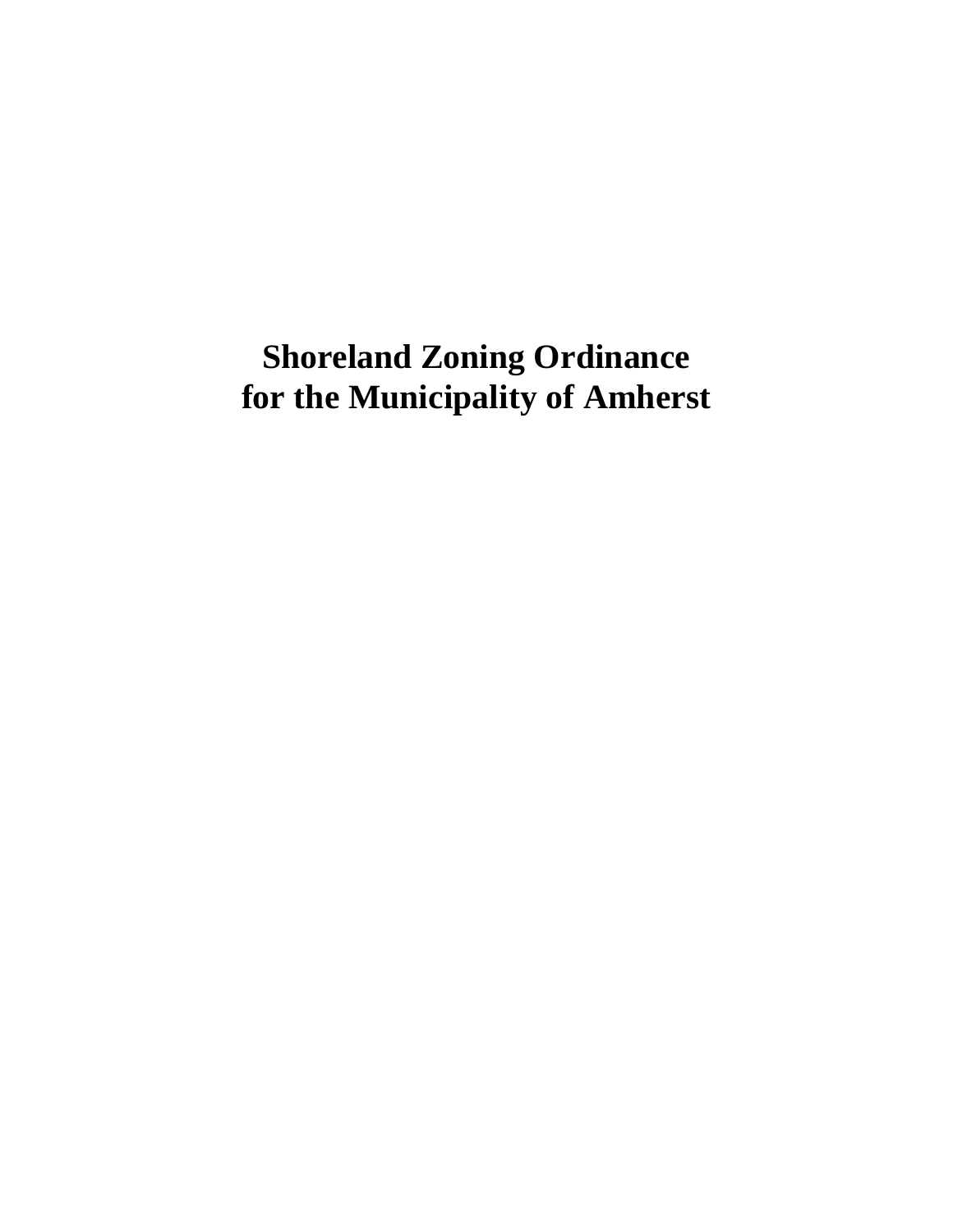# **Table of Contents**

| 1.              |                                                                                                    |  |
|-----------------|----------------------------------------------------------------------------------------------------|--|
| 2.              |                                                                                                    |  |
| 3.              |                                                                                                    |  |
| 4.              |                                                                                                    |  |
| 5.              |                                                                                                    |  |
| 6.              |                                                                                                    |  |
| 7.              |                                                                                                    |  |
| 8.              |                                                                                                    |  |
| 9.              |                                                                                                    |  |
| А.              |                                                                                                    |  |
| <b>B.</b>       |                                                                                                    |  |
| $\mathcal{C}$ . |                                                                                                    |  |
| D.              |                                                                                                    |  |
| 10.             |                                                                                                    |  |
| 11.             |                                                                                                    |  |
| 12.             |                                                                                                    |  |
|                 |                                                                                                    |  |
| А.              |                                                                                                    |  |
| <b>B.</b>       |                                                                                                    |  |
| $\mathcal{C}$ . |                                                                                                    |  |
|                 | (1)                                                                                                |  |
|                 | (2)                                                                                                |  |
|                 | (3)                                                                                                |  |
|                 | (4)                                                                                                |  |
|                 | (5)                                                                                                |  |
| D.              |                                                                                                    |  |
|                 | Е.                                                                                                 |  |
|                 |                                                                                                    |  |
| 13.             |                                                                                                    |  |
| A.              |                                                                                                    |  |
| <b>B.</b><br>C. |                                                                                                    |  |
|                 |                                                                                                    |  |
| 14.             |                                                                                                    |  |
| 15.             |                                                                                                    |  |
| А.              |                                                                                                    |  |
| <b>B.</b>       |                                                                                                    |  |
| C.              | Piers, Docks, Wharves, Bridges and Other Structures and Uses Extending or Located Below the Normal |  |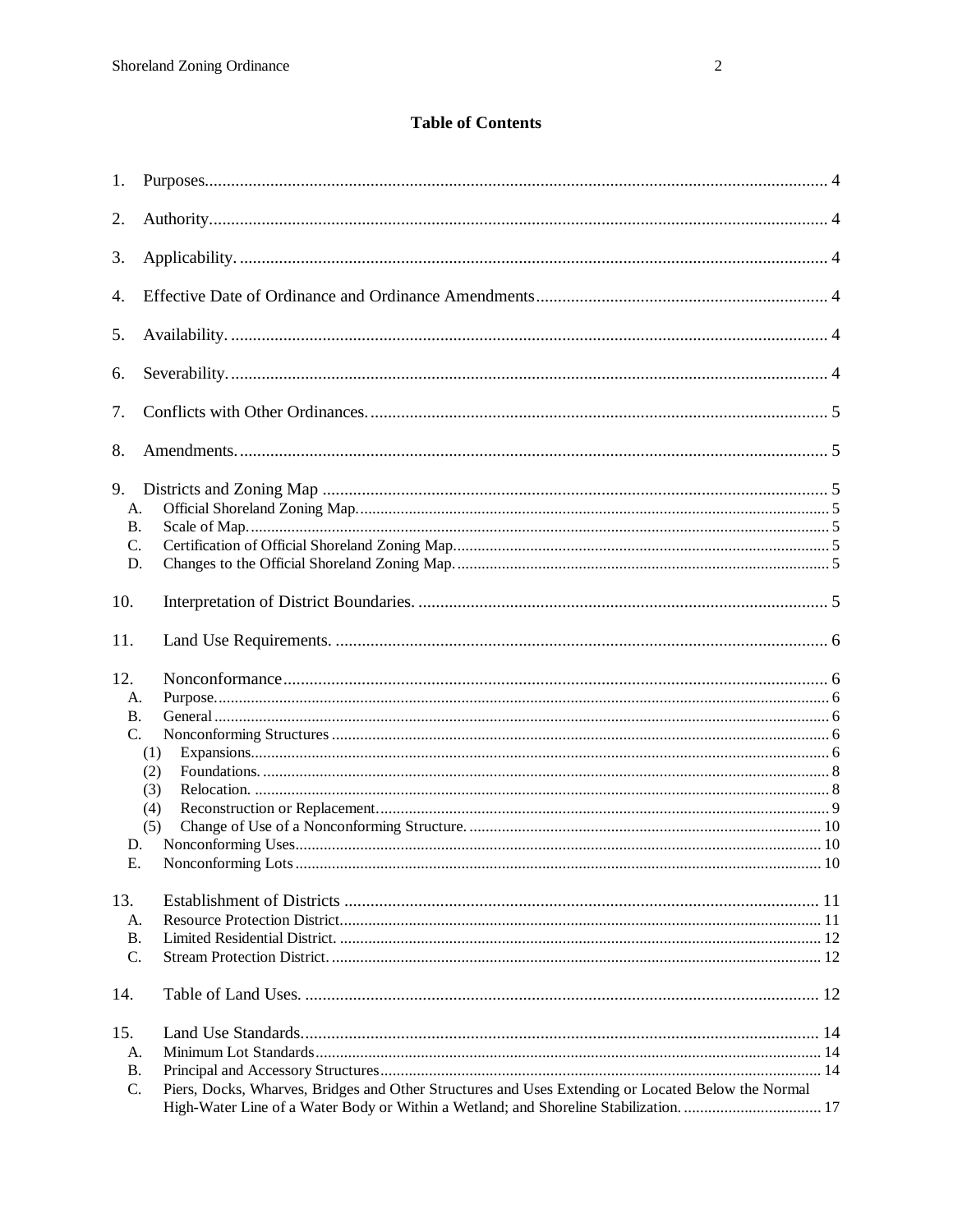| D.         |  |
|------------|--|
| Е.         |  |
| F.         |  |
| G.         |  |
| Н.         |  |
| I.         |  |
| J.         |  |
| Κ.         |  |
| L.         |  |
| M.         |  |
| N.         |  |
| $\Omega$ . |  |
| $O-1$ .    |  |
| P.         |  |
| Q.         |  |
| R.         |  |
| S.         |  |
| T.         |  |
| U.         |  |
| V.         |  |
| W.         |  |
| 16.        |  |
| А.         |  |
| <b>B.</b>  |  |
| C.         |  |
| D.         |  |
| Е.         |  |
| F.         |  |
| G.         |  |
| H.         |  |
| I.         |  |
|            |  |
| 17.        |  |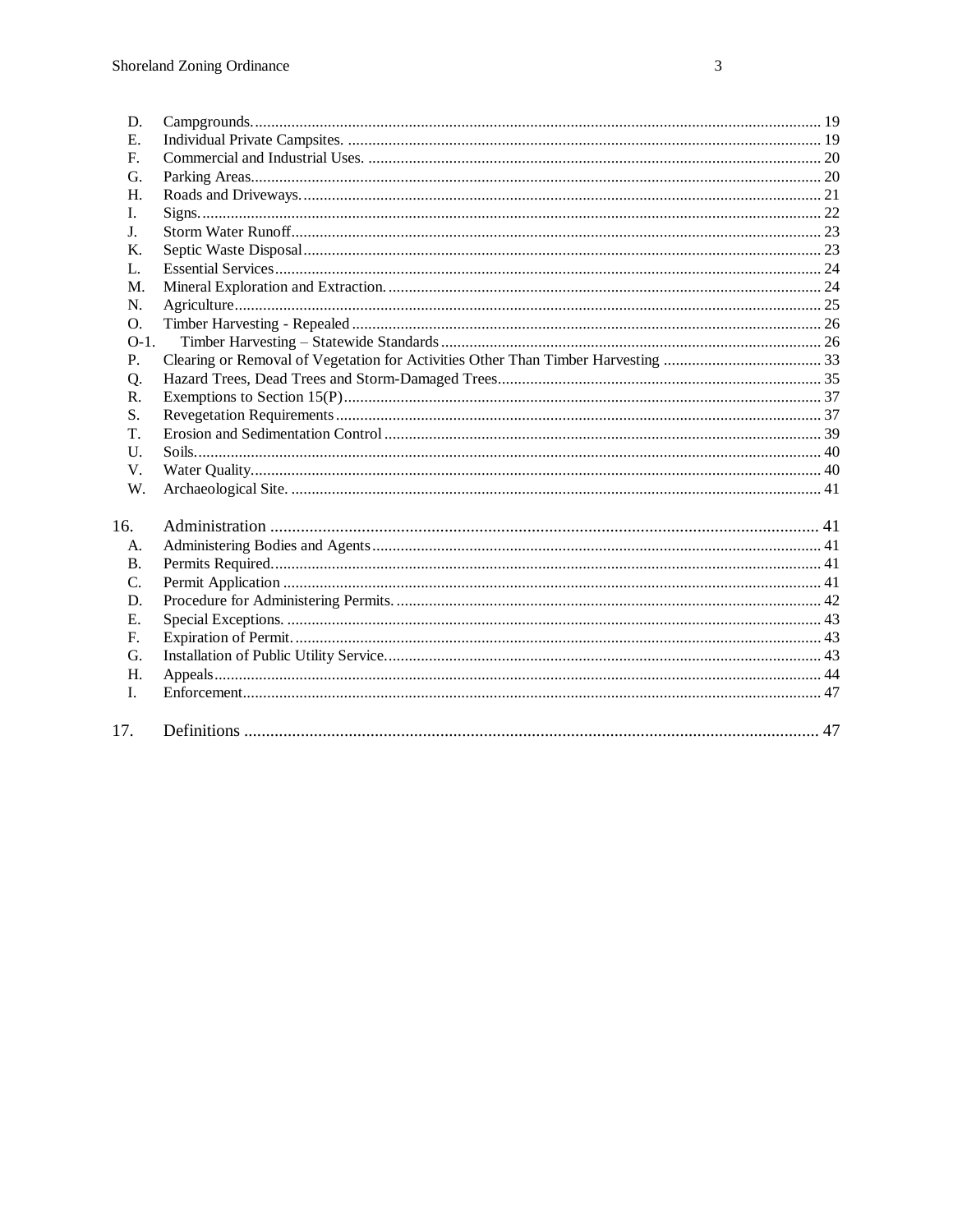#### **Shoreland Zoning Ordinance for the Municipality of Amherst**

#### **1. Purposes.**

The purposes of this Ordinance are to further the maintenance of safe and healthful conditions; to prevent and control water pollution; to protect fish spawning grounds, aquatic life, bird and other wildlife habitat; to protect buildings and lands from flooding and accelerated erosion; to protect archaeological and historic resources; to protect freshwater wetlands; to control building sites, placement of structures and land uses; to conserve shore cover, and visual as well as actual points of access to waters; to conserve natural beauty and open space; and to anticipate and respond to the impacts of development in shoreland areas.

## **2. Authority.**

This Ordinance has been prepared in accordance with the provisions of Title 38 sections 435-448 of the Maine Revised Statutes Annotated (M.R.S.A.).

## **3. Applicability.**

This Ordinance applies to all land areas within 250 feet, horizontal distance, of the normal high-water line of great ponds; within 250 feet, horizontal distance, of the normal high-water line of rivers; within 250 feet, horizontal distance, of the upland edge of a freshwater wetland; and within 75 feet, horizontal distance, of the normal high-water line of a stream. This Ordinance also applies to any structure built on, over or abutting a dock, wharf or pier, or other structure extending or located below the normal high-water line of a water body or within a wetland.

NOTE: Terms are defined in Section 17, including but not limited to: freshwater wetland, great pond, river and stream.

## **4. Effective Date of Ordinance and Ordinance Amendments**

This Ordinance, which was adopted by the municipal legislative body on DATE OF ADOPTION, shall not be effective unless approved by the Commissioner of the Department of Environmental Protection. A certified copy of the Ordinance, or Ordinance Amendment, attested and signed by the Municipal Clerk, shall be forwarded to the Commissioner for approval. If the Commissioner fails to act on this Ordinance or Ordinance Amendment, within forty-five (45) days of his/her receipt of the Ordinance, or Ordinance Amendment, it shall be automatically approved. Any application for a permit submitted to the municipality within the forty-five (45) day period shall be governed by the terms of this Ordinance, or Ordinance Amendment, if the Ordinance, or Ordinance Amendment, is approved by the Commissioner.

## **5. Availability.**

A certified copy of this Ordinance shall be filed with the Municipal Clerk and shall be accessible to any member of the public. Copies shall be made available to the public at reasonable cost at the expense of the person making the request. Notice of availability of this Ordinance shall be posted.

## **6. Severability.**

Should any section or provision of this Ordinance be declared by the courts to be invalid, such decision shall not invalidate any other section or provision of the Ordinance.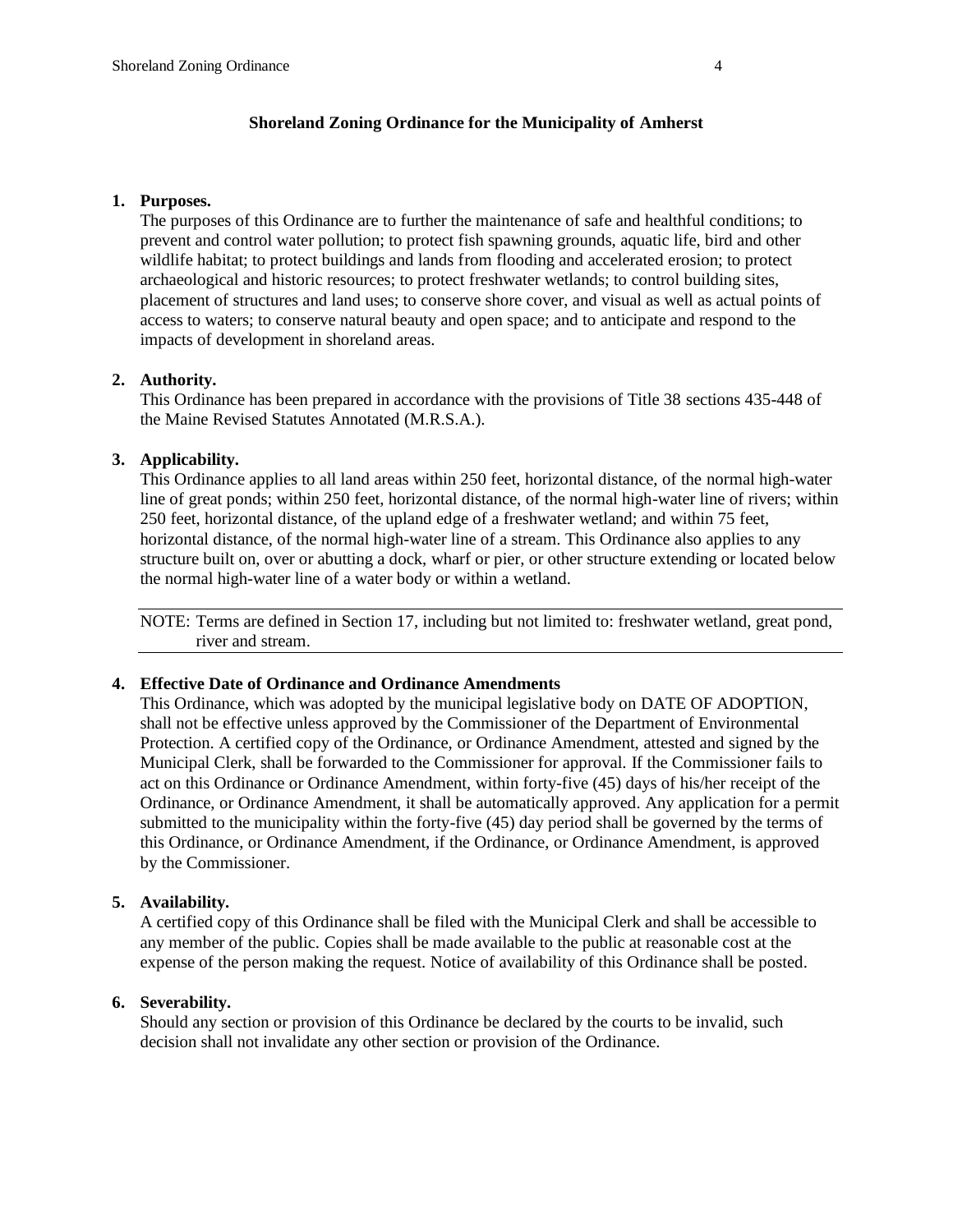## **7. Conflicts with Other Ordinances.**

Whenever a provision of this Ordinance conflicts with or is inconsistent with another provision of any other ordinance, regulation or statute administered by the municipality, the provision of this Ordinance shall control within the shoreland zone, Section 3. Applicability, above. Whenever a provision of this Ordinance conflicts with or is inconsistent with another provision of this Ordinance, the more restrictive provision shall control.

# **8. Amendments.**

This Ordinance may be amended by majority vote of the legislative body. Copies of amendments, attested and signed by the Municipal Clerk, shall be submitted to the Commissioner of the Department of Environmental Protection following adoption by the municipal legislative body and shall not be effective unless approved by the Commissioner. If the Commissioner fails to act on any amendment within forty-five  $(45)$  days of his/her receipt of the amendment, the amendment is automatically approved. Any application for a permit submitted to the municipality within the forty-five (45) day period shall be governed by the terms of the amendment, if such amendment is approved by the Commissioner.

## **9. Districts and Zoning Map**

# **A. Official Shoreland Zoning Map.**

The areas to which this Ordinance is applicable are hereby divided into the following districts as shown on the Official Shoreland Zoning Map(s) which is (are) made a part of this Ordinance:

- (1) Resource Protection
- (2) Limited Residential
- (3) Stream Protection

## **B. Scale of Map.**

The Official Shoreland Zoning Map shall be drawn at a scale of not less than: 1 inch = 2000 feet. District boundaries shall be clearly delineated and a legend indicating the symbols for each district shall be placed on the map.

## **C. Certification of Official Shoreland Zoning Map.**

The Official Shoreland Zoning Map shall be certified by the attested signature of the Municipal Clerk and shall be located in the municipal office. In the event the municipality does not have a municipal office, the Municipal Clerk shall be the custodian of the map.

## **D. Changes to the Official Shoreland Zoning Map.**

If amendments, in accordance with Section 8, are made in the district boundaries or other matter portrayed on the Official Shoreland Zoning Map, such changes shall be made on the Official Shoreland Zoning Map within thirty (30) days after the amendment has been approved by the Commissioner of the Department of Environmental Protection.

## **10. Interpretation of District Boundaries.**

Unless otherwise set forth on the Official Shoreland Zoning Map, district boundary lines are property lines, the centerlines of streets, roads and rights of way, and the boundaries of the shoreland area as defined herein. Where uncertainty exists as to the exact location of district boundary lines, the Board of Appeals shall be the final authority as to location.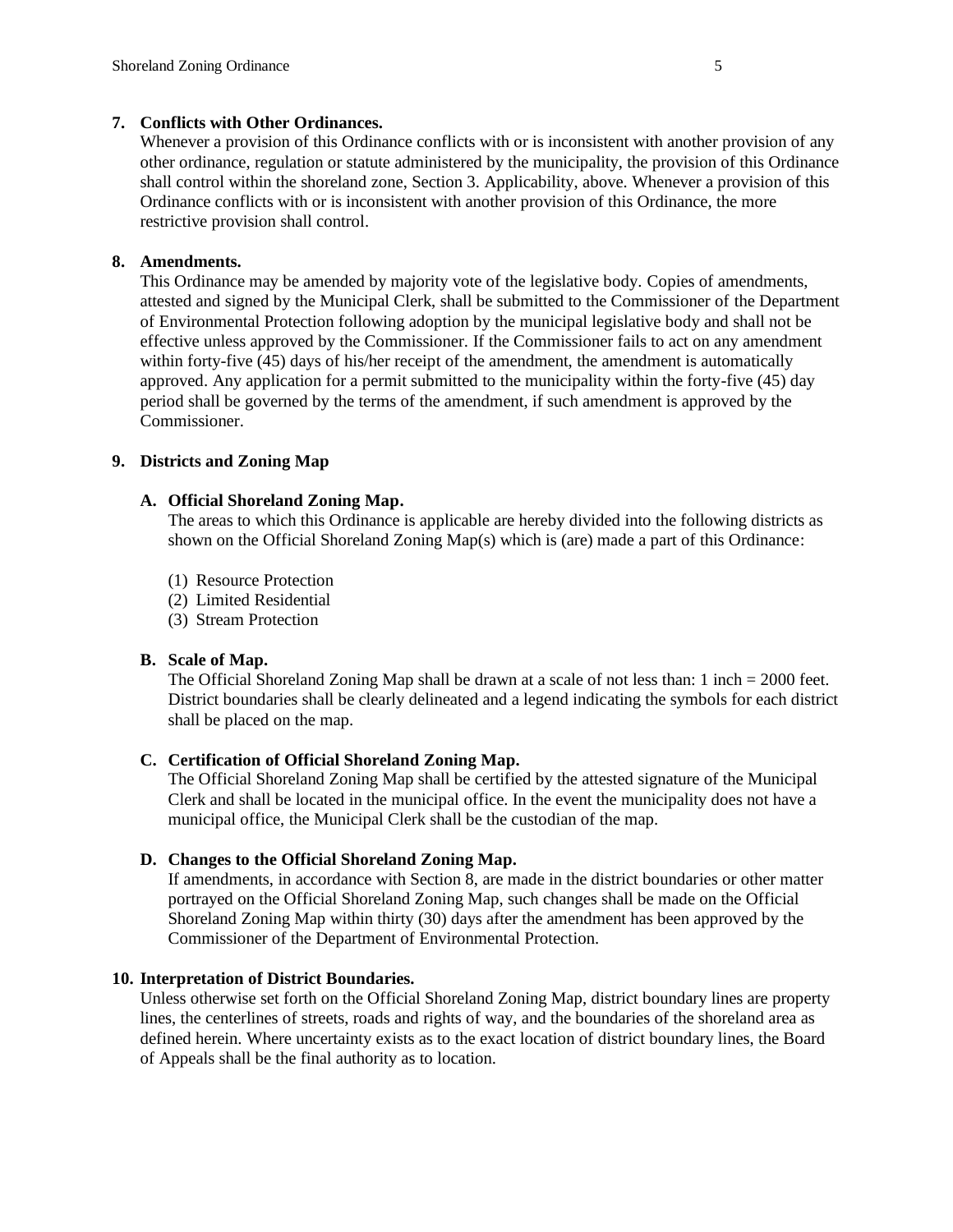#### **11. Land Use Requirements.**

Except as hereinafter specified, no building, structure or land shall hereafter be used or occupied, and no building or structure or part thereof shall hereafter be erected, constructed, expanded, moved, or altered and no new lot shall be created except in conformity with all of the regulations herein specified for the district in which it is located, unless a variance is granted.

#### **12. Nonconformance**

NOTE: Refer to Section 17 for definitions of nonconforming condition, nonconforming lot, nonconforming structure and nonconforming use.

## **A. Purpose.**

It is the intent of this Ordinance to promote land use conformities, except that nonconforming conditions that existed before the effective date of this Ordinance or amendments thereto shall be allowed to continue, subject to the requirements set forth in Section 12. Except as otherwise provided in this Ordinance, a nonconforming condition shall not be permitted to become more nonconforming.

#### **B. General**

- (1) **Transfer of Ownership**. Nonconforming structures, lots, and uses may be transferred, and the new owner may continue the nonconforming use or continue to use the nonconforming structure or lot, subject to the provisions of this Ordinance.
- (2) **Repair and Maintenance**. This Ordinance allows, without a permit, the normal upkeep and maintenance of nonconforming uses and structures including repairs or renovations that do not involve expansion of the nonconforming use or structure, and such other changes in a nonconforming use or structure as federal, state, or local building and safety codes may require.

## **C. Nonconforming Structures**

#### **(1) Expansions.**

All new structures must meet the shoreline setback requirements contained in Section 15(B). A nonconforming structure may be added to or expanded after obtaining a permit from the same permitting authority as that for a new structure, if such addition or expansion does not increase the nonconformity of the structure and is in accordance with the subsections of Section 12(C)(1).

- (a) Expansion of an accessory structure that is located closer to the normal high-water line of a water body, tributary stream or upland edge of a wetland than the principal structure is prohibited, even if the expansion will not increase nonconformity with the water body, tributary stream or wetland setback requirement.
- (b) Expansion of any portion of a structure within 25 feet of the normal high-water line of a water body, tributary stream or upland edge of a wetland is prohibited, even if the expansion will not increase nonconformity with the water body, tributary stream or wetland setback requirement.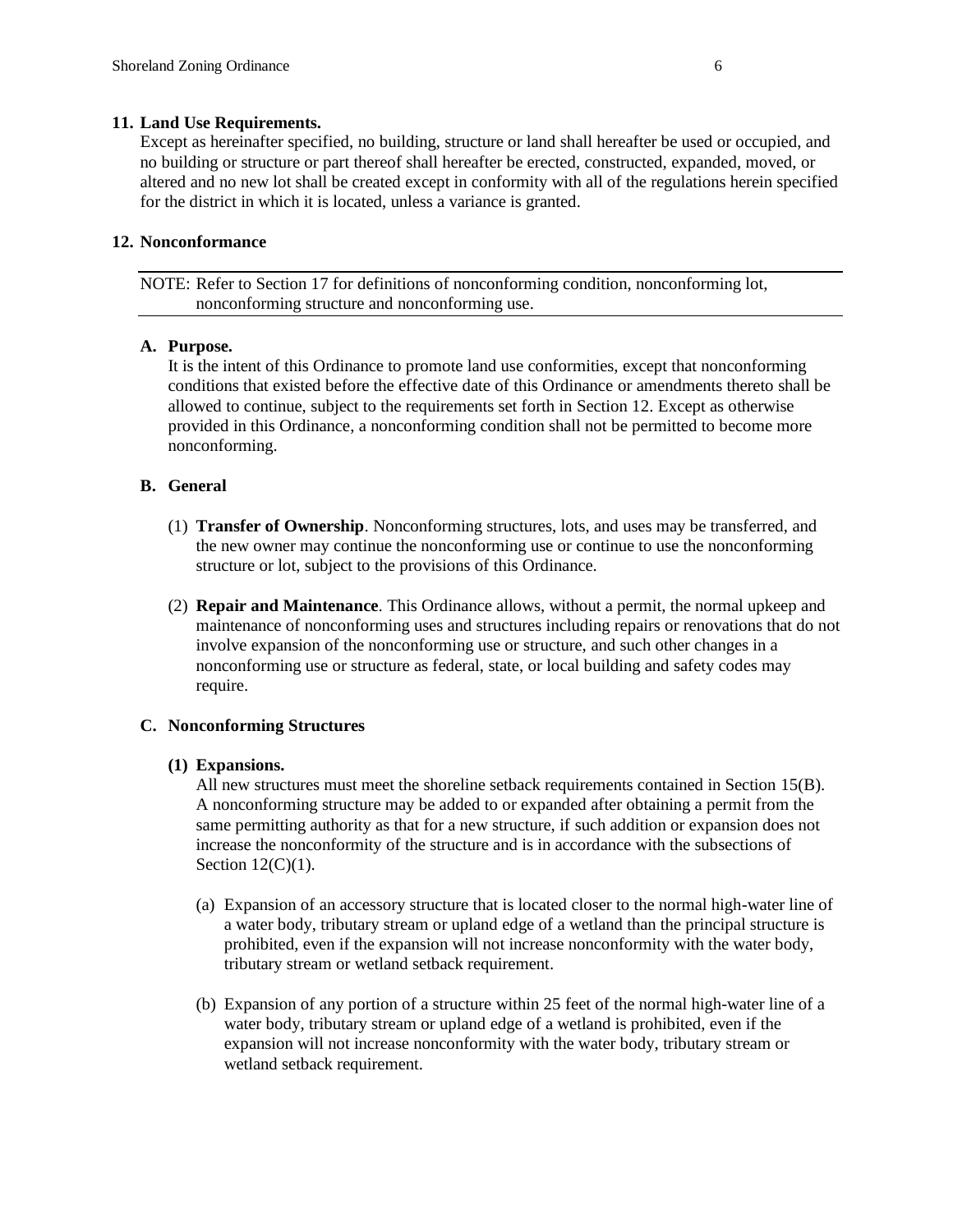- (c) Notwithstanding Section  $12(C)(1)(b)$ , if a nonconforming principal structure is entirely located less than 25 feet from the normal high-water line of a water body, tributary stream or upland edge of a wetland, that structure may be expanded as follows, as long as all other applicable standards of this Ordinance are met and the expansion is not prohibited by Section  $12(C)(1)$  above:
	- (i) The maximum total footprint of the principal structure may not be expanded to an area greater than 800 square feet or 30% larger than the footprint that existed on January 1, 1989, whichever is greater.
	- (ii) The maximum height of the principal structure may not be made greater than 15 feet or the height of the existing structure, whichever is greater.
- (d) All other nonconforming principal and accessory structures that do not meet the water body, tributary stream or wetland setback requirements may be expanded or altered as follows, as long as other applicable standards of this Ordinance are met and the expansion is not prohibited by Section  $12(C)(1)$  and subsections (a), (b) or (c) above:
	- (i) For structures located less than 75 feet from the normal high-water line of a water body, tributary stream or upland edge of a wetland, the maximum combined total footprint of all structures may not be expanded to an area greater than 1,000 square feet or 30% larger than the footprint that existed on January 1, 1989, whichever is greater.
	- (ii) For structures located less than 75 feet from the normal high-water line of a water body, tributary stream or upland edge of a wetland, the maximum height of any structure may not be made greater than 20 feet or the height of the existing structure, whichever is greater.
	- (iii) For structures located less than 100 feet from the normal high-water line of a great pond or a river flowing to a great pond, the maximum combined total footprint of all structures may not be expanded to an area greater than 1,500 square feet or 30% larger than the footprint that existed on January 1, 1989, whichever is greater.
	- (iv) For structures located less than 100 feet from the normal high-water line of a great pond or a river flowing to a great pond, the maximum height of any structure may not be made greater than 25 feet or the height of the existing structure, whichever is greater.
	- (v) For structures located less than 100 feet from the normal high-water line of a great pond or a river flowing to a great pond, any portion of those structures located less than 75 feet from the normal high-water line of a water body, tributary stream or upland edge of a wetland must meet the footprint and height requirements of Sections  $12(C)(1)(d)(i)$  and (ii).
- (e) In addition to the limitations in Section  $12(C)(1)$  and subsections (a), (b) and (c) above, structures that are nonconforming due to their location within the Resource Protection District and are located at less than 250 feet from the normal high-water line of a water body or the upland edge of a wetland may be expanded or altered as follows, as long as other applicable standards of this Ordinance are met: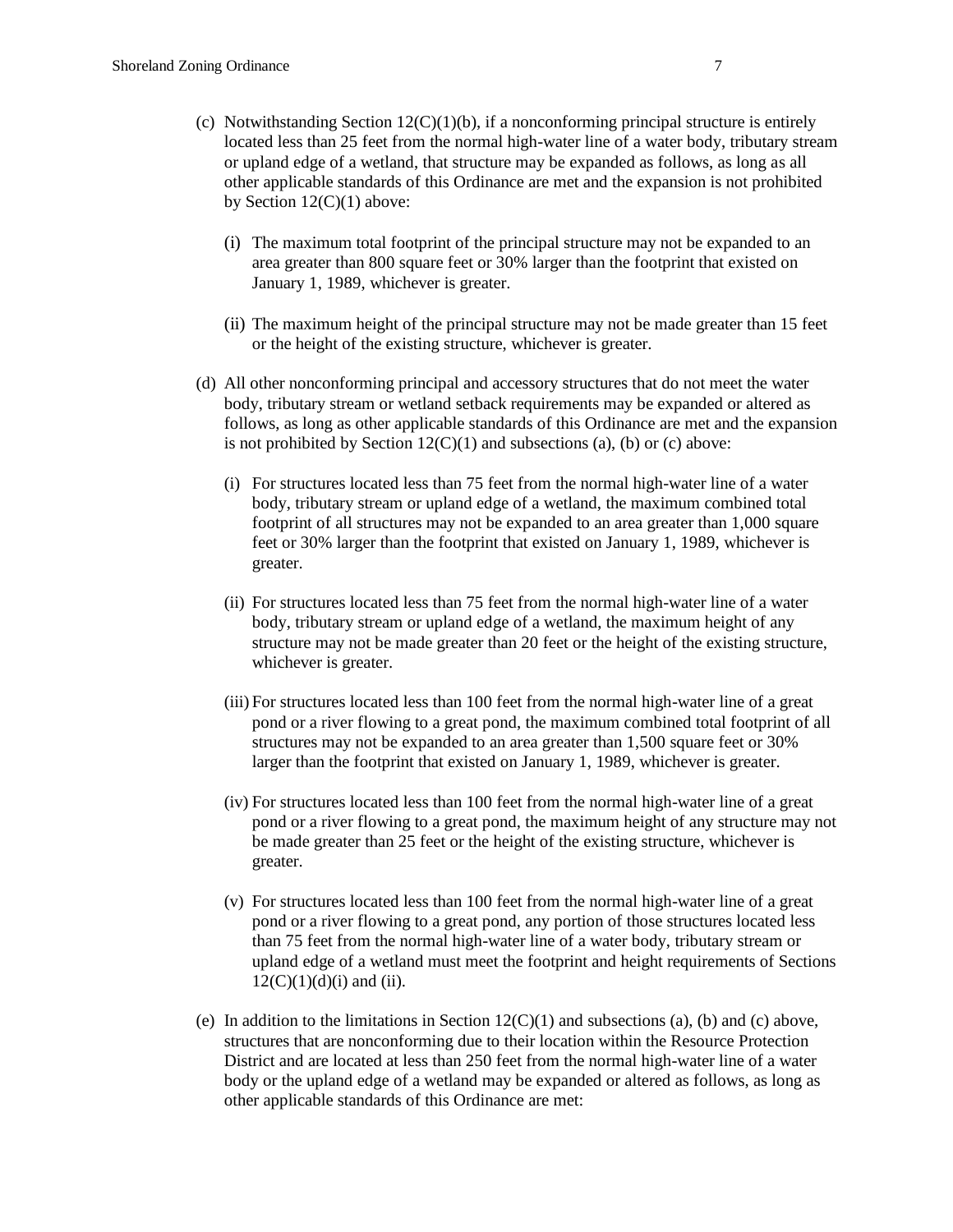- (i) The maximum combined total footprint of all structures may not be expanded to an area greater than 1,500 square feet or 30% larger than the footprint that existed at the time the Resource Protection District was established on the lot, whichever is greater.
- (ii) The maximum height of any structure may not be made greater than 25 feet or the height of the existing structure, whichever is greater.
- (iii) Any portion of the structures located less than 100 feet from the normal high-water line of a great pond or a river flowing to a great pond, must meet the footprint and height requirements of Sections  $12(C)(1)(d)(iii)$  and (iv).
- (iv) Any portion of the structures located less than 75 feet from the normal high-water line of a water body, tributary stream or upland edge of a wetland must meet the footprint and height requirements of Sections  $12(C)(1)(d)(i)$  and (ii).
- (f) Any approved plan for expansion of a nonconforming structure under Section  $12(C)(1)$ must be recorded by the applicant in the registry of deeds of the county in which the property is located within 90 days of approval. The recorded plan must include the existing and proposed footprint of structures on the property, the existing and proposed height of structures on the property, the shoreland zone boundary and evidence of approval by the municipal permitting authority.

## **(2) Foundations.**

Whenever a new, expanded or replacement foundation is constructed under a nonconforming structure, the structure and new foundation must be placed such that the shoreline setback requirement is met to the greatest practical extent as determined by the Planning Board, basing its decision on the criteria specified in Section 12(C)(3) below.

#### **(3) Relocation.**

A nonconforming structure may be relocated within the boundaries of the parcel on which the structure is located provided that the site of relocation conforms to all setback requirements to the greatest practical extent as determined by the Planning Board, and provided that the applicant demonstrates that the present subsurface sewage disposal system meets the requirements of State law and the State of Maine Subsurface Wastewater Disposal Rules (Rules), or that a new system can be installed in compliance with the law and said Rules. In no case shall a structure be relocated in a manner that causes the structure to be more nonconforming.

In determining whether the building relocation meets the setback to the greatest practical extent, the Planning Board shall consider the size of the lot, the slope of the land, the potential for soil erosion, the location of other structures on the property and on adjacent properties, the location of the septic system and other on-site soils suitable for septic systems, and the type and amount of vegetation to be removed to accomplish the relocation.

When it is necessary to remove vegetation within the water or wetland setback area in order to relocate a structure, the Planning Board shall require replanting of native vegetation to compensate for the destroyed vegetation. In addition, the area from which the relocated structure was removed must be replanted with vegetation. Replanting shall be required as follows: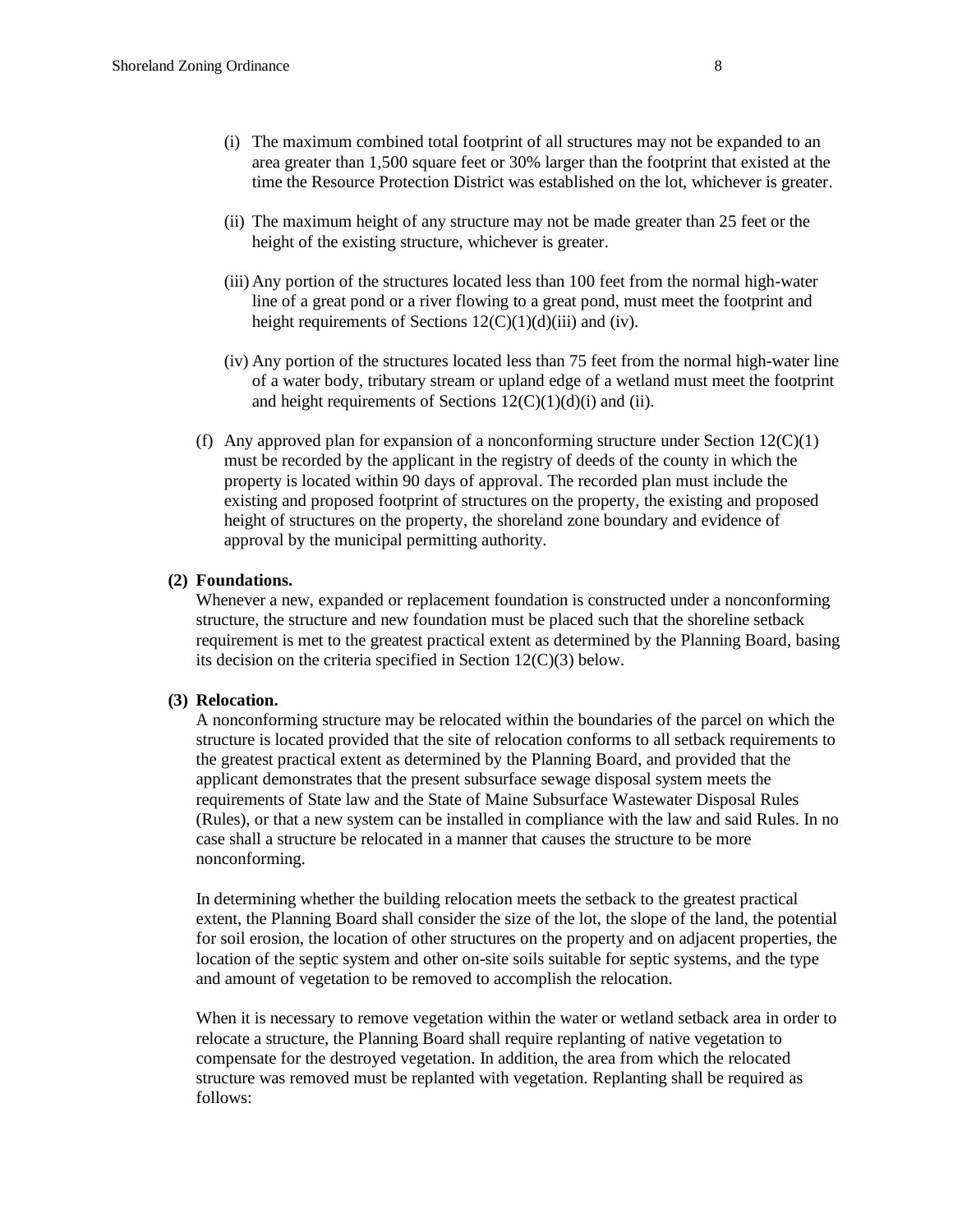Trees removed in order to relocate a structure must be replanted with at least one native tree, three (3) feet in height, for every tree removed. If more than five trees are planted, no one species of tree shall make up more than 50% of the number of trees planted. Replaced trees must be planted no further from the water or wetland than the trees that were removed.

Other woody and herbaceous vegetation, and ground cover, that are removed or destroyed in order to relocate a structure must be re-established. An area at least the same size as the area where vegetation and/or ground cover was disturbed, damaged, or removed must be reestablished within the setback area. The vegetation and/or ground cover must consist of similar native vegetation and/or ground cover that was disturbed, destroyed or removed.

Where feasible, when a structure is relocated on a parcel the original location of the structure shall be replanted with vegetation which may consist of grasses, shrubs, trees, or a combination thereof.

The Planning Board may also require replanting in accordance with Section 15(S).

#### **(4) Reconstruction or Replacement.**

Any nonconforming structure which is located less than the required setback from a water body, tributary stream, or wetland and which is removed, or damaged or destroyed, regardless of the cause, by more than 50% of the market value of the structure before such damage, destruction or removal, may be reconstructed or replaced provided that a permit is obtained within eighteen (18) months of the date of said damage, destruction, or removal, and provided that such reconstruction or replacement is in compliance with the water body, tributary stream or wetland setback requirement to the greatest practical extent as determined by the Planning Board in accordance Section  $12(C)(3)$  above. In no case shall a structure be reconstructed or replaced so as to increase its nonconformity.

If the reconstructed or replacement structure is less than the required setback it shall not be any larger than the original structure, except as allowed pursuant to Section  $12(C)(1)$  above, as determined by the nonconforming footprint of the reconstructed or replaced structure at its new location. If the total amount of footprint of the original structure can be relocated or reconstructed beyond the required setback area, no portion of the relocated or reconstructed structure shall be replaced or constructed at less than the setback requirement for a new structure.

When it is necessary to remove vegetation in order to replace or reconstruct a structure, vegetation shall be replanted in accordance with Section 12(C)(3) above.

Any nonconforming structure which is located less than the required setback from a water body, tributary stream, or wetland and which is removed by 50% or less of the market value, or damaged or destroyed by 50% or less of the market value of the structure, excluding normal maintenance and repair, may be reconstructed in place if a permit is obtained from the Code Enforcement Officer within one year of such damage, destruction, or removal.

In determining whether the building reconstruction or replacement meets the setback to the greatest practical extent the Planning Board shall consider, in addition to the criteria in Section 12(C)(3) above, the physical condition and type of foundation present, if any.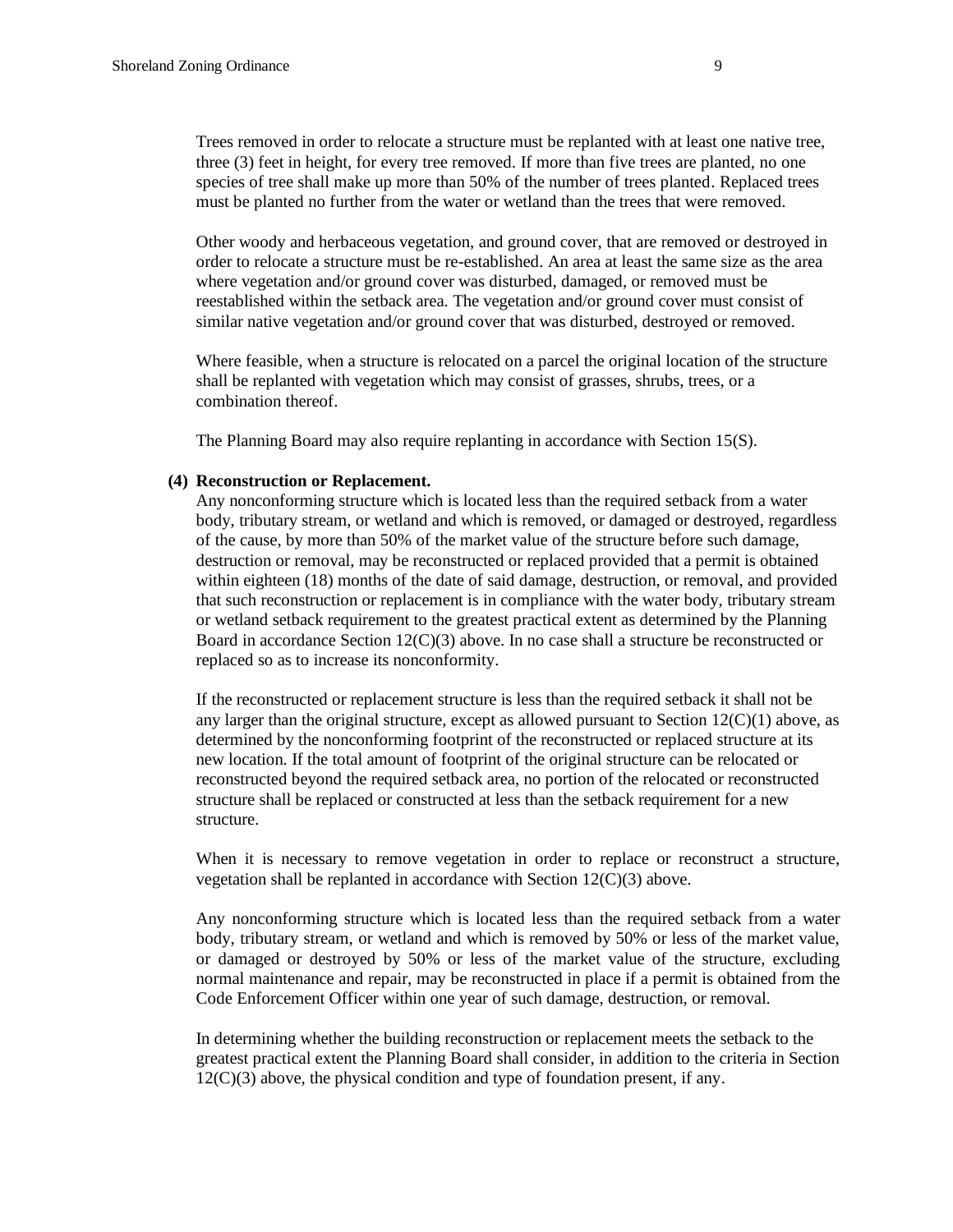# **(5) Change of Use of a Nonconforming Structure.**

The use of a nonconforming structure may not be changed to another use unless the Planning Board, after receiving a written application, determines that the new use will have no greater adverse impact on the water body, tributary stream, or wetland, or on the subject or adjacent properties and resources than the existing use.

In determining that no greater adverse impact will occur, the Planning Board shall require written documentation from the applicant, regarding the probable effects on public health and safety, erosion and sedimentation, water quality, fish and wildlife habitat, vegetative cover, visual and actual points of public access to waters, natural beauty, floodplain management, archaeological and historic resources, and commercial fishing and maritime activities, and other functionally water-dependent uses.

# **D. Nonconforming Uses**

# **(1) Expansions.**

Expansions of nonconforming uses are prohibited, except that nonconforming residential uses may, after obtaining a permit from the Planning Board, be expanded within existing residential structures or within expansions of such structures as allowed in Section  $12(C)(1)$ above.

# **(2) Resumption Prohibited.**

A lot, building or structure in or on which a nonconforming use is discontinued for a period exceeding one year, or which is superseded by a conforming use, may not again be devoted to a nonconforming use except that the Planning Board may, for good cause shown by the applicant, grant up to a one year extension to that time period. This provision shall not apply to the resumption of a use of a residential structure provided that the structure has been used or maintained for residential purposes during the preceding five (5) year period.

## **(3) Change of Use.**

An existing nonconforming use may be changed to another nonconforming use provided that the proposed use has no greater adverse impact on the subject and adjacent properties and resources, including water dependent uses, than the former use, as determined by the Planning Board. The determination of no greater adverse impact shall be made according to criteria listed in Section 12(C)(5) above.

# **E. Nonconforming Lots**

- (1) **Nonconforming Lots**: A nonconforming lot of record as of the effective date of this Ordinance or amendment thereto may be built upon, without the need for a variance, provided that such lot is in separate ownership and not contiguous with any other lot in the same ownership, and that all provisions of this Ordinance except lot area, lot width and shore frontage can be met. Variances relating to setback or other requirements not involving lot area, lot width or shore frontage shall be obtained by action of the Board of Appeals.
- (2) **Contiguous Built Lots**: If two or more contiguous lots or parcels are in a single or joint ownership of record at the time of adoption of this Ordinance, if all or part of the lots do not meet the dimensional requirements of this Ordinance, and if a principal use or structure exists on each lot, the nonconforming lots may be conveyed separately or together, provided that the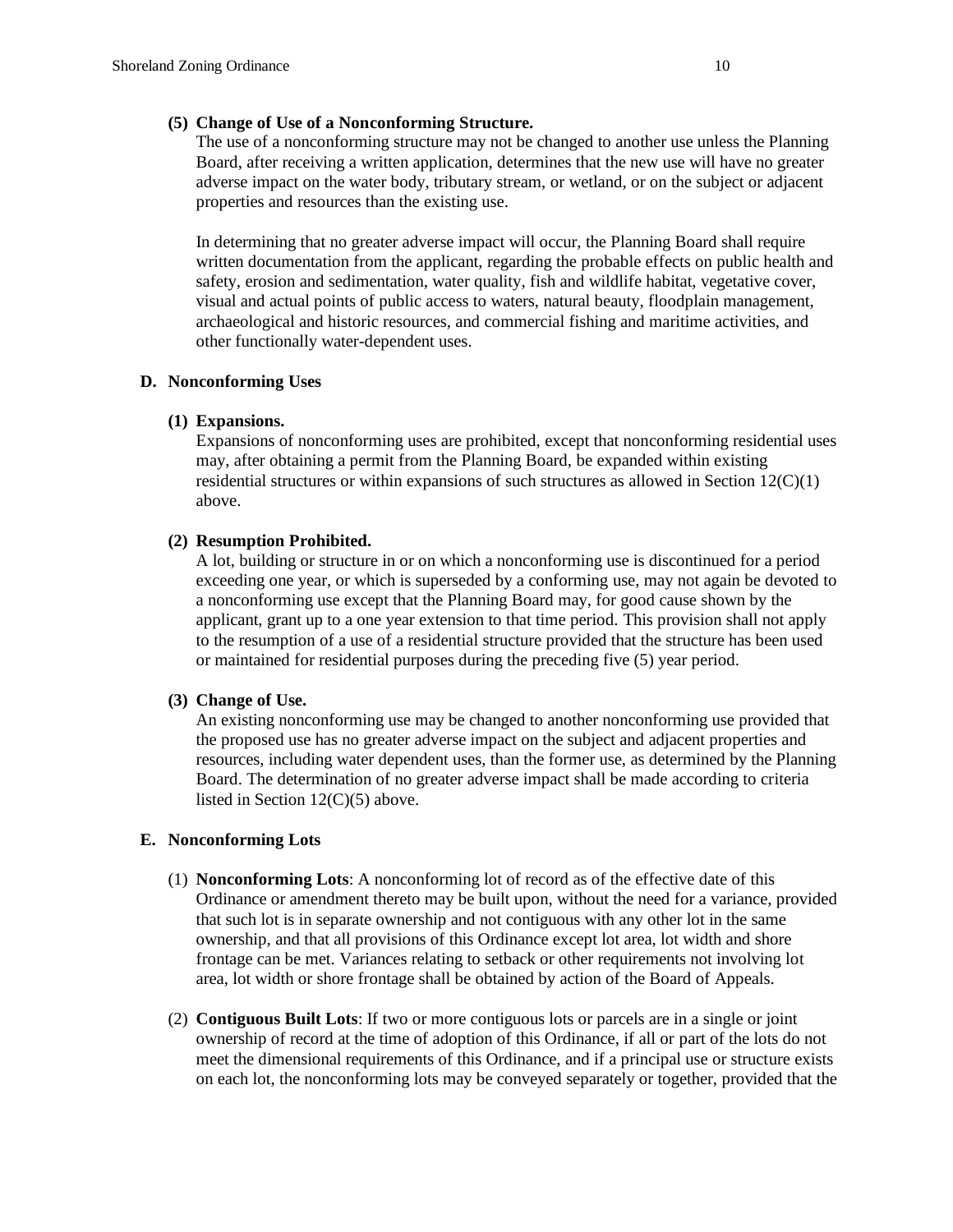State Minimum Lot Size Law (12 M.R.S.A. sections 4807-A through 4807-D) and the State of Maine Subsurface Wastewater Disposal Rules are complied with.

If two or more principal uses or structures existed on a single lot of record on the effective date of this ordinance, each may be sold on a separate lot provided that the above referenced law and rules are complied with. When such lots are divided each lot thus created must be as conforming as possible to the dimensional requirements of this Ordinance.

(3) **Contiguous Lots - Vacant or Partially Built**: If two or more contiguous lots or parcels are in single or joint ownership of record at the time of or since adoption or amendment of this Ordinance, if any of these lots do not individually meet the dimensional requirements of this Ordinance or subsequent amendments, and if one or more of the lots are vacant or contain no principal structure the lots shall be combined to the extent necessary to meet the dimensional requirements.

#### **13. Establishment of Districts**

#### **A. Resource Protection District.**

The Resource Protection District includes areas in which development would adversely affect water quality, productive habitat, biological ecosystems, or scenic and natural values. This district shall include the following areas when they occur within the limits of the shoreland zone, exclusive of the Stream Protection District.

- (1) Areas within 250 feet, horizontal distance, of the upland edge of freshwater wetlands and wetlands associated with great ponds and rivers, which are rated "moderate" or "high" value waterfowl and wading bird habitat, including nesting and feeding areas, by the Maine Department of Inland Fisheries and Wildlife (MDIF&W) that are depicted on a Geographic Information System (GIS) data layer maintained by either MDIF&W or the Department as of December 31, 2008. For the purposes of this paragraph "wetlands associated with great ponds and rivers" shall mean areas characterized by non-forested wetland vegetation and hydric soils that are contiguous with a great pond or river, and have a surface elevation at or below the water level of the great pond or river during the period of normal high water. "Wetlands associated with great ponds or rivers" are considered to be part of that great pond or river.
- (2) Floodplains along rivers and floodplains along artificially formed great ponds along rivers, defined by the 100 year floodplain as designated on the Federal Emergency Management Agency's (FEMA) Flood Insurance Rate Maps or Flood Hazard Boundary Maps, or the flood of record, or in the absence of these, by soil types identified as recent floodplain soils.
- (3) Areas of two or more contiguous acres with sustained slopes of 20% or greater.
- (4) Areas of two (2) or more contiguous acres supporting wetland vegetation and hydric soils, which are not part of a freshwater wetland as defined, and which are not surficially connected to a water body during the period of normal high water.

NOTE: These areas usually consist of forested wetlands abutting water bodies and non-forested wetlands.

(5) Land areas along rivers subject to severe bank erosion, undercutting, or river bed movement.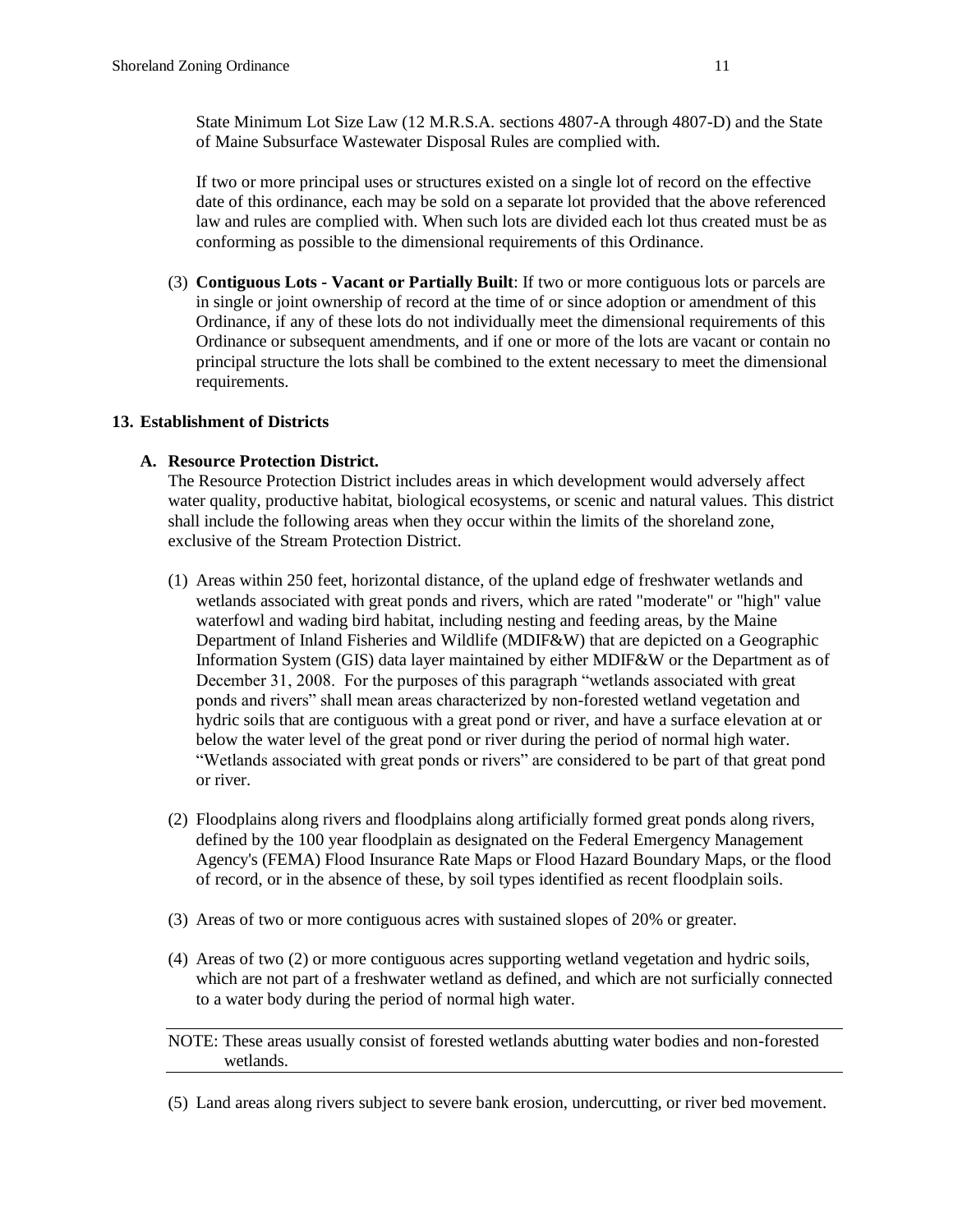#### **B. Limited Residential District.**

The Limited Residential District includes those areas suitable for residential and recreational development. It includes areas other than those in the Resource Protection District, or Stream Protection District.

# **C. Stream Protection District.**

The Stream Protection District includes all land areas within seventy-five (75) feet, horizontal distance, of the normal high-water line of a stream, exclusive of those areas within two-hundred and fifty (250) feet, horizontal distance, of the normal high-water line of a great pond, or river, or within two hundred and fifty (250) feet, horizontal distance, of the upland edge of a freshwater wetland. Where a stream and its associated shoreland area are located within two-hundred and fifty (250) feet, horizontal distance, of the above water bodies or wetlands, that land area shall be regulated under the terms of the shoreland district associated with that water body or wetland.

## **14. Table of Land Uses.**

All land use activities, as indicated in Table 1, Land Uses in the Shoreland Zone, shall conform with all of the applicable land use standards in Section 15. The district designation for a particular site shall be determined from the Official Shoreland Zoning Map.

## **Key to Table 1**:

- Yes Allowed (no permit required but the use must comply with all applicable land use standards)
- No Prohibited
- PB Allowed with permit issued by the Planning Board.
- CEO Allowed with permit issued by the Code Enforcement Officer
- LPI Allowed with permit issued by the Local Plumbing Inspector

#### **Abbreviations**:

- RP Resource Protection
- LR Limited Residential
- SP Stream Protection

NOTE: Terms are defined in Section 17, including but not limited to: functionally water-dependent uses.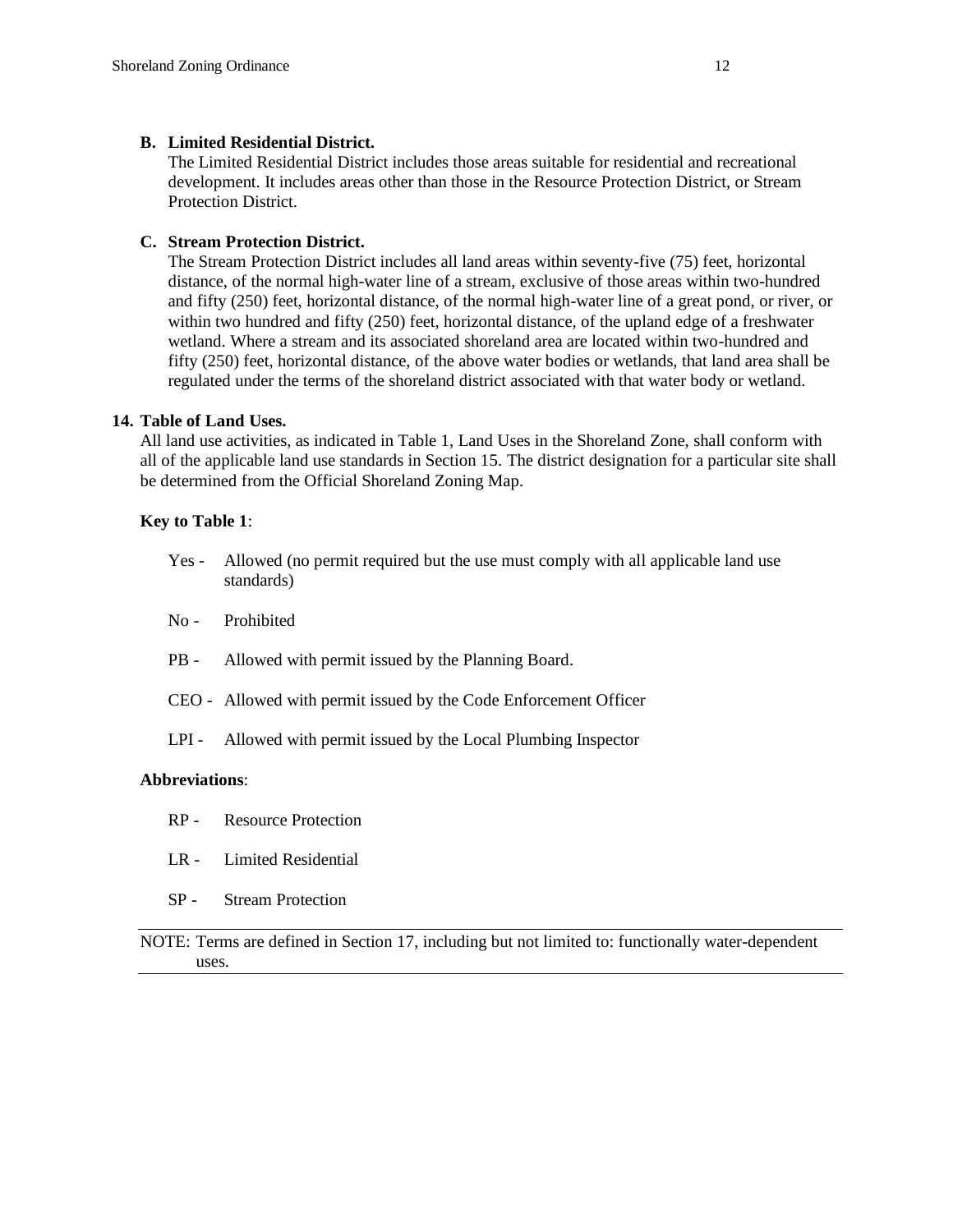|            | <b>LAND USES</b>                                                                                              |                   | <u>DISTRICT</u>                             |                   |
|------------|---------------------------------------------------------------------------------------------------------------|-------------------|---------------------------------------------|-------------------|
| 1.         | Non-intensive recreational uses not requiring structures such as hunting, fishing and<br>hiking               | SP<br>yes         | RP<br>yes                                   | LR<br>yes         |
| 2.         | Motorized vehicular traffic on existing roads and trails                                                      | yes               | yes                                         | yes               |
| 3.         | Clearing or removal of vegetation for activities other than timber harvesting                                 | <b>CEO</b>        | CEO <sup>1</sup>                            | yes               |
| 4.         | <b>Fire prevention activities</b>                                                                             | yes               | yes                                         | yes               |
| 5.         | Wildlife management practices                                                                                 | yes               | yes                                         | yes               |
| 6.         | Soil and water conservation practices                                                                         | yes               | yes                                         | yes               |
| 7.         | <b>Mineral exploration</b>                                                                                    | no                | $\mathrm{yes}^2$                            | ${\rm yes}^2$     |
| 8.         | Mineral extraction including sand and gravel extraction                                                       | no                | $PB$ <sup>3</sup>                           | PВ                |
| 9.         | Surveying and resource analysis                                                                               | yes               | yes                                         | yes               |
| 10.        | <b>Emergency operations</b>                                                                                   | yes               | yes                                         | yes               |
| 11.        | <b>Agriculture</b>                                                                                            | yes               | <b>PB</b>                                   | yes               |
| 12.        | <b>Aquaculture</b>                                                                                            | PB                | PВ                                          | PВ                |
| 13.        | Principal structures and uses<br>One and two family residential, including driveways<br>А.                    | PB <sup>4</sup>   | $PR^8$                                      | <b>CEO</b>        |
|            | Multi-unit residential<br>В.                                                                                  | no                | no.                                         | PB                |
|            | C.<br>Commercial                                                                                              | No <sup>9</sup>   | No <sup>9</sup>                             | $N_0^9$           |
|            | D.<br><b>Industrial</b>                                                                                       | no                | $\mathbf{n}\mathbf{o}$                      | no                |
|            | E.<br>Governmental and institutional                                                                          | no                | $\mathbf{n}\mathbf{o}$                      | PВ                |
|            | F.<br>Small non-residential facilities for educational, scientific, or nature interpretation<br>purposes      | PR <sup>4</sup>   | PB                                          | <b>CEO</b>        |
| 14.        | Structures accessory to allowed uses                                                                          | $\mathbf{PB}^4$   | PB                                          | <b>CEO</b>        |
| 15.        | Piers, docks, wharfs, bridges and other structures and uses extending or located                              |                   |                                             |                   |
|            | below the normal high-water line or within a wetland                                                          |                   |                                             |                   |
|            | <b>Temporary</b><br>a.<br>b.                                                                                  | CEO <sup>10</sup> | $\mathrm{ceo}^{10}$                         | CEO <sup>10</sup> |
|            | Permanent                                                                                                     | PВ                | PВ                                          | PВ                |
| 16.        | Conversions of seasonal residences to year-round residences                                                   | <b>LPI</b>        | <b>LPI</b>                                  | <b>LPI</b>        |
| 17.<br>18. | Home occupations<br>Private sewage disposal systems for allowed uses                                          | PB<br><b>LPI</b>  | <b>PB</b><br><b>LPI</b>                     | PB<br><b>LPI</b>  |
| 19.        | <b>Essential services</b>                                                                                     |                   |                                             |                   |
|            | Roadside distribution lines (34.5kV and lower)<br>А.                                                          | CEO <sup>5</sup>  | CEO <sup>5</sup>                            | $yes11$           |
|            | Non-roadside or cross-country distribution lines involving ten poles or less in the<br>В.<br>shoreland zone   | $\mathbf{PB}^5$   | $\mathbf{PB}^5$                             | <b>CEO</b>        |
|            | C.<br>Non-roadside or cross-country distribution lines involving eleven or more poles in                      | PR <sup>5</sup>   | PR <sup>5</sup>                             | PB                |
|            | the shoreland zone<br><b>Other essential services</b><br>D.                                                   | $PB^5$            | PR <sup>5</sup>                             | PВ                |
| 20.        | Service drops, as defined, to allowed uses                                                                    | yes               | yes                                         | yes               |
| 21.        | Public and private recreational areas involving minimal structural development                                | PВ                | PB                                          | PВ                |
| 22.        | <b>Individual private campsites</b>                                                                           | <b>CEO</b>        | <b>CEO</b>                                  | <b>CEO</b>        |
| 23.        | Campgrounds                                                                                                   | no                | No <sup>6</sup>                             | PB                |
| 24.        | <b>Road construction</b>                                                                                      | PВ                | $N_0^7$                                     | PB                |
| 25.        | <b>Parking facilities</b>                                                                                     | no                | No <sup>6</sup>                             | PВ                |
| 26.        | <b>Marinas</b>                                                                                                | PВ                | no                                          | PB                |
| 27.        | Filling and earth moving of <10 cubic vards                                                                   | <b>CEO</b>        | <b>CEO</b>                                  | yes               |
| 28.        | Filling and earth moving of >10 cubic vards                                                                   | PВ                | PB                                          | <b>CEO</b>        |
| 29.        | Signs                                                                                                         | yes               | yes                                         | yes               |
| 30.<br>31. | Forest management activities except for timber harvesting & land management roads<br><b>Timber harvesting</b> | yes               | yes                                         | yes               |
| 32.        | Land management roads                                                                                         | yes               | $CEO^{\overline{12}}$<br>$PB$ <sup>12</sup> | yes               |
| 33.        | <b>Uses similar to allowed uses</b>                                                                           | yes<br><b>CEO</b> |                                             | yes<br><b>CEO</b> |
| 34.        | Uses similar to uses requiring a CEO permit                                                                   | <b>CEO</b>        | <b>CEO</b><br><b>CEO</b>                    | <b>CEO</b>        |
| 35.        | Uses similar to uses requiring a PB permit                                                                    | PВ                | PВ                                          | PВ                |

# **TABLE 1. LAND USES IN THE SHORELAND ZONE**

**1 In RP not allowed within 75 feet horizontal distance, of the normal high-water line of great ponds, except to remove safety hazards.**

**2 Requires permit from the Code Enforcement Officer if more than 100 square feet of surface area, in total, is disturbed.**

**3 In RP not allowed in areas so designated because of wildlife value.**

**4 Provided that a variance from the setback requirement is obtained from the Board of Appeals.**

**5 See further restrictions in Section 15(L).**

**6 Except when area is zoned for resource protection due to floodplain criteria in which case a permit is required from the PB.**

**7 Except as provided in Section 15(H).**

**8 Single family residential structures may be allowed by special exception only according to the provisions of Section 16(E), Special Exceptions. Two-family residential structures are prohibited.**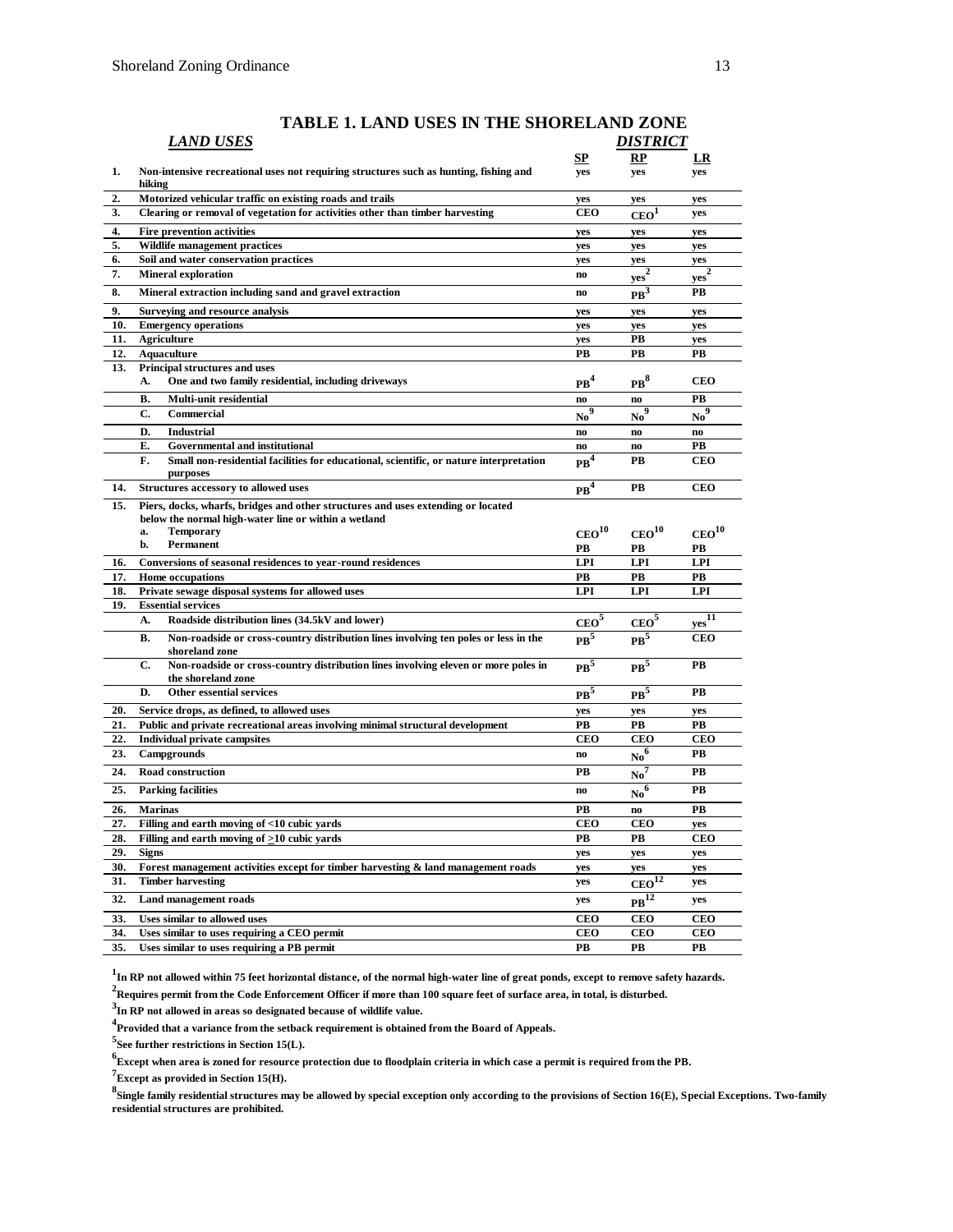- **9 Except for commercial uses otherwise listed in this Table, such as marinas and campgrounds, that are allowed in the respective district.**
- **10 Excluding bridges and other crossings not involving earthwork, in which case no permit is required.**
- **11 Permit not required, but must file a written "notice of intent to construct" with** *CEO.*
- **12 As provided in an agreement between the municipality and Maine Forest Service under Section 15(O-1)***.*
- **NOTE: A person performing any of the following activities shall require a permit from the Department of Environmental Protection, pursuant to 38 M.R.S.A. section 480-C, if the activity occurs in, on, over or adjacent to any freshwater or coastal wetland, great pond, river, stream or brook and** 
	- **operates in such a manner that material or soil may be washed into them: A. Dredging, bulldozing, removing or displacing soil, sand, vegetation or other materials;**
	- **B. Draining or otherwise dewatering;**
	- **C. Filling, including adding sand or other material to a sand dune; or**
	- **D. Any construction or alteration of any permanent structure.**

#### **15. Land Use Standards.**

All land use activities within the shoreland zone shall conform with the following provisions, if applicable.

#### **A. Minimum Lot Standards**

| (1)                                                                                  | Minimum Lot<br>Area (sq. ft.) | Minimum<br><b>Shore</b><br>Frontage (ft.) |
|--------------------------------------------------------------------------------------|-------------------------------|-------------------------------------------|
| (a) Residential per dwelling unit                                                    |                               |                                           |
| Within the Shoreland Zone<br>(i)                                                     | 87,120                        | <b>200</b>                                |
| (b) Governmental, Institutional, Commercial or<br>Industrial per principal structure | 87,120                        | 300                                       |
| (c) Public and Private Recreational Facilities                                       | 87,120                        | 200                                       |

- (2) Land below the normal high-water line of a water body or upland edge of a wetland and land beneath roads serving more than two (2) lots shall not be included toward calculating minimum lot area.
- (3) Lots located on opposite sides of a public or private road shall be considered each a separate tract or parcel of land unless such road was established by the owner of land on both sides thereof after September 22, 1971.
- (4) The minimum width of any portion of any lot within one hundred (100) feet, horizontal distance, of the normal high-water line of a water body or upland edge of a wetland shall be equal to or greater than the shore frontage requirement for a lot with the proposed use.
- (5) If more than one residential dwelling unit, principal governmental, institutional, commercial or industrial structure or use, or combination thereof, is constructed or established on a single parcel, all dimensional requirements shall be met for each additional dwelling unit, principal structure, or use.

#### **B. Principal and Accessory Structures**

(1) All new principal and accessory structures shall be set back at least one hundred (100) feet, horizontal distance, from the normal high-water line of great ponds and rivers that flow to great ponds, and seventy-five (75) feet, horizontal distance, from the normal high-water line of other water bodies, tributary streams, or the upland edge of a wetland. In the Resource Protection District the setback requirement shall be 250 feet, horizontal distance, except for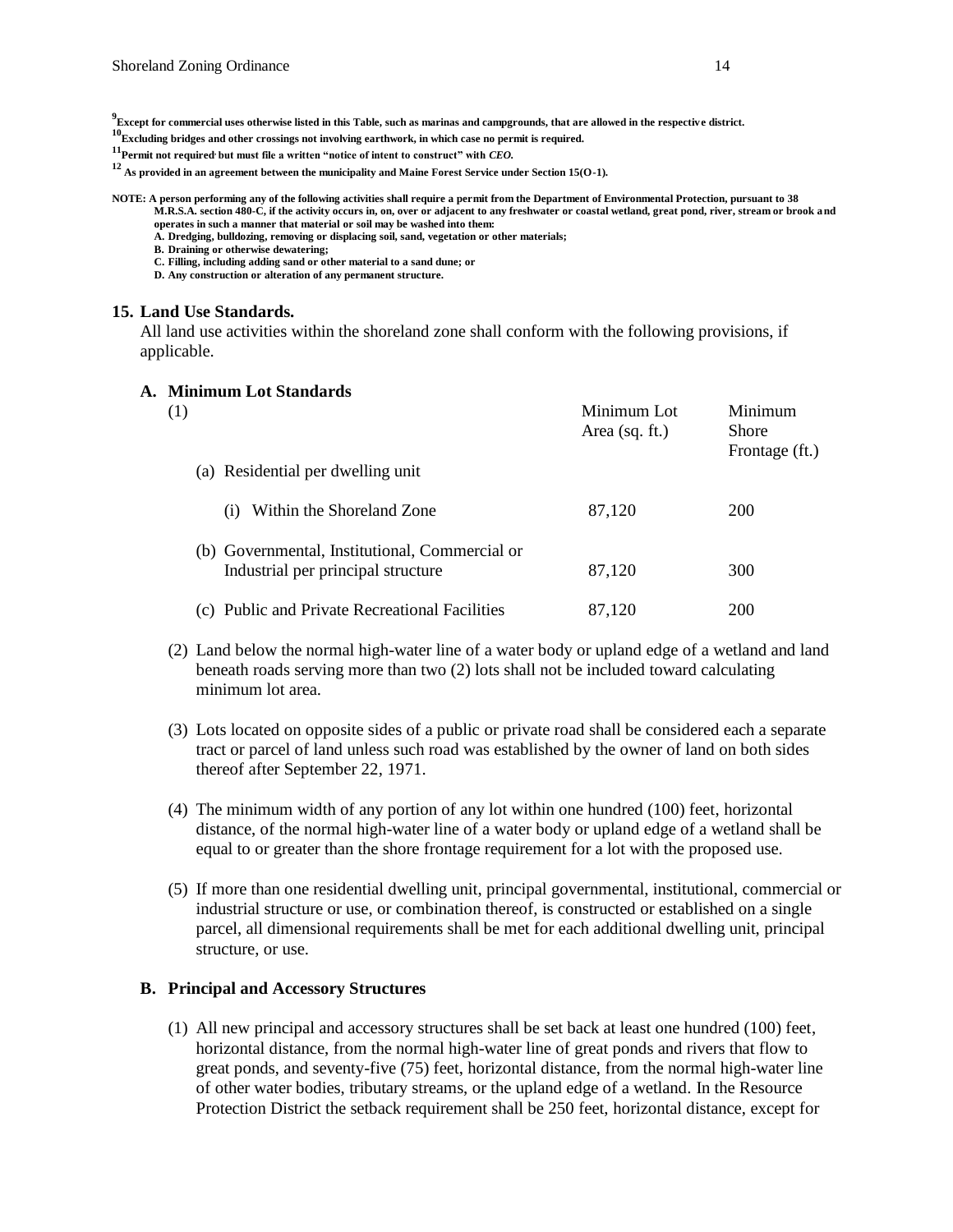structures, roads, parking spaces or other regulated objects specifically allowed in that district in which case the setback requirements specified above shall apply.

NOTE: The Natural Resources Protection Act, 38 M.S.R.A. sections 480-A through 480-HH, requires the Department of Environmental Protection to designate areas of "significant wildlife habitat".

Permitting under the Natural Resources Protection Act for activities adjacent to significant wildlife habitat areas may require greater setbacks. Contact your local Department of Environmental Protection office to see if additional permitting is required.

#### **In addition**:

- (a) The water body, tributary stream, or wetland setback provision shall neither apply to structures which require direct access to the water body or wetland as an operational necessity, such as piers, docks and retaining walls, nor to other functionally waterdependent uses.
- (b) All principal structures along Significant River Segments as defined, shall be set back a minimum of one hundred and twenty-five (125) feet, horizontal distance, from the normal high-water line and shall be screened from the river by existing vegetation. This provision does not apply to structures related to hydropower facilities.
- (c) On a nonconforming lot of record on which only a residential structure exists, and it is not possible to place an accessory structure meeting the required water body, tributary stream or wetland setbacks, the code enforcement officer may issue a permit to place a single accessory structure, with no utilities, for the storage of yard tools and similar equipment. Such accessory structure shall not exceed eighty (80) square feet in area nor eight (8) feet in height, and shall be located as far from the shoreline or tributary stream as practical and shall meet all other applicable standards, including non-vegetated surfaces and vegetation clearing limitations. In no case shall the structure be located closer to the shoreline or tributary stream than the principal structure.

#### NOTE: Refer to Section 17 for definition of tributary stream.

(2) Principal or accessory structures and expansions of existing structures shall not exceed thirtyfive (35) feet in height.

(a) This provision shall not apply to structures such as transmission towers, windmills, antennas, and similar structures having no floor area.

(b) The height of a structure shall exclude a nonhabitable feature mounted on a structure roof for observation purposes, such as a cupola, a dome or a widow's walk, provided the following conditions are met:

- (i) the feature is being added to, or is part of, a conforming structure,
- (ii) the structure is not located in a Resource Protection or Stream Protection District,
- (iii) the feature does not extend beyond the exterior walls of the structure,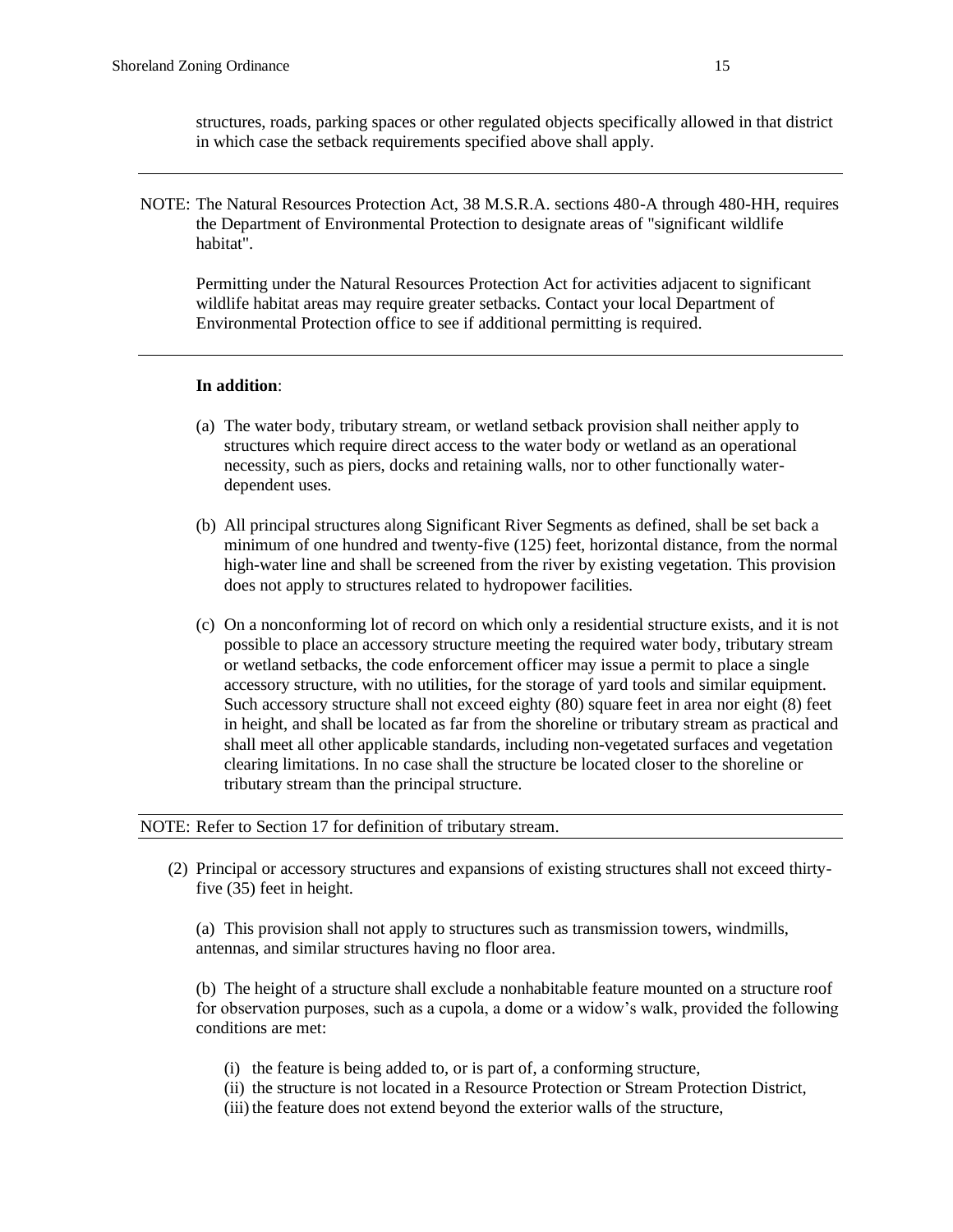- (iv) the feature has a floor area of fifty-three (53) square feet or less, and
- (v) the feature does not increase the height the structure, as defined, more than seven (7) feet.
- (3) The lowest floor elevation or openings of all buildings and structures, including basements, shall be elevated at least one foot above the elevation of the 100 year flood, the flood of record, or in the absence of these, the flood as defined by soil types identified as recent floodplain soils.
- (4) Non-vegetated surfaces shall not exceed twenty (20) percent of the portion of the lot located within the shoreland zone. Non-vegetated surfaces include, but are not limited to the following: structures, driveways, parking areas, and other areas from which vegetation has been removed. Naturally occurring ledge and rock outcroppings are not counted as nonvegetated surfaces for lots that were recorded on March 24, 1990, and that have been in continuous existence since that date.

Section 15(B)(4) shall not apply to public boat launching facilities, regardless of the district in which the facility is located.

- (5) Retaining walls that are not necessary for erosion control shall meet the structure setback requirement, except for low retaining walls and associated fill provided all of the following conditions are met:
	- (a) The site has been previously altered and an effective vegetated buffer does not exist;
	- (b) The wall(s) is(are) at least 25 feet, horizontal distance, from the normal high-water line of a water body, tributary stream, or upland edge of a wetland;
	- (c) The site where the retaining wall will be constructed is legally existing lawn or is a site eroding from lack of naturally occurring vegetation, and which cannot be stabilized with vegetative plantings;
	- (d) The total height of the wall(s), in the aggregate, is no more than  $24$  inches;
	- (e) Retaining walls are located outside of the 100-year floodplain on rivers, streams, and tributary streams, as designated on the Federal Emergency Management Agency's (FEMA) Flood Insurance Rate Maps or Flood Hazard Boundary Maps, or the flood of record, or in the absence of these, by soil types identified as recent floodplain soils.
	- (f) The area behind the wall is revegetated with grass, shrubs, trees, or a combination thereof, and no further structural development will occur within the setback area, including patios and decks; and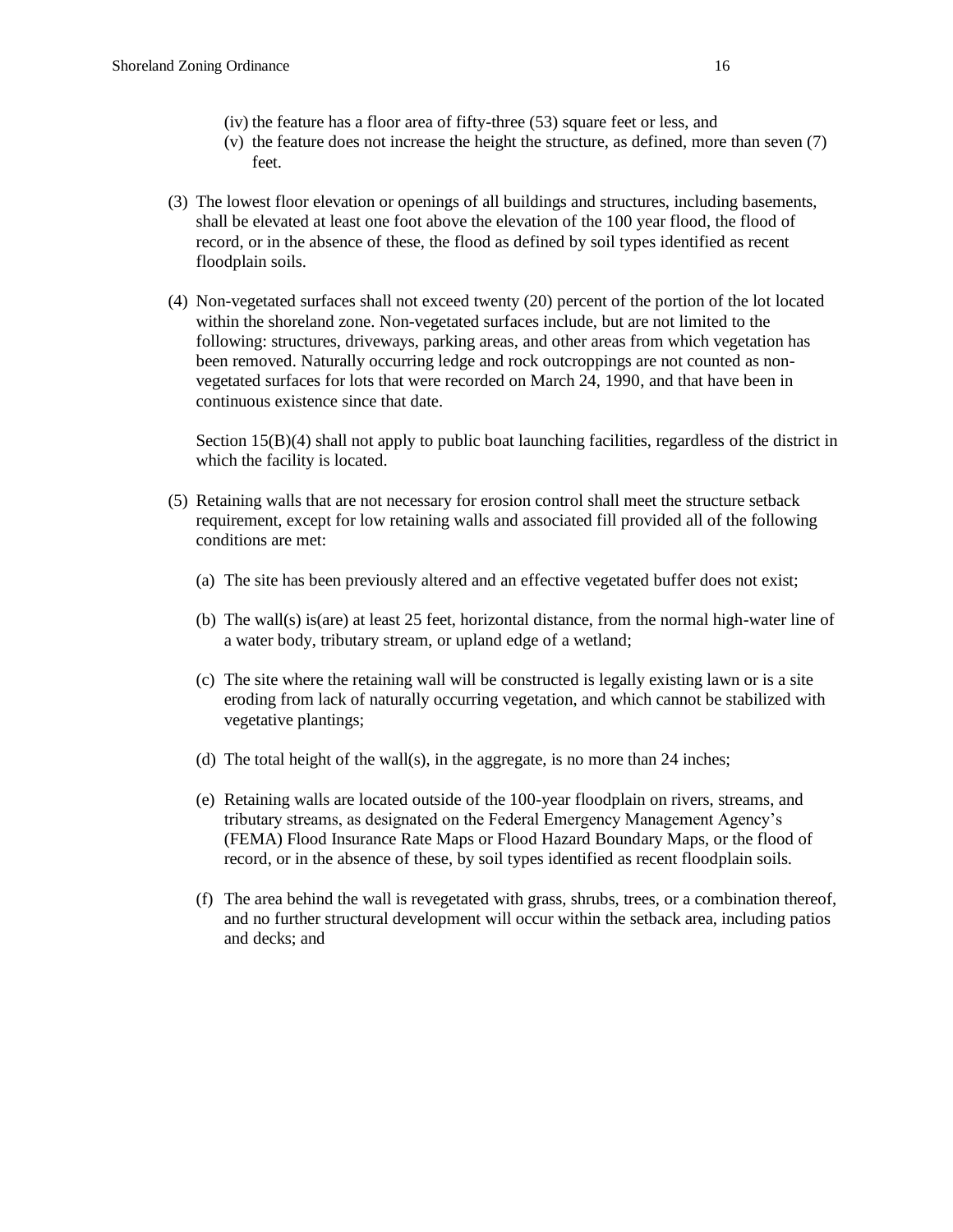- (g) A vegetated buffer area is established within 25 feet, horizontal distance, of the normal high-water line of a water body, tributary stream, or upland edge of a wetland when a natural buffer area does not exist. The buffer area must meet the following characteristics:
	- (i) The buffer must include shrubs and other woody and herbaceous vegetation. Where natural ground cover is lacking the area must be supplemented with leaf or bark mulch;
	- (ii)Vegetation plantings must be in quantities sufficient to retard erosion and provide for effective infiltration of stormwater runoff;
	- (iii) Only native species may be used to establish the buffer area;
	- (iv) A minimum buffer width of 15 feet, horizontal distance, is required, measured perpendicularly to the normal high-water line or upland edge of a wetland;
	- (v) A footpath not to exceed the standards in Section  $15(P)(2)(a)$ , may traverse the buffer.

NOTE: If the wall and associated soil disturbance occurs within 75 feet, horizontal distance, of a water body, tributary stream or coastal wetland, a permit pursuant to the Natural Resource Protection Act is required from the Department of Environmental Protection.

(6) Notwithstanding the requirements stated above, stairways or similar structures may be allowed with a permit from the Code Enforcement Officer, to provide shoreline access in areas of steep slopes or unstable soils provided: that the structure is limited to a maximum of four (4) feet in width; that the structure does not extend below or over the normal high-water line of a water body or upland edge of a wetland, (unless permitted by the Department of Environmental Protection pursuant to the Natural Resources Protection Act, 38 M.R.S.A. section 480-C); and that the applicant demonstrates that no reasonable access alternative exists on the property.

## **C. Piers, Docks, Wharves, Bridges and Other Structures and Uses Extending or Located Below the Normal High-Water Line of a Water Body or Within a Wetland; and Shoreline Stabilization.**

- (1) No more than one structure extending or located below the normal high-water line of a water body or within a wetland is allowed on a single lot; except that when a single lot contains at least twice the minimum shore frontage as specified in Section 15(A), a second structure may be allowed and may remain as long as the lot is not further divided.
- (2) Access from shore shall be developed on soils appropriate for such use and constructed so as to control erosion.
- (3) The location shall not interfere with existing developed or natural beach areas.
- (4) The facility shall be located so as to minimize adverse effects on fisheries.
- (5) The facility shall be no larger in dimension than necessary to carry on the activity and be consistent with the surrounding character and uses of the area. A temporary pier, dock or wharf shall not be wider than six feet for non-commercial uses.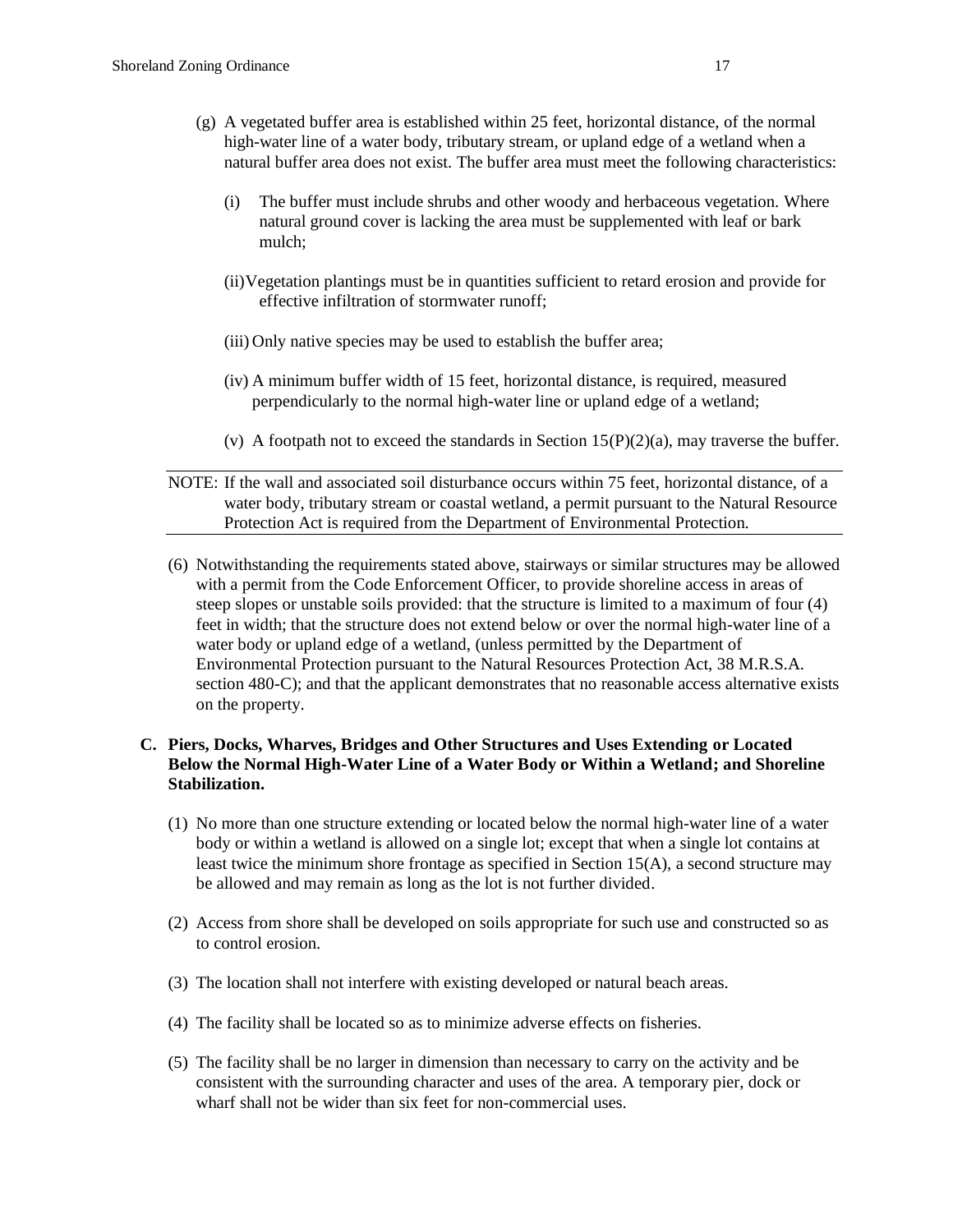- (6) No new structure shall be built on, over or abutting a pier, wharf, dock or other structure extending or located below the normal high-water line of a water body or within a wetland unless the structure requires direct access to the water body or wetland as an operational necessity.
- NOTE: A structure constructed on a float or floats is prohibited unless it is designed to function as, and is registered with the Maine Department of Inland Fisheries and Wildlife as, a watercraft.
	- (7) New permanent piers and docks shall not be permitted unless it is clearly demonstrated to the Planning Board that a temporary pier or dock is not feasible, and a permit has been obtained from the Department of Environmental Protection, pursuant to the Natural Resources Protection Act.
	- (8) No existing structures built on, over or abutting a pier, dock, wharf or other structure extending or located below the normal high-water line of a water body or within a wetland shall be converted to residential dwelling units in any district.
	- (9) Structures built on, over or abutting a pier, wharf, dock or other structure extending or located below the normal high-water line of a water body or within a wetland shall not exceed twenty (20) feet in height above the pier, wharf, dock or other structure.

NOTE: New permanent structures, and expansions thereof, projecting into or over water bodies shall require a permit from the Department of Environmental Protection pursuant to the Natural Resources Protection Act, 38 M.R.S.A. section 480-C. Permits may also be required from the Army Corps of Engineers if located in navigable waters.

- (10) The Planning Board may approve shoreline stabilization of an eroding shoreline, provided that the following requirements are met:
	- (a) Construction equipment must access the shoreline by barge when feasible, as determined by the Planning Board.
	- (b) When necessary, the removal of vegetation to allow for construction equipment access to the stabilization site via land must be limited to no more than twelve (12) feet in width. When the shoreline stabilization is complete, the construction equipment access way must be restored.
	- (b) Any restoration or revegetation shall occur in accordance with Section 15(S).

NOTE: A permit pursuant to the Natural Resources Protection Act is required from the Department of Environmental Protection for shoreline stabilization activities.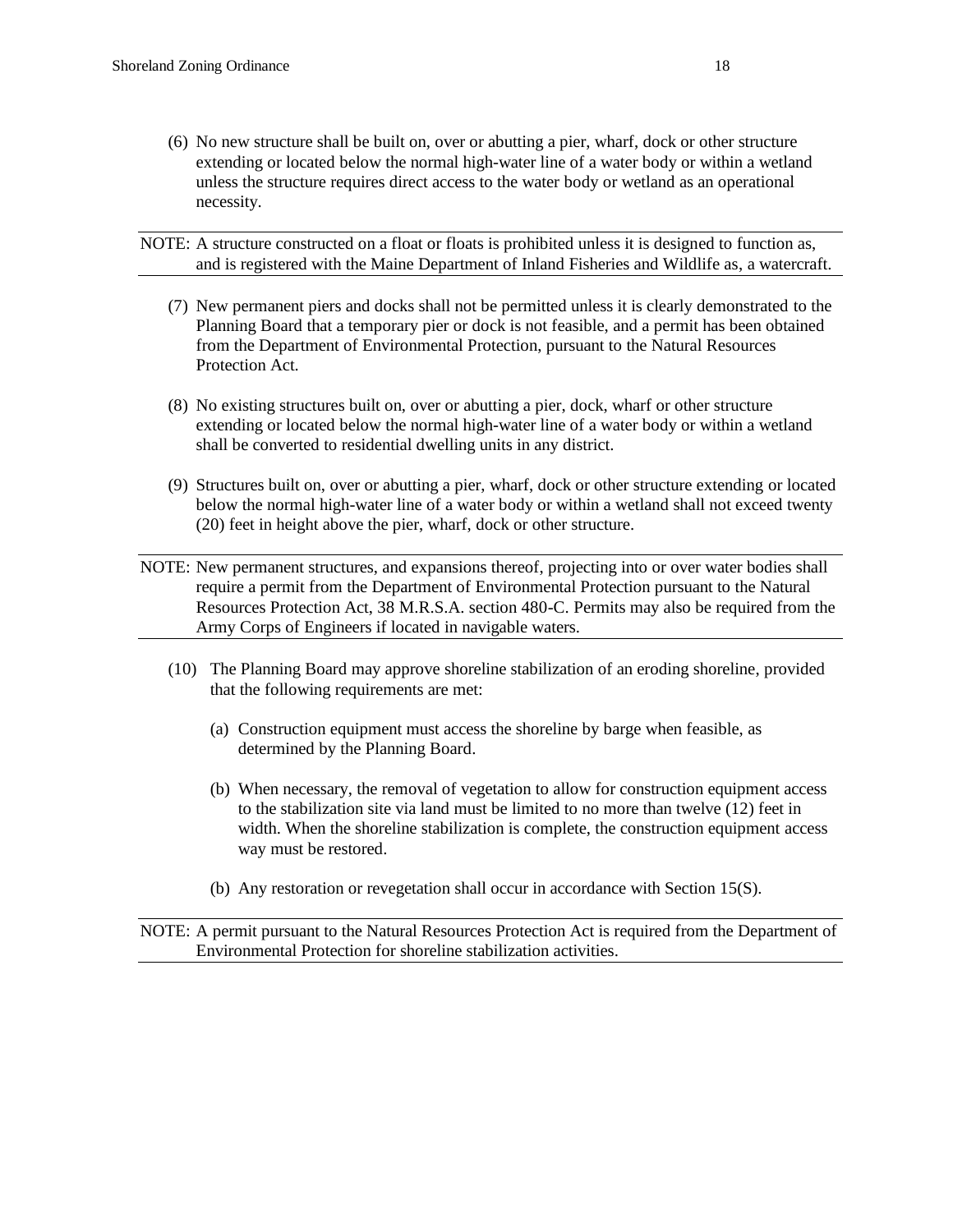## **D. Campgrounds.**

Campgrounds shall conform to the minimum requirements imposed under State licensing procedures and the following:

- (1) Campgrounds shall contain a minimum of ten thousand (10,000) square feet of land, not including roads and driveways, for each site. Land supporting wetland vegetation, and land below the normal high-water line of a water body shall not be included in calculating land area per site.
- (2) The areas intended for placement of a recreational vehicle, tent or shelter, and utility and service buildings shall be set back a minimum of one hundred (100) feet, horizontal distance, from the normal high-water line of a great pond or a river flowing to a great pond, and seventy-five (75) feet, horizontal distance, from the normal high-water line of other water bodies, tributary streams, or the upland edge of a wetland.

# **E. Individual Private Campsites.**

Individual private campsites not associated with campgrounds are allowed provided the following conditions are met:

- (1) On a vacant lot, one campsite per lot existing on the effective date of this Ordinance, or thirty thousand (30,000) square feet of lot area within the shoreland zone, whichever is less, may be permitted.
- (2) On a lot that contains a principal use or structure, the lot shall contain the minimum lot dimensional requirements for that principal use or structure separately from the thirty thousand (30,000) square feet of lot area within the shoreland zone required per individual private campsite.
- (3) Campsite placement on any lot, including the area intended for a recreational vehicle or tent platform, shall be set back one hundred (100) feet, horizontal distance, from the normal highwater line of a great pond or river flowing to a great pond, and seventy-five (75) feet, horizontal distance, from the normal high-water line of other water bodies, tributary streams, or the upland edge of a wetland.
- (4) Only one recreational vehicle shall be allowed on a campsite. The recreational vehicle shall not be located on any type of permanent foundation except for a gravel pad, and no structure except a canopy shall be attached to the recreational vehicle.
- (5) The clearing of vegetation for the siting of the recreational vehicle, tent or similar shelter in a Resource Protection District shall be limited to one thousand (1000) square feet.
- (6) A written sewage disposal plan describing the proposed method and location of sewage disposal shall be required for each campsite and shall be approved by the Local Plumbing Inspector. Where disposal is off-site, written authorization from the receiving facility or land owner is required.
- (7) When a recreational vehicle, tent or similar shelter is placed on-site for more than one hundred and twenty (120) days per year, all requirements for residential structures shall be met, including the installation of a subsurface sewage disposal system in compliance with the State of Maine Subsurface Wastewater Disposal Rules unless served by public sewage facilities.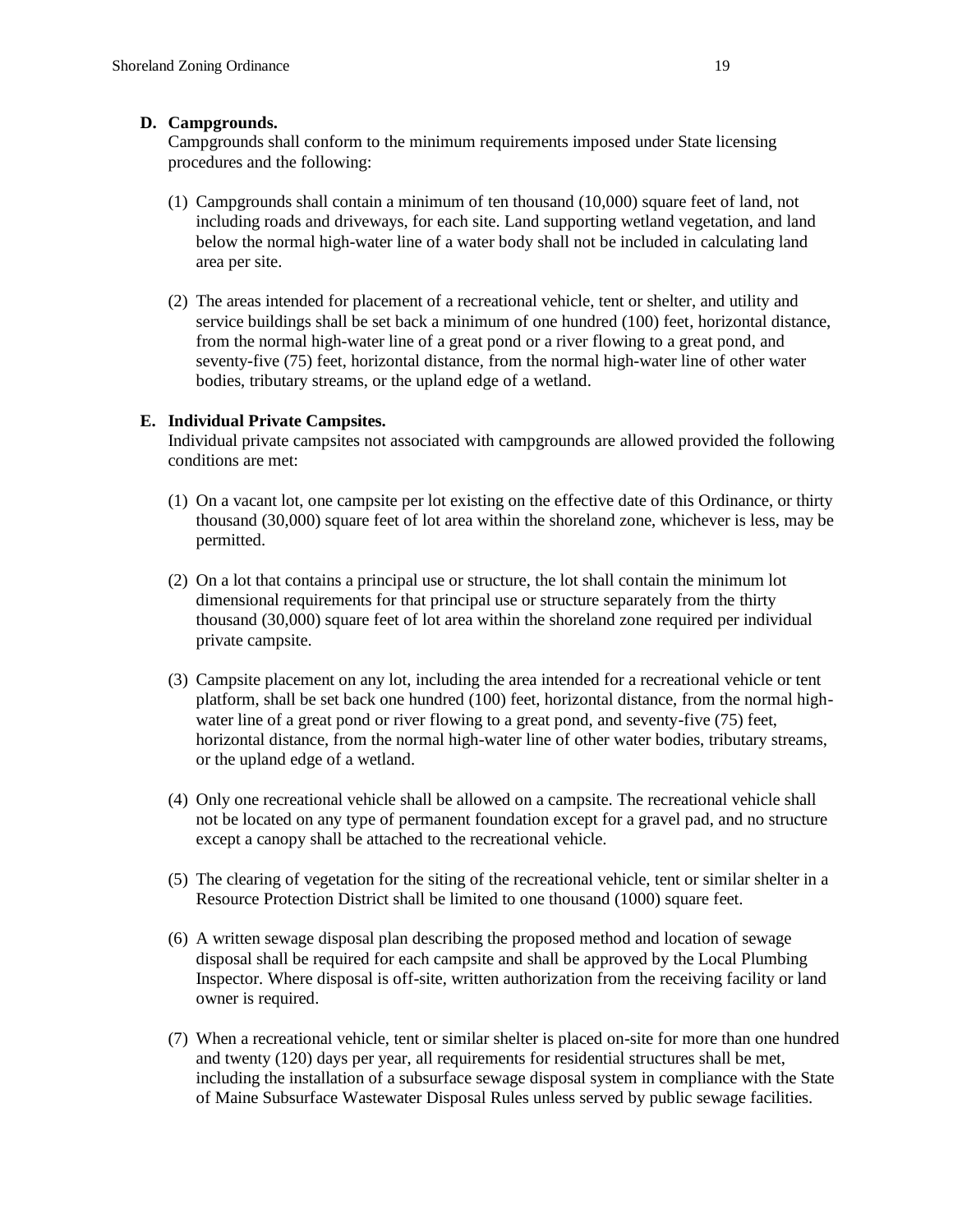#### **F. Commercial and Industrial Uses.**

The following new commercial and industrial uses are prohibited within the shoreland zone adjacent to great ponds, and rivers and streams which flow to great ponds:

- (1) Auto washing facilities
- (2) Auto or other vehicle service and/or repair operations, including body shops
- (3) Chemical and bacteriological laboratories
- (4) Storage of chemicals, including herbicides, pesticides or fertilizers, other than amounts normally associated with individual households or farms
- (5) Commercial painting, wood preserving, and furniture stripping
- (6) Dry cleaning establishments
- (7) Electronic circuit assembly
- (8) Laundromats, unless connected to a sanitary sewer
- (9) Metal plating, finishing, or polishing
- (10) Petroleum or petroleum product storage and/or sale except storage on same property as use occurs and except for storage and sales associated with marinas
- (11) Photographic processing
- (12) Printing

## **G. Parking Areas**

- (1) Parking areas shall meet the shoreline and tributary stream setback requirements for structures for the district in which such areas are located. The setback requirement for parking areas serving public boat launching facilities shall be no less than fifty (50) feet, horizontal distance, from the shoreline or tributary stream if the Planning Board finds that no other reasonable alternative exists further from the shoreline or tributary stream.
- (2) Parking areas shall be adequately sized for the proposed use and shall be designed to prevent stormwater runoff from flowing directly into a water body, tributary stream or wetland and where feasible, to retain all runoff on-site.
- (3) In determining the appropriate size of proposed parking facilities, the following shall apply:
	- (a) Typical parking space: Approximately ten (10) feet wide and twenty (20) feet long, except that parking spaces for a vehicle and boat trailer shall be forty (40) feet long.
	- (b) Internal travel aisles: Approximately twenty (20) feet wide.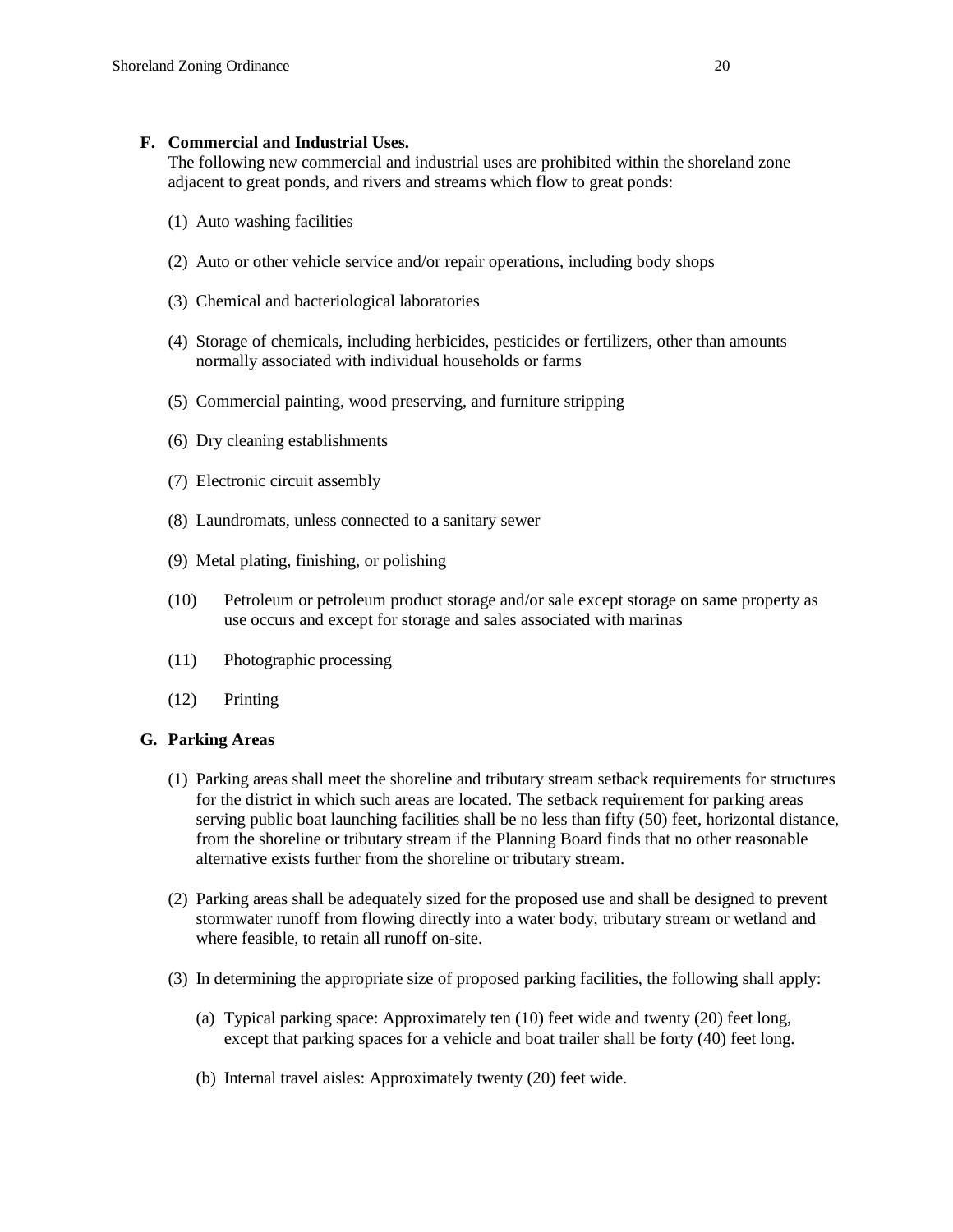## **H. Roads and Driveways.**

The following standards shall apply to the construction of roads and/or driveways and drainage systems, culverts and other related features.

(1) Roads and driveways shall be set back at least one-hundred (100) feet, horizontal distance, from the normal high-water line of a great pond or a river that flows to a great pond, and seventy-five (75) feet, horizontal distance from the normal high-water line of other water bodies, tributary streams, or the upland edge of a wetland unless no reasonable alternative exists as determined by the Planning Board. If no other reasonable alternative exists, the road and/or driveway setback requirement shall be no less than fifty (50) feet, horizontal distance, upon clear showing by the applicant that appropriate techniques will be used to prevent sedimentation of the water body, tributary stream, or wetland. Such techniques may include, but are not limited to, the installation of settling basins, and/or the effective use of additional ditch relief culverts and turnouts placed so as to avoid sedimentation of the water body, tributary stream, or wetland.

On slopes of greater than twenty (20) percent the road and/or driveway setback shall be increased by ten (10) feet, horizontal distance, for each five (5) percent increase in slope above twenty (20) percent.

Section 15 (H)(1) does not apply to approaches to water crossings or to roads or driveways that provide access to permitted structures and facilities located nearer to the shoreline or tributary stream due to an operational necessity, excluding temporary docks for recreational uses. Roads and driveways providing access to permitted structures within the setback area shall comply fully with the requirements of Section  $15(H)(1)$  except for that portion of the road or driveway necessary for direct access to the structure.

- (2) Existing public roads may be expanded within the legal road right of way regardless of their setback from a water body, tributary stream or wetland.
- (3) New permanent roads are not allowed within the shoreland zone along Significant River Segments except:
	- (a) To provide access to structures or facilities within the zone; or
	- (b) When the applicant demonstrates that no reasonable alternative route exists outside the shoreland zone. When roads must be located within the shoreland zone they shall be set back as far as practicable from the normal high-water line and screened from the river by existing vegetation.
- (4) New roads and driveways are prohibited in a Resource Protection District except that the Planning Board may grant a permit to construct a road or driveway to provide access to permitted uses within the district. A road or driveway may also be approved by the Planning Board in a Resource Protection District, upon a finding that no reasonable alternative route or location is available outside the district. When a road or driveway is permitted in a Resource Protection District the road and/or driveway shall be set back as far as practicable from the normal high-water line of a water body, tributary stream, or upland edge of a wetland.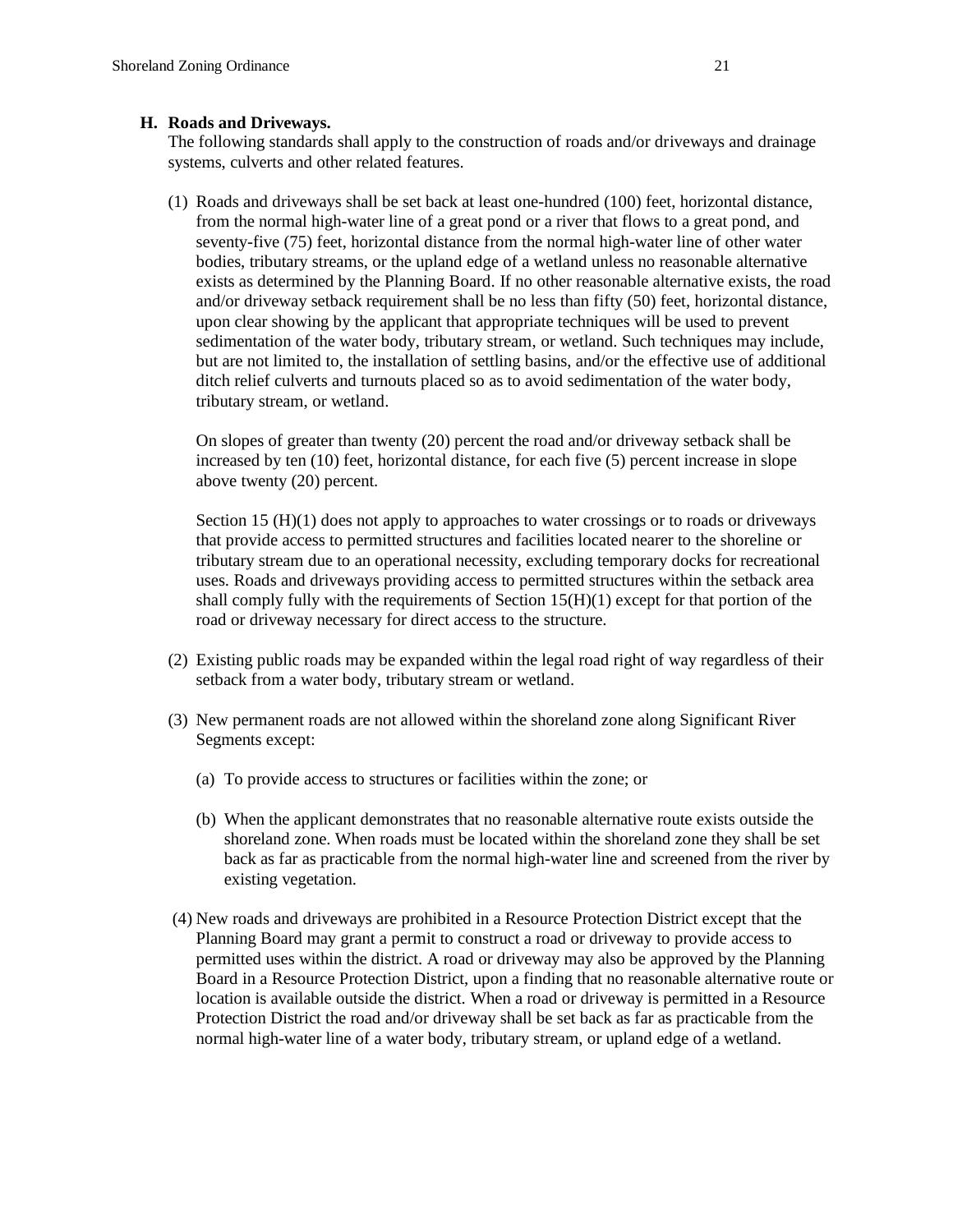- (5) Road and driveway banks shall be no steeper than a slope of two (2) horizontal to one (1) vertical, and shall be graded and stabilized in accordance with the provisions for erosion and sedimentation control contained in Section 15(T).
- (6) Road and driveway grades shall be no greater than ten (10) percent except for segments of less than two hundred (200) feet.
- (7) In order to prevent road and driveway surface drainage from directly entering water bodies, tributary streams or wetlands, roads and driveways shall be designed, constructed, and maintained to empty onto an unscarified buffer strip at least (50) feet plus two times the average slope, in width between the outflow point of the ditch or culvert and the normal highwater line of a water body, tributary stream, or upland edge of a wetland. Surface drainage which is directed to an unscarified buffer strip shall be diffused or spread out to promote infiltration of the runoff and to minimize channelized flow of the drainage through the buffer strip.
- (8) Ditch relief (cross drainage) culverts, drainage dips and water turnouts shall be installed in a manner effective in directing drainage onto unscarified buffer strips before the flow gains sufficient volume or head to erode the road, driveway, or ditch. To accomplish this, the following shall apply:
	- (a) Ditch relief culverts, drainage dips and associated water turnouts shall be spaced along the road, or driveway at intervals no greater than indicated in the following table:

| Grade     | Spacing   |
|-----------|-----------|
| (Percent) | (Feet)    |
| $0 - 2$   | 250       |
| $3 - 5$   | 200-135   |
| $6-10$    | 100-80    |
| $11 - 15$ | $80 - 60$ |
| $16-20$   | 60-45     |
| $21+$     | 40        |
|           |           |

- (b) Drainage dips may be used in place of ditch relief culverts only where the grade is ten (10) percent or less.
- (c) On sections having slopes greater than ten (10) percent, ditch relief culverts shall be placed at approximately a thirty (30) degree angle downslope from a line perpendicular to the centerline of the road or driveway.
- (d) Ditch relief culverts shall be sufficiently sized and properly installed in order to allow for effective functioning, and their inlet and outlet ends shall be stabilized with appropriate materials.
- (9) Ditches, culverts, bridges, dips, water turnouts and other storm water runoff control installations associated with roads and driveways shall be maintained on a regular basis to assure effective functioning.
- **I. Signs.**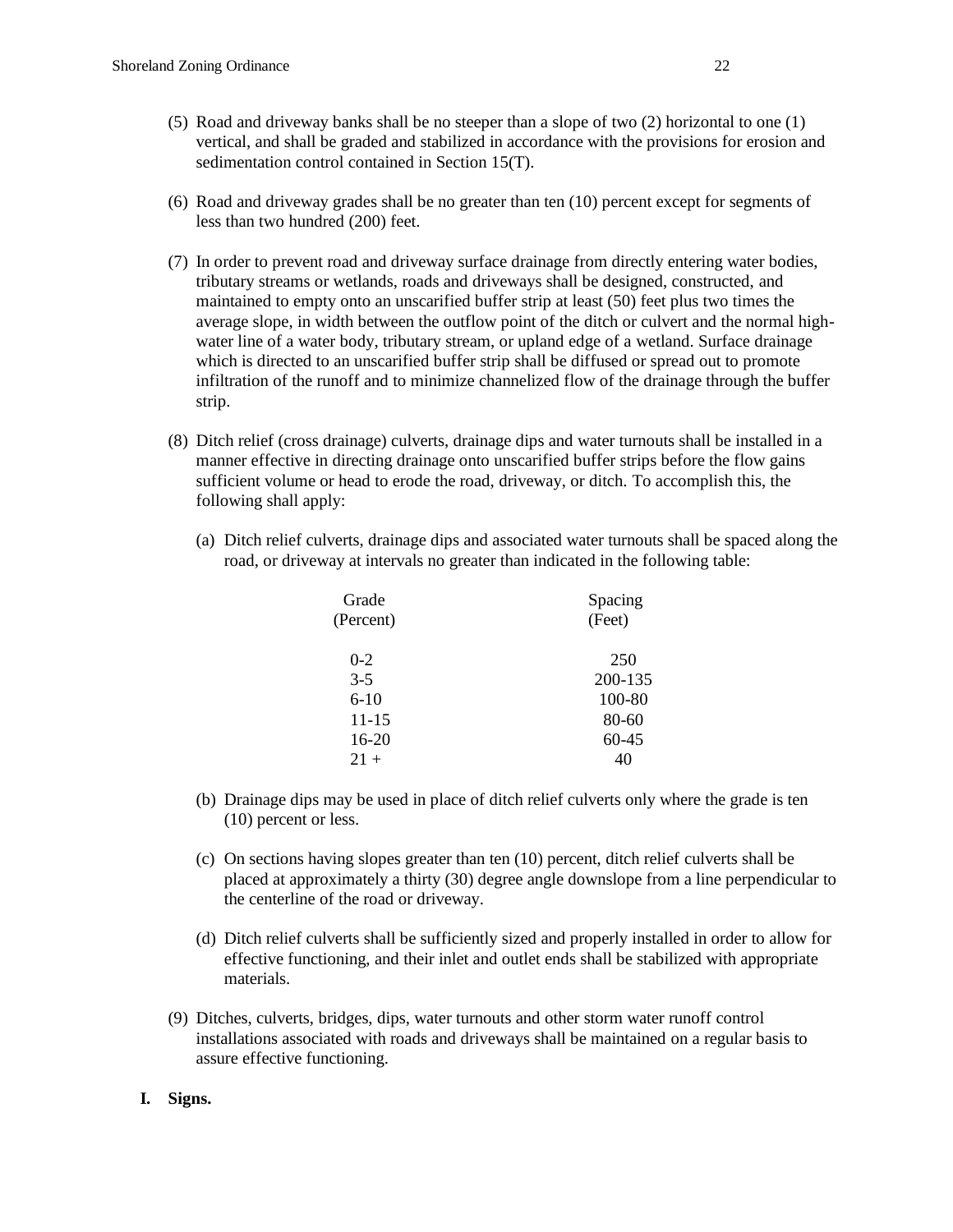The following provisions shall govern the use of signs:

- (1) Signs relating to goods and services sold on the premises shall be allowed, provided that such signs shall not exceed six (6) square feet in area and shall not exceed two (2) signs per premises. Signs relating to goods or services not sold or rendered on the premises shall be prohibited.
- (2) Name signs are allowed, provided such signs shall not exceed two (2) signs per premises, and shall not exceed twelve (12) square feet in the aggregate.
- (3) Residential users may display a single sign not over three (3) square feet in area relating to the sale, rental, or lease of the premises.
- (4) Signs relating to trespassing and hunting shall be allowed without restriction as to number provided that no such sign shall exceed two (2) square feet in area.
- (5) Signs relating to public safety shall be allowed without restriction.
- (6) No sign shall extend higher than twenty (20) feet above the ground.
- (7) Signs may be illuminated only by shielded, non-flashing lights.

#### **J. Storm Water Runoff**

- (1) All new construction and development shall be designed to minimize storm water runoff from the site in excess of the natural predevelopment conditions. Where possible, existing natural runoff control features, such as berms, swales, terraces and wooded areas, shall be retained in order to reduce runoff and encourage infiltration of stormwaters.
- (2) Storm water runoff control systems shall be maintained as necessary to ensure proper functioning.
- NOTE: The Stormwater Management Law (38 M.R.S.A. section 420-D) requires a full permit to be obtained from the DEP prior to construction of a project consisting of 20,000 square feet or more of impervious area or 5 acres or more of a developed area in an urban impaired stream watershed or most-at-risk lake watershed, or a project with 1 acre or more of developed area in any other stream, coastal or wetland watershed. A permit-byrule is necessary for a project with one acre or more of disturbed area but less than 1 acre impervious area (20,000 square feet for most-at-risk lakes and urban impaired streams) and less than 5 acres of developed area. Furthermore, a Maine Construction General Permit is required if the construction will result in one acre or more of disturbed area.

#### **K. Septic Waste Disposal**

(1) All subsurface sewage disposal systems shall be installed in conformance with the State of Maine Subsurface Wastewater Disposal Rules, and the following:

(a) clearing or removal of woody vegetation necessary to site a new system and any associated fill extensions, shall not extend closer than seventy-five (75) feet, horizontal distance, from the normal high-water line of a water body or the upland edge of a wetland; and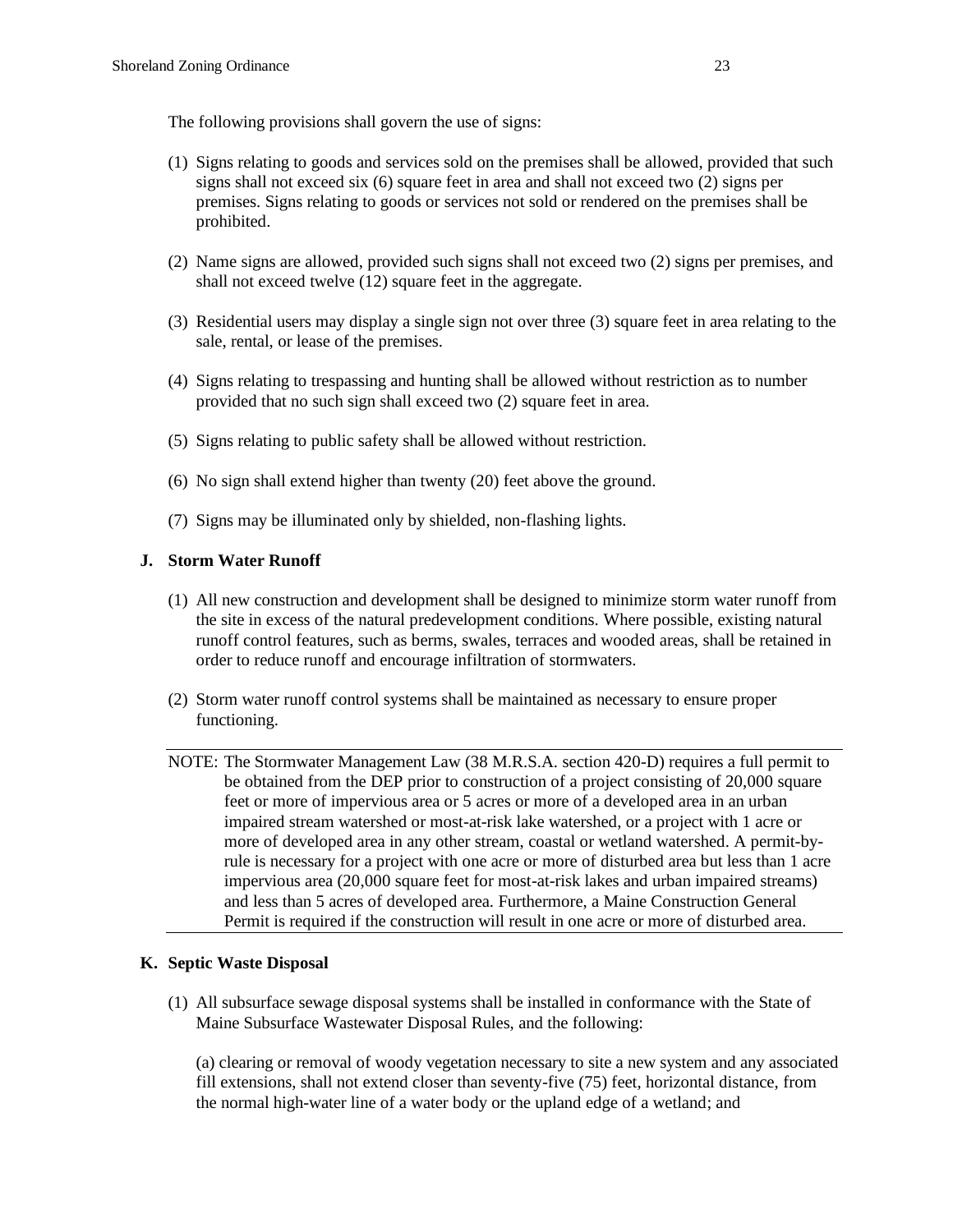- (b) a holding tank is not allowed for a first-time residential use in the shoreland zone.
- NOTE: The Maine Subsurface Wastewater Disposal Rules require new systems, excluding fill extensions, to be constructed no less than one hundred (100) horizontal feet from the normal high-water line of a perennial water body. The minimum setback distance for a new subsurface disposal system may not be reduced by variance.

# **L. Essential Services**

- (1) Where feasible, the installation of essential services shall be limited to existing public ways and existing service corridors.
- (2) The installation of essential services, other than road-side distribution lines, is not allowed in a Resource Protection or Stream Protection District, except to provide services to a permitted use within said district, or except where the applicant demonstrates that no reasonable alternative exists. Where allowed, such structures and facilities shall be located so as to minimize any adverse impacts on surrounding uses and resources, including visual impacts.
- (3) Damaged or destroyed public utility transmission and distribution lines, towers and related equipment may be replaced or reconstructed without a permit.

# **M. Mineral Exploration and Extraction.**

Mineral exploration to determine the nature or extent of mineral resources shall be accomplished by hand sampling, test boring, or other methods which create minimal disturbance of less than one hundred (100) square feet of ground surface. A permit from the Code Enforcement Officer shall be required for mineral exploration which exceeds the above limitation. All excavations, including test pits and holes, shall be immediately capped, filled or secured by other equally effective measures to restore disturbed areas and to protect the public health and safety.

Mineral extraction may be permitted under the following conditions:

- (1) A reclamation plan shall be filed with, and approved, by the Planning Board before a permit is granted. Such plan shall describe in detail procedures to be undertaken to fulfill the requirements of Section 15 (M)(4) below.
- (2) No part of any extraction operation, including drainage and runoff control features, shall be permitted within one hundred (100) feet, horizontal distance, of the normal high-water line of a great pond or a river flowing to a great pond, and within seventy-five (75) feet, horizontal distance, of the normal high-water line of any other water body, tributary stream, or the upland edge of a wetland. Extraction operations shall not be permitted within seventy-five (75) feet, horizontal distance, of any property line without written permission of the owner of such adjacent property.
- (3) Developers of new gravel pits along Significant River Segments shall demonstrate that no reasonable mining site outside the shoreland zone exists. When gravel pits must be located within the zone, they shall be set back as far as practicable from the normal high-water line and no less than seventy-five (75) feet and screened from the river by existing vegetation.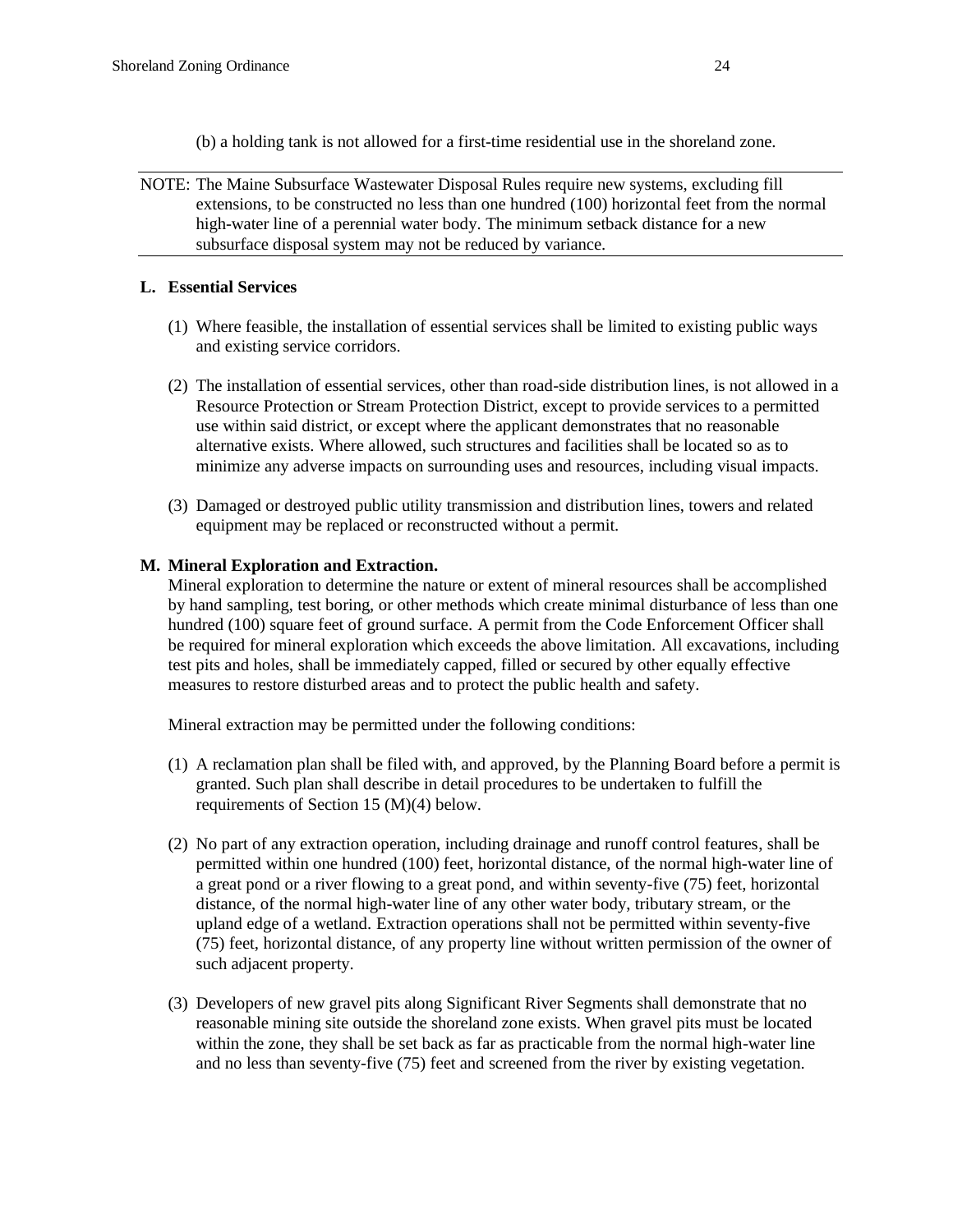- (4) Within twelve (12) months following the completion of extraction operations at any extraction site, which operations shall be deemed complete when less than one hundred (100) cubic yards of materials are removed in any consecutive twelve (12) month period, ground levels and grades shall be established in accordance with the following:
	- (a) All debris, stumps, and similar material shall be removed for disposal in an approved location, or shall be buried on-site. Only materials generated on-site may be buried or covered on-site.
- NOTE: The State of Maine Solid Waste Laws, 38 M.R.S.A., section 1301 and the solid waste management rules, Chapters 400-419 of the Department of Environmental Protection's regulations may contain other applicable provisions regarding disposal of such materials.
	- (b) The final graded slope shall be two and one-half to one  $(2 \frac{1}{2:1})$  slope or flatter.
	- (c) Top soil or loam shall be retained to cover all disturbed land areas, which shall be reseeded and stabilized with vegetation native to the area. Additional topsoil or loam shall be obtained from off-site sources if necessary to complete the stabilization project.
	- (5) In keeping with the purposes of this Ordinance, the Planning Board may impose such conditions as are necessary to minimize the adverse impacts associated with mineral extraction operations on surrounding uses and resources.

# **N. Agriculture**

- (1) All spreading of manure shall be accomplished in conformance with the *Manure Utilization Guidelines* published by the former Maine Department of Agriculture on November 1, 2001, and the Nutrient Management Law (7 M.R.S.A. sections 4201-4209).
- (2) Manure shall not be stored or stockpiled within one hundred (100) feet, horizontal distance, of a great pond or a river flowing to a great pond, or within seventy-five (75) feet horizontal distance, of other water bodies, tributary streams, or wetlands. All manure storage areas within the shoreland zone must be constructed or modified such that the facility produces no discharge of effluent or contaminated storm water.
- (3) Agricultural activities involving tillage of soil greater than forty thousand (40,000) square feet in surface area, within the shoreland zone shall require a Conservation Plan to be filed with the Planning Board. Nonconformance with the provisions of said plan shall be considered to be a violation of this Ordinance.

NOTE: Assistance in preparing a Conservation Plan may be available through the local Soil and Water Conservation District office.

(4) There shall be no new tilling of soil within one-hundred (100) feet, horizontal distance, of the normal high-water line of a great pond; within seventy-five (75) feet, horizontal distance, from other water bodies; nor within twenty-five (25) feet, horizontal distance, of tributary streams and freshwater wetlands. Operations in existence on the effective date of this ordinance and not in conformance with this provision may be maintained.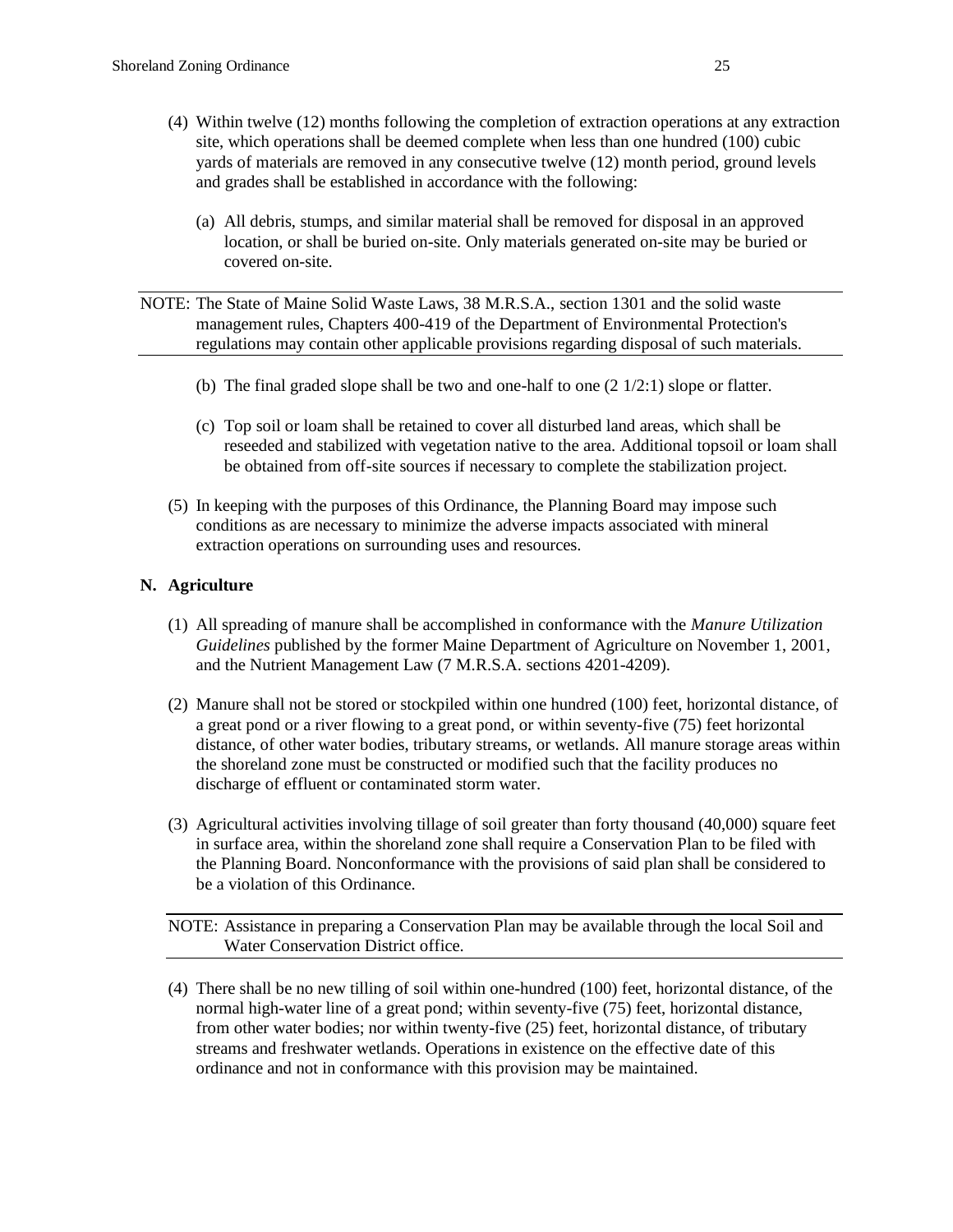(5) Newly established livestock grazing areas shall not be permitted within one hundred (100) feet, horizontal distance, of the normal high-water line of a great pond; within seventy-five (75) feet, horizontal distance, of other water bodies; nor within twenty-five (25) feet, horizontal distance, of tributary streams and freshwater wetlands. Livestock grazing associated with ongoing farm activities, and which are not in conformance with the above setback provisions may continue, provided that such grazing is conducted in accordance with a Conservation Plan that has been filed with the Planning Board.

## **O. Timber Harvesting - Repealed**

## **O-1. Timber Harvesting – Statewide Standards**

- (1) **Shoreline integrity and sedimentation**. Persons conducting timber harvesting and related activities must take reasonable measures to avoid the disruption of shoreline integrity, the occurrence of sedimentation of water, and the disturbance of water body and tributary stream banks, water body and tributary stream channels, shorelines, and soil lying within water bodies, tributary streams and wetlands. If, despite such precautions, the disruption of shoreline integrity, sedimentation of water, or the disturbance of water body and tributary stream banks, water body and tributary stream channels, shorelines, and soil lying within water bodies, tributary streams and wetlands occurs, such conditions must be corrected.
- (2) **Slash treatment**. Timber harvesting and related activities shall be conducted such that slash or debris is not left below the normal high-water line of any water body or tributary stream, or the upland edge of a wetland. Section 15(O-1)(2) does not apply to minor, incidental amounts of slash that result from timber harvesting and related activities otherwise conducted in compliance with this section.
	- (a) Slash actively used to protect soil from disturbance by equipment or to stabilize exposed soil, may be left in place, provided that no part thereof extends more than 4 feet above the ground.
	- (b) Adjacent to great ponds, rivers and wetlands:
		- (i) No accumulation of slash shall be left within 50 feet, horizontal distance, of the normal high-water line or upland edge of a wetland; and
		- (ii) Between 50 feet and 250 feet, horizontal distance, of the normal high-water line or upland edge of a wetland, all slash larger than 3 inches in diameter must be disposed of in such a manner that no part thereof extends more than 4 feet above the ground.
- (3) Timber harvesting and related activities must leave adequate tree cover and shall be conducted so that a well-distributed stand of trees is retained. This requirement may be satisfied by following one of the following three options:
	- (a) **Option 1 (40% volume removal)**, as follows:
		- (i) Harvesting of no more than 40 percent of the total volume on each acre of trees 4.5 inches DBH or greater in any 10 year period is allowed. Volume may be considered to be equivalent to basal area;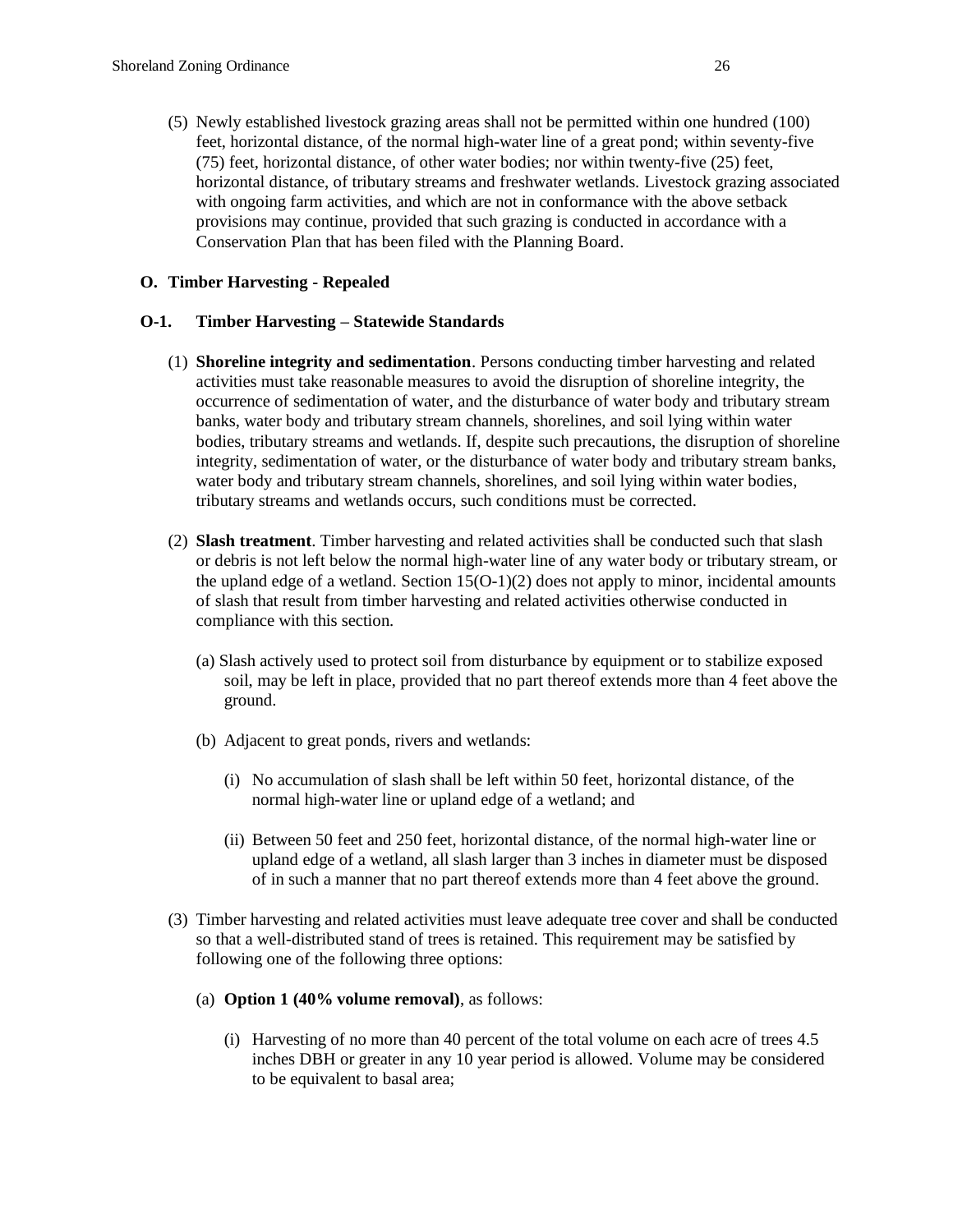- (ii) A well-distributed stand of trees which is windfirm, and other vegetation including existing ground cover, must be maintained; and,
- (iii) Within 75 feet, horizontal distance, of the normal high-water line of rivers, streams, and great ponds, and within 75 feet, horizontal distance, of the upland edge of a freshwater wetland, there must be no cleared openings. At distances greater than 75 feet, horizontal distance, of the normal high-water line of a river or great pond or upland edge of a wetland, timber harvesting and related activities must not create single cleared openings greater than 14,000 square feet in the forest canopy. Where such openings exceed 10,000 square feet, they must be at least 100 feet, horizontal distance, apart. Such cleared openings will be included in the calculation of total volume removal. Volume may be considered equivalent to basal area.

#### (b) **Option 2 (60 square foot basal area retention)**, as follows:

- (i) The residual stand must contain an average basal area of at least 60 square feet per acre of woody vegetation greater than or equal to 1.0 inch DBH, of which 40 square feet per acre must be greater than or equal to 4.5 inches DBH;
- (ii) A well-distributed stand of trees which is windfirm, and other vegetation including existing ground cover, must be maintained; and,
- (iii) Within 75 feet, horizontal distance, of the normal high-water line of water bodies and within 75 feet, horizontal distance, of the upland edge of wetlands, there must be no cleared openings. At distances greater than 75 feet, horizontal distance, of the normal high-water line of a river or great pond, or upland edge of a wetland, timber harvesting and related activities must not create single cleared openings greater than 14,000 square feet in the forest canopy. Where such openings exceed 10,000 square feet, they must be at least 100 feet, horizontal distance, apart. Such cleared openings will be included in the calculation of the average basal area. Volume may be considered equivalent to basal area.
- (c) **Option 3 (Outcome based)**, which requires: An alternative method proposed in an application, signed by a Licensed Forester or certified wildlife professional, submitted by the landowner or designated agent to the State of Maine Department of Conservation's Bureau of Forestry (Bureau) for review and approval, which provides equal or better protection of the shoreland area than this rule.

Landowners must designate on the Forest Operations Notification form required by 12 M.R.S.A. chapter 805, subchapter 5 which option they choose to use. If landowners choose Option 1 or Option 2, compliance will be determined solely on the criteria for the option chosen. If landowners choose Option 3, timber harvesting and related activities may not begin until the Bureau has approved the alternative method.

The Bureau may verify that adequate tree cover and a well-distributed stand of trees is retained through a field procedure that uses sample plots that are located randomly or systematically to provide a fair representation of the harvest area.

(4) **Skid trails, yards, and equipment operation**. This requirement applies to the construction, maintenance, and use of skid trails and yards in shoreland areas.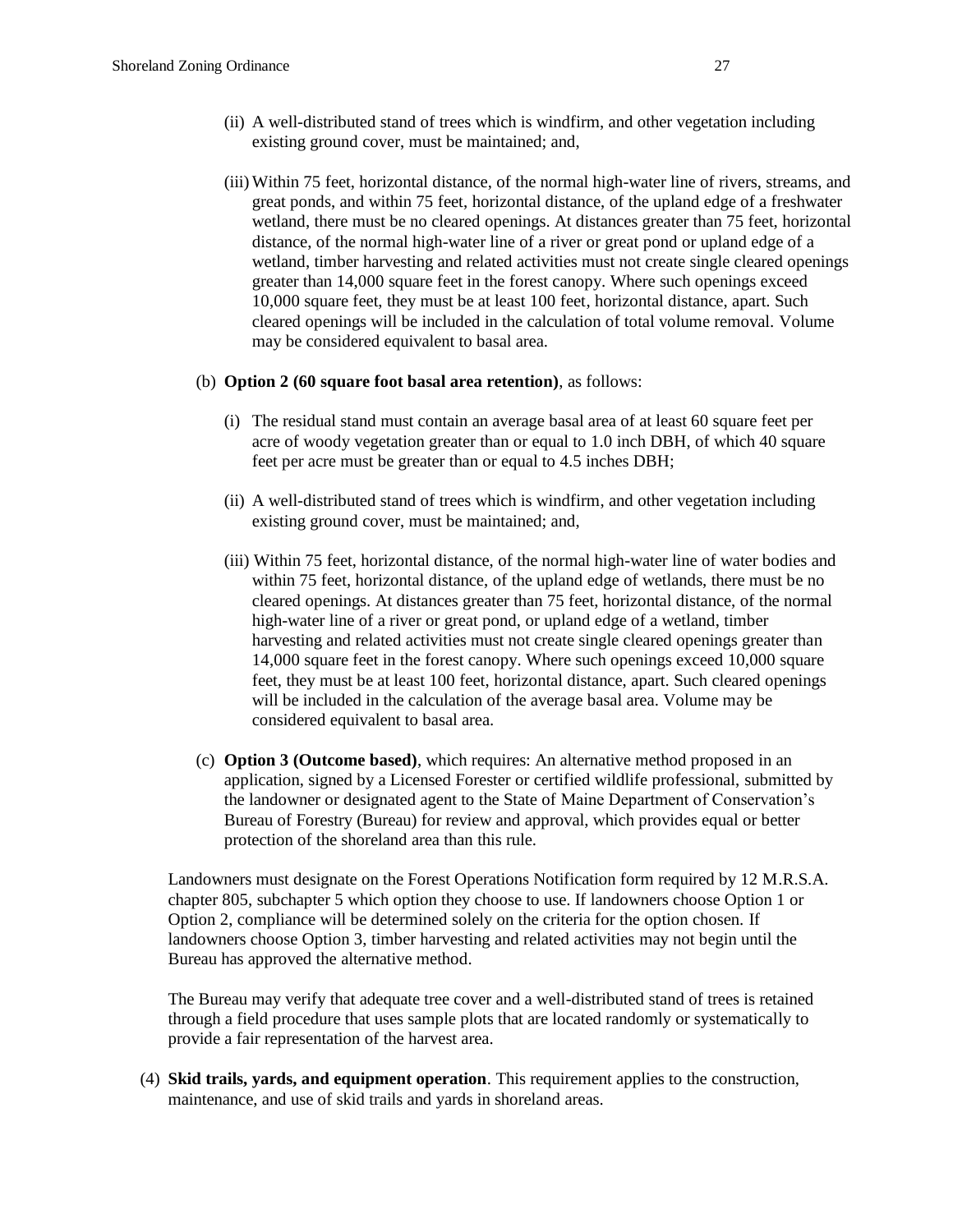- (a) Equipment used in timber harvesting and related activities shall not use river, stream or tributary stream channels as travel routes except when surface waters are frozen and snow covered, and the activity will not result in any ground disturbance.
- (b) Skid trails and yards must be designed and constructed to prevent sediment and concentrated water runoff from entering a water body, tributary stream, or wetland. Upon termination of their use, skid trails and yards must be stabilized.

## (c) **Setbacks**:

- (i) Equipment must be operated to avoid the exposure of mineral soil within 25 feet, horizontal distance, of any water body, tributary stream, or wetland. On slopes of 10 percent or greater, the setback for equipment operation must be increased by 20 feet, horizontal distance, plus an additional 10 feet, horizontal distance, for each 5 percent increase in slope above 10 percent. Where slopes fall away from the resource, no increase in the 25-foot setback is required.
- (ii) Where such setbacks are impracticable, appropriate techniques shall be used to avoid sedimentation of the water body, tributary stream or wetland. Such techniques may include the installation of sump holes or settling basins, and/or the effective use of additional ditch relief culverts and ditch water turnouts placed to avoid sedimentation of the water body, tributary stream, or wetland. If, despite such precautions, sedimentation or the disruption of shoreline integrity occurs, such conditions must be corrected.
- (5) **Land Management Roads**. Land management roads, including approaches to crossings of water bodies, tributary stream channels, and freshwater wetlands, ditches and other related structures, must be designed, constructed, and maintained to prevent sediment and concentrated water runoff from directly entering the water body, tributary stream or wetland. Surface water on or adjacent to water crossing approaches must be diverted through vegetative filter strips to avoid sedimentation of the watercourse or wetland. Because roadside ditches may not extend to the resource being crossed, vegetative filter strips must be established in accordance with the setback requirements in Section 15(O-1)(7) of this rule.
	- (a) Land management roads and associated ditches, excavation, and fill must be set back at least:
		- (i) 100 feet, horizontal distance, from the normal high-water line of a great pond, river or freshwater wetland;
		- (ii) 50 feet, horizontal distance, from the normal high-water line of streams; and
		- (iii) 25 feet, horizontal distance, from the normal high-water line of tributary streams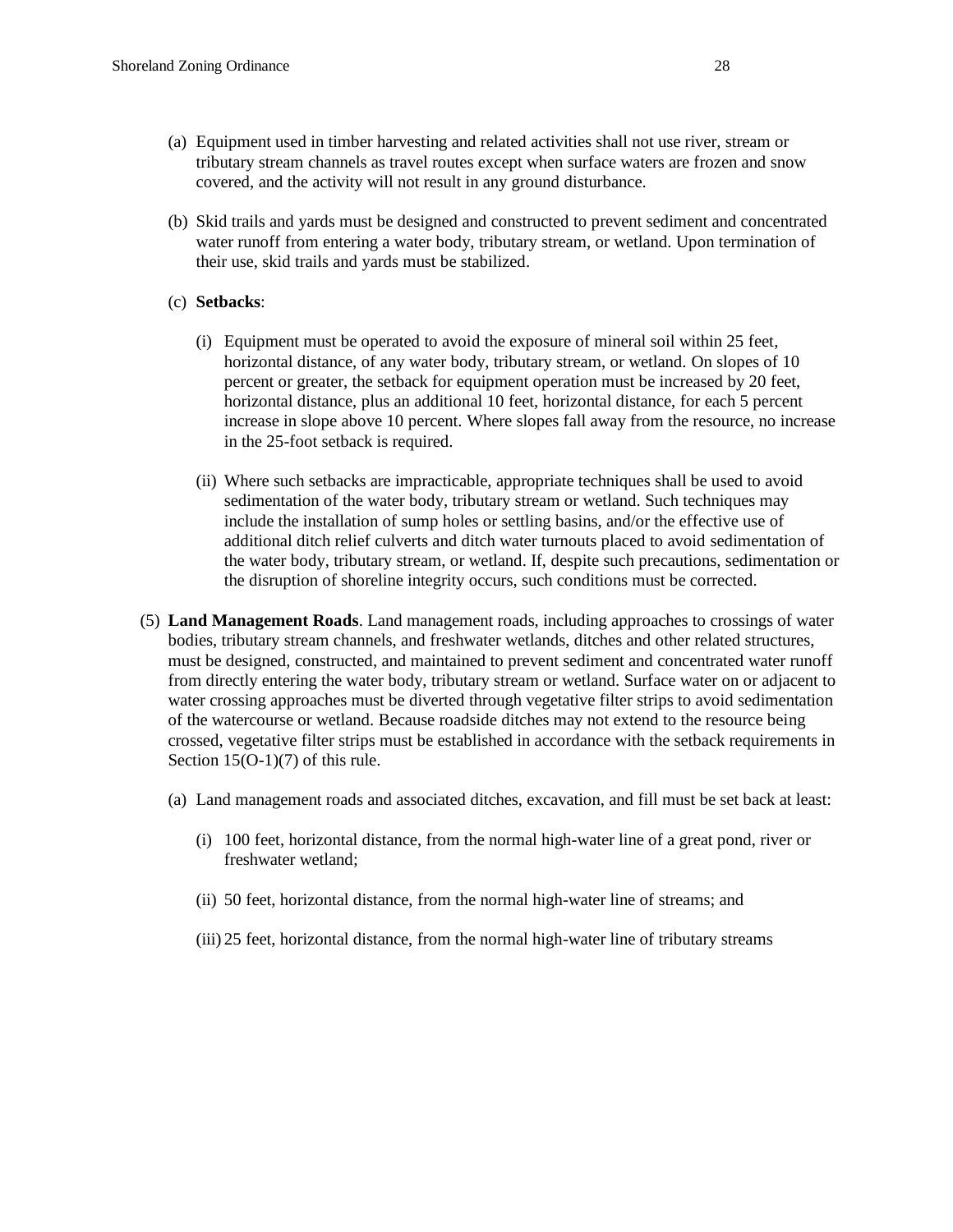- (b) The minimum 100 foot setback specified in Section  $15(O-1)(5)(a)(i)$  above may be reduced to no less than 50 feet, horizontal distance, and the 50 foot setback specified in Section 15(O-1)(5)(a)(ii) above may be reduced to no less than 25 feet, horizontal distance, if, prior to construction, the landowner or the landowner's designated agent demonstrates to the Planning Board's satisfaction that no reasonable alternative exists and that appropriate techniques will be used to prevent sedimentation of the water body, tributary stream, or wetland. Such techniques may include, but are not limited to, the installation of settling basins, and/or the effective use of additional ditch relief culverts and turnouts placed to avoid sedimentation of the water body, tributary stream or wetland. If, despite such precautions, sedimentation or the disruption of shoreline integrity occurs, such conditions must be corrected.
- (c) On slopes of 10 percent or greater, the land management road setback must be increased by at least 20 feet, horizontal distance, plus an additional 10 feet, horizontal distance, for each 5 percent increase in slope above 10 percent.
- (d) New land management roads are not allowed within the shoreland area along Significant River Segments as defined, nor in a Resource Protection District, unless, prior to construction, the landowner or the landowner's designated agent makes a clear demonstration to the Planning Board's satisfaction that no reasonable alternative route exists outside the shoreland zone, and that the new road must be set back as far as practicable from the normal high-water line and screened from the river by existing vegetation.
- (e) Ditches, culverts, bridges, dips, water turnouts and other water control installations associated with roads must be maintained on a regular basis to assure effective functioning. Drainage structures shall deliver a dispersed flow of water into an unscarified filter strip no less than the width indicated in the setback requirements in Section  $15(O-1)(7)$ . Where such a filter strip is impracticable, appropriate techniques shall be used to avoid sedimentation of the water body, tributary stream, or wetland. Such techniques may include the installation of sump holes or settling basins, and/or the effective use of additional ditch relief culverts and ditch water turnouts placed to avoid sedimentation of the water body, tributary stream, or wetland. If, despite such precautions, sedimentation or the disruption of shoreline integrity occurs, such conditions must be corrected.
- (f) **Road closeout and discontinuance**. Maintenance of the water control installations required in Section  $15(O-1)(5)(e)$  must continue until use of the road is discontinued and the road is put to bed by effective installation of water bars or other adequate road drainage structures at appropriate intervals, constructed to avoid surface water flowing over or under the water bar, and extending a sufficient distance beyond the traveled way so that water does not reenter the road surface.
- (g) **Upgrading existing roads**. Extension or enlargement of presently existing roads must conform to the provisions of Section  $15(O-1)$ . Any nonconforming existing road may continue to exist and to be maintained, as long as the nonconforming conditions are not made more nonconforming.
- (h) **Exception**. Extension or enlargement of presently existing roads need not conform to the setback requirements of Section  $15(O-1)(5)(a)$  if, prior to extension or enlargement, the landowner or the landowner's designated agent demonstrates to the Planning Board's satisfaction that no reasonable alternative exists and that appropriate techniques will be used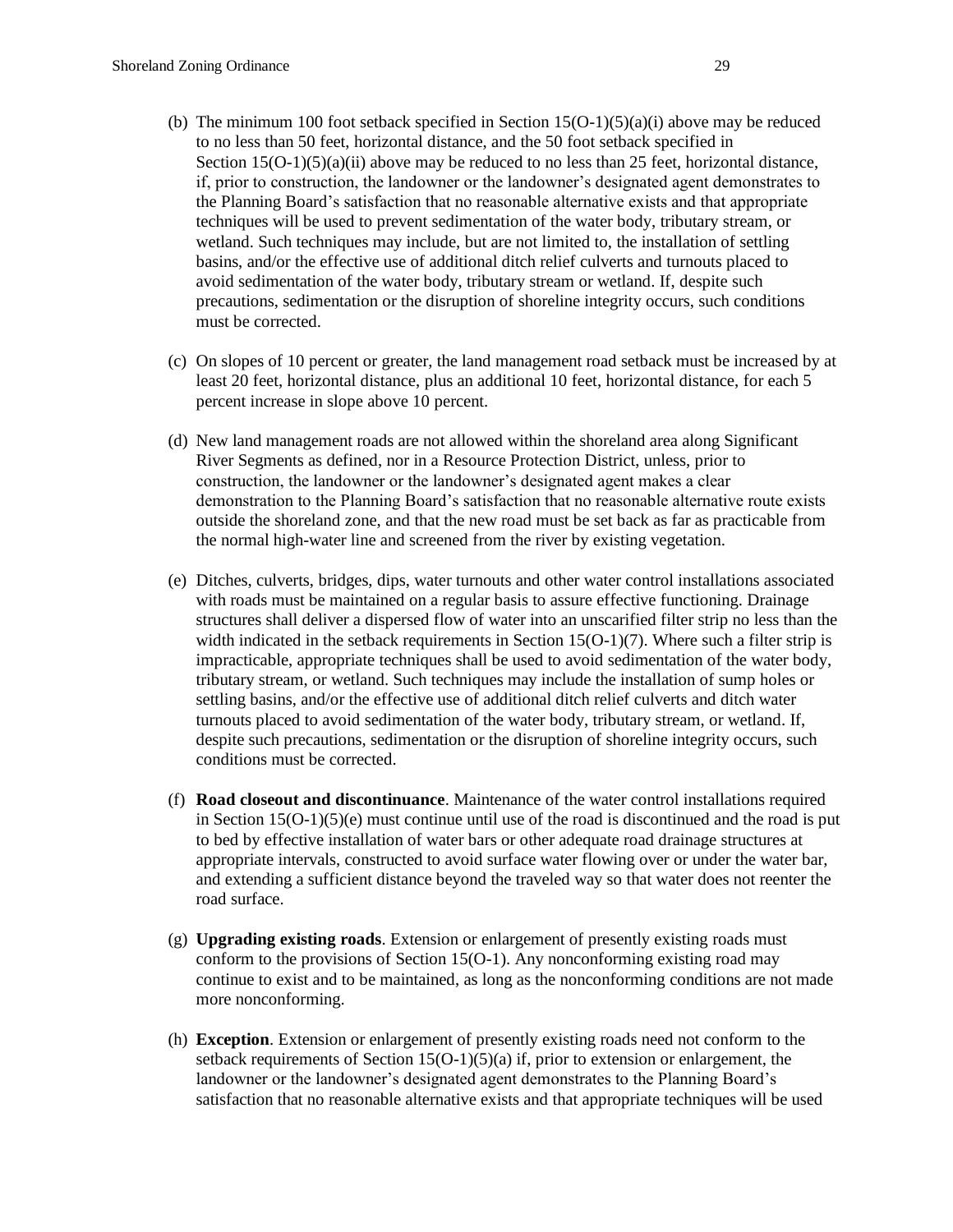to prevent sedimentation of the water body, tributary stream, or wetland. Such techniques may include, but are not limited to, the installation of settling basins, and/or the effective use of additional ditch relief culverts and turnouts placed to avoid sedimentation of the water body, tributary stream, or wetland. If, despite such precautions, sedimentation or the disruption of shoreline integrity occurs, such conditions must be corrected.

- (i) **Additional measures**. In addition to the foregoing minimum requirements, persons undertaking construction and maintenance of roads and river, stream and tributary stream crossings must take reasonable measures to avoid sedimentation of surface waters.
- (6) **Crossings of waterbodies**. Crossings of rivers, streams, and tributary streams must allow for fish passage at all times of the year, must not impound water, and must allow for the maintenance of normal flows.
	- (a) **Determination of flow**. Provided they are properly applied and used for the circumstances for which they are designed, methods including but not limited to the following are acceptable as a means of calculating the 10 year and 25 year frequency water flows and thereby determining water crossing sizes as required in Section 15(O-1): The United States Geological Survey (USGS) Methods; specifically: Hodgkins, G. 1999. Estimating the Magnitude of Peak Flows for Streams in Maine for Selected Recurrence Intervals. U.S. Geological Survey. Water Resources Investigations Report 99-4008. 45 pp.
	- (b) **Upgrading existing water crossings**. Extension or enlargement of presently existing water crossings must conform to the provisions of Section 15(O-1). Any nonconforming existing water crossing may continue to exist and be maintained, as long as the nonconforming conditions are not made more nonconforming; however, any maintenance or repair work done below the normal high-water line must conform to the provisions of Section 15(O-1).
	- (c) **Other Agency Permits**. Any timber harvesting and related activities involving the design, construction, and maintenance of crossings on waterbodies other than a river, stream or tributary stream may require a permit from the Land Use Regulation Commission, the Department of Environmental Protection, or the US Army Corps of Engineers.
	- (d) Any timber harvesting and related activities involving the design, construction, and maintenance of crossings of freshwater wetlands identified by the Department of Inland Fisheries and Wildlife as essential wildlife habitat require prior consultation with the Department of Inland Fisheries and Wildlife.
	- (e) **Notice to Bureau of Forestry**. Written notice of all water crossing construction maintenance, alteration and replacement activities in shoreland areas must be given to the Bureau prior to the commencement of such activities. Such notice must contain all information required by the Bureau, including:
		- (i) a map showing the location of all proposed permanent crossings;
		- (ii) the GPS location of all proposed permanent crossings;
		- (iii) for any temporary or permanent crossing that requires a permit from state or federal agencies, a copy of the approved permit or permits; and
		- (iv) a statement signed by the responsible party that all temporary and permanent crossings will be constructed, maintained, and closed out in accordance with the requirements of this Section.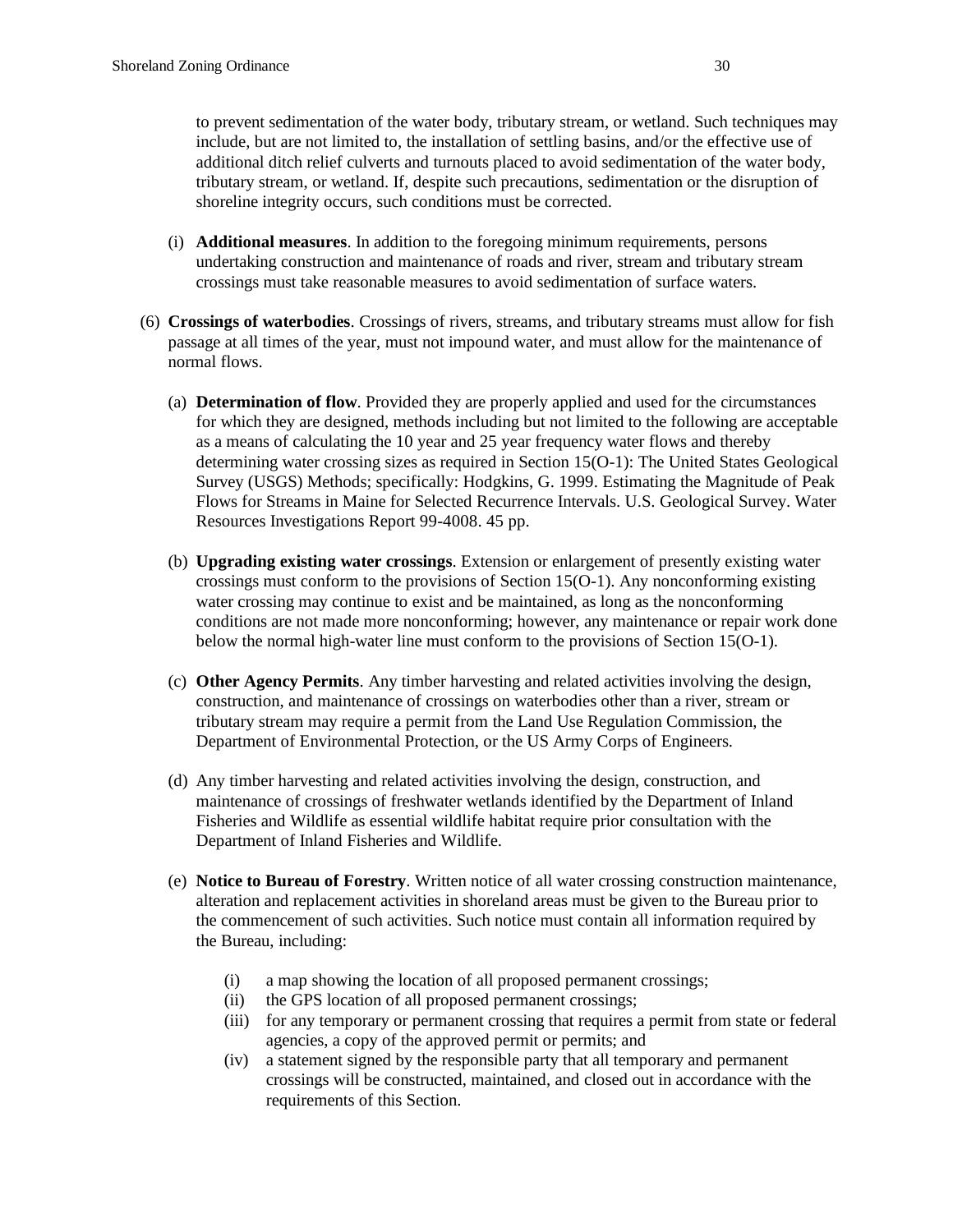- (f) **Water crossing standards**. All crossings of rivers require a bridge or culvert sized according to the requirements of Section  $15(O-1)(6)(g)$ ) below. Streams and tributary streams may be crossed using temporary structures that are not bridges or culverts provided:
	- (i) concentrated water runoff does not enter the stream or tributary stream;
	- (ii) sedimentation of surface waters is reasonably avoided;
	- (iii) there is no substantial disturbance of the bank, or stream or tributary stream channel;
	- (iv) fish passage is not impeded; and,
	- (v) water flow is not unreasonably impeded.

Subject to Section  $15(O-1)(6)(f)(i-v)$  above, skid trail crossings of streams and tributary streams when channels of such streams and tributary streams are frozen and snow-covered or are composed of a hard surface which will not be eroded or otherwise damaged are not required to use permanent or temporary structures.

- (g) **Bridge and Culvert Sizing**. For crossings of river, stream and tributary stream channels with a bridge or culvert, the following requirements apply:
	- (i) Bridges and culverts must be installed and maintained to provide an opening sufficient in size and structure to accommodate 25 year frequency water flows or with a cross-sectional area at least equal to 3 times the cross-sectional area of the river, stream, or tributary stream channel.
	- (ii) Temporary bridge and culvert sizes may be smaller than provided in Section 15(O- $1)(6)(g)(i)$  if techniques are effectively employed such that in the event of culvert or bridge failure, the natural course of water flow is maintained and sedimentation of the water body or tributary stream is avoided. Such crossing structures must be at least as wide as the channel and placed above the normal high-water line. Techniques may include, but are not limited to, the effective use of any, a combination of, or all of the following:

1.use of temporary skidder bridges; 2.removing culverts prior to the onset of frozen ground conditions; 3.using water bars in conjunction with culverts; 4.using road dips in conjunction with culverts.

- (iii) Culverts utilized in river, stream and tributary stream crossings must:
	- 1. be installed at or below river, stream or tributary stream bed elevation;
	- 2. be seated on firm ground;
	- 3. have soil compacted at least halfway up the side of the culvert;
	- 4. be covered by soil to a minimum depth of 1 foot or according to the culvert manufacturer's specifications, whichever is greater; and
	- 5. have a headwall at the inlet end which is adequately stabilized by riprap or other suitable means to reasonably avoid erosion of material around the culvert.
- (iv) River, stream and tributary stream crossings allowed under Section 15(O-1), but located in flood hazard areas (i.e. A zones) as identified on a community's Flood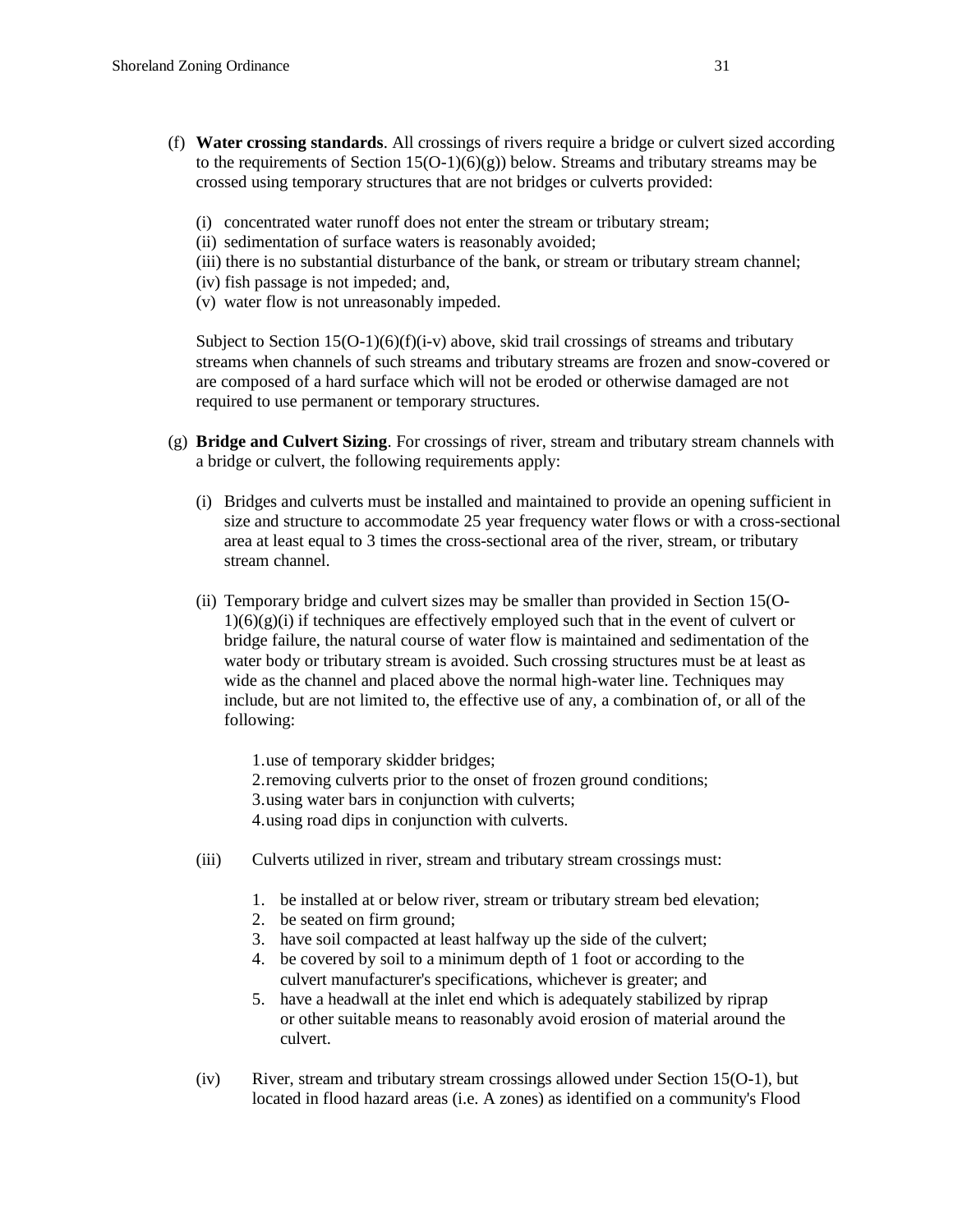Insurance Rate Maps (FIRM) or Flood Hazard Boundary Maps (FHBM), must be designed and constructed under the stricter standards contained in that community's National Flood Insurance Program (NFIP). For example, a water crossing may be required to pass a 100-year flood event.

- (v) **Exception**. Skid trail crossings of tributary streams within shoreland areas and wetlands adjacent to such streams may be undertaken in a manner not in conformity with the requirements of the foregoing subsections provided persons conducting such activities take reasonable measures to avoid the disruption of shoreline integrity, the occurrence of sedimentation of water, and the disturbance of stream banks, stream channels, shorelines, and soil lying within ponds and wetlands. If, despite such precautions, the disruption of shoreline integrity, sedimentation of water, or the disturbance of stream banks, stream channels, shorelines, and soil lying within ponds and wetlands occurs, such conditions must be corrected.
- (h) **Skid trail closeout**. Upon completion of timber harvesting and related activities, or upon the expiration of a Forest Operations Notification, whichever is earlier, the following requirements apply:
	- (i) Bridges and culverts installed for river, stream and tributary stream crossings by skid trails must either be removed and areas of exposed soil stabilized, or upgraded to comply with the closeout standards for land management roads in Section15(O-1) $(6)(i)$  below.
	- (ii) Water crossing structures that are not bridges or culverts must either be removed immediately following timber harvesting and related activities, or, if frozen into the river, stream or tributary stream bed or bank, as soon as practical after snowmelt.
	- (iii) River, stream and tributary stream channels, banks and approaches to crossings of water bodies and tributary streams must be immediately stabilized on completion of harvest, or if the ground is frozen and/or snow-covered, as soon as practical after snowmelt. If, despite such precautions, sedimentation or the disruption of shoreline integrity occurs, such conditions must be corrected.
- (i) **Land management road closeout**. Maintenance of the water control features must continue until use of the road is discontinued and the road is put to bed by taking the following actions:
	- (i) Effective installation of water bars or other adequate road drainage structures at appropriate intervals, constructed to reasonably avoid surface water flowing over or under the water bar, and extending sufficient distance beyond the traveled way so that water does not reenter the road surface.
	- (ii) Water crossing structures must be appropriately sized or dismantled and removed in a manner that reasonably avoids sedimentation of the water body or tributary stream.
	- (iii) Any bridge or water crossing culvert in roads to be discontinued shall satisfy one of the following requirements:
		- 1. it shall be designed to provide an opening sufficient in size and structure to accommodate 25 year frequency water flows;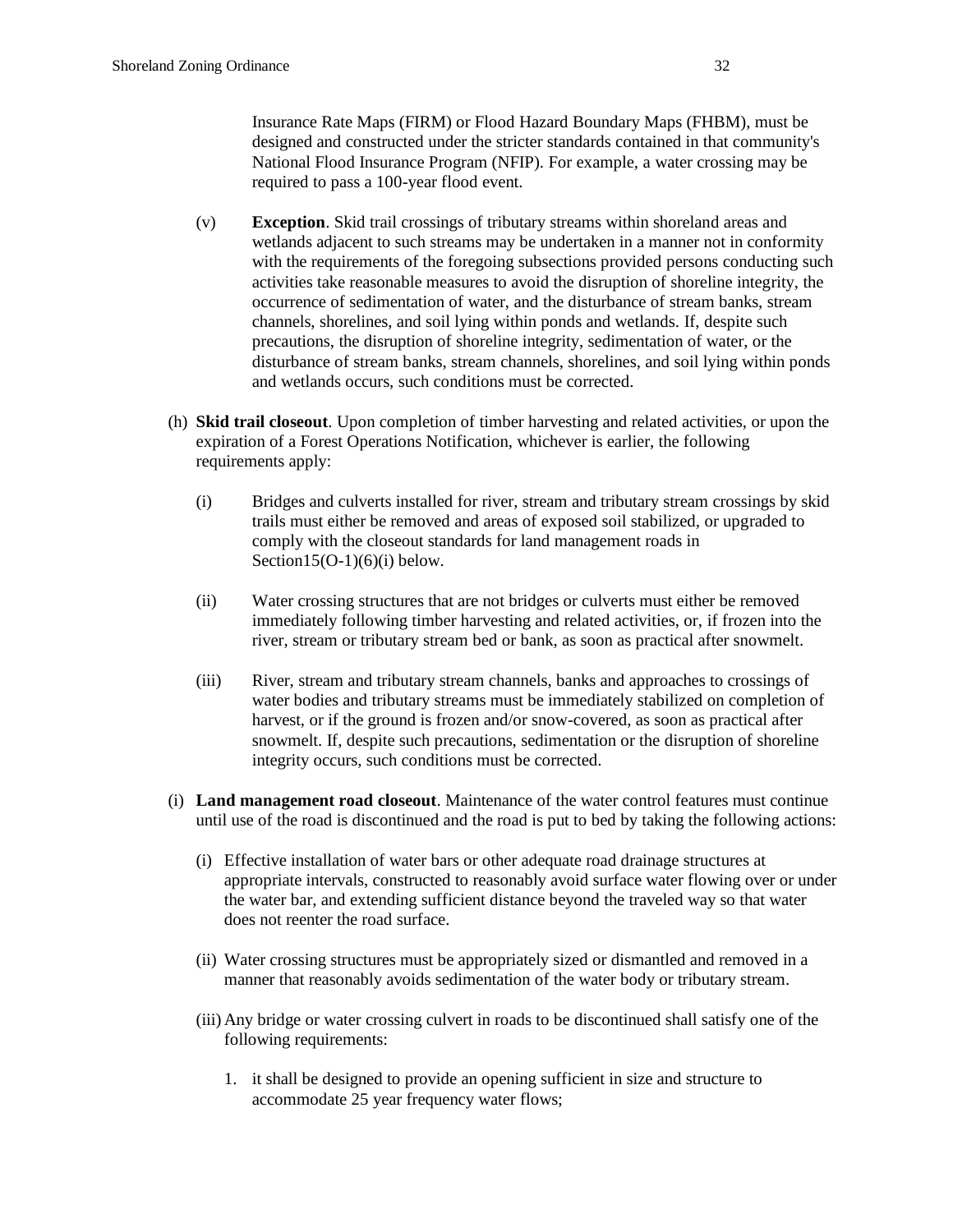- 2. it shall be designed to provide an opening with a cross-sectional area at least 3 1/2 times the cross-sectional area of the river, stream or tributary stream channel; or
- 3. it shall be dismantled and removed in a fashion to reasonably avoid sedimentation of the river, stream or tributary stream.

If, despite such precautions, sedimentation or the disruption of shoreline integrity occurs, such conditions must be corrected.

## (7) **Slope Table**

Filter strips, skid trail setbacks, and land management road setbacks must be maintained as specified in Section 15(O-1), but in no case shall be less than shown in the following table.

| Average slope of land between exposed mineral | Width of strip between exposed     |
|-----------------------------------------------|------------------------------------|
| soil and the shoreline (percent)              | mineral soil and shoreline         |
|                                               | (feet along surface of the ground) |
| 0                                             | 25                                 |
| 10                                            | 45                                 |
| 20                                            | 65                                 |
| 30                                            | 85                                 |
| 40                                            | 105                                |
| 50                                            | 125                                |
| 60                                            | 145                                |
| 70                                            | 165                                |
|                                               |                                    |

(8) **Definitions.** Unless otherwise provided in this Section 15(O-1), the definitions contained in the Maine Forest Service Rules Chapter 20, Forest Regeneration and Clearcutting Standards, and Chapter 21, Statewide Standards for Timber Harvesting and Related Activities in Shoreland Areas, are incorporated by reference in this Section 15(O-1).

## **P. Clearing or Removal of Vegetation for Activities Other Than Timber Harvesting**

(1) In a Resource Protection District abutting a great pond, there shall be no cutting of vegetation within the shoreline buffer extending 75 feet, horizontal distance, inland from the normal high-water line, except to remove hazard trees in accordance with Section 15(Q).

Elsewhere, in any Resource Protection District the cutting or removal of vegetation shall be limited to that which is necessary for uses expressly authorized in that district.

- (2) Except in areas as described in Section  $P(1)$  above, within a shoreline buffer extending onehundred (100) feet, horizontal distance, inland from the normal high-water line of a great pond or a river flowing to a great pond, or within a shoreline buffer extending seventy-five (75) feet, horizontal distance, from any other water body, tributary stream, or the upland edge of a wetland, vegetation shall be preserved as follows:
	- (a) There shall be no cleared opening greater than 250 square feet in the forest canopy (or other existing woody vegetation if a forested canopy is not present) as measured from the outer limits of the tree or shrub crown. However, a single footpath not to exceed six (6) feet in width as measured between tree trunks and/or shrub stems is allowed for accessing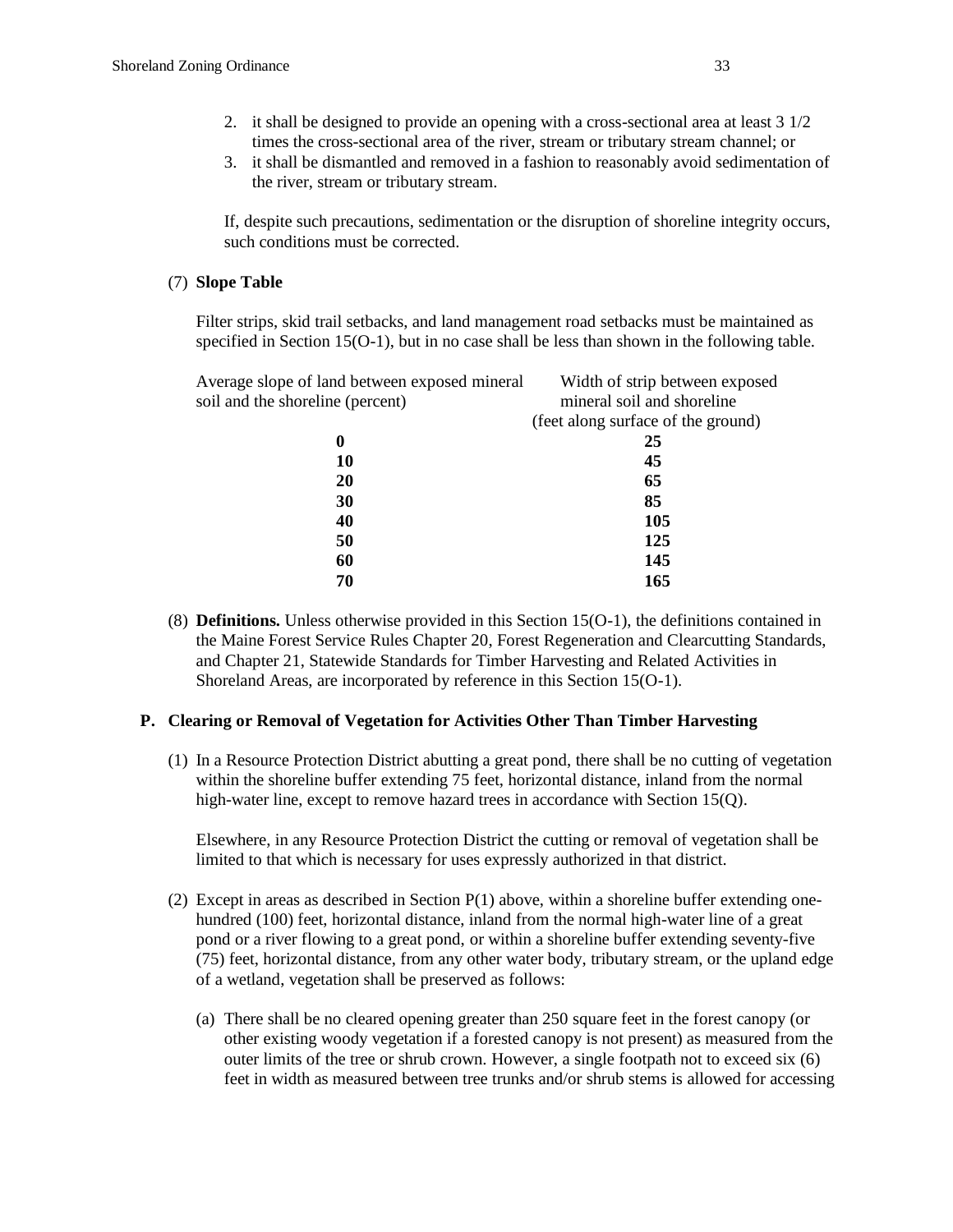the shoreline provided that a cleared line of sight to the water through the shoreline buffer is not created.

(b) Selective cutting of trees within the shoreline buffer is allowed provided that a welldistributed stand of trees and other natural vegetation is maintained. For the purposes of Section 15(P)(2)(b) a "well-distributed stand of trees" adjacent to a great pond, or a river or stream flowing to a great pond, shall be defined as maintaining a rating score of 24 or more in each 25-foot by 50-foot rectangular (1250 square feet) area as determined by the following rating system.

| Diameter of Tree at 4-1/2 feet Above | <b>Points</b> |
|--------------------------------------|---------------|
| Ground Level (inches)                |               |
| $2 < 4$ in.                          |               |
| $4 < 8$ in.                          |               |
| $8 < 12$ in.                         |               |
| 12 in. or greater                    | x             |

Adjacent to other water bodies, tributary streams, and wetlands, a "well-distributed stand of trees" is defined as maintaining a minimum rating score of 16 per 25-foot by 50-foot rectangular area.

The following shall govern in applying this point system:

- (i) The 25-foot by 50-foot rectangular plots must be established where the landowner or lessee proposes clearing within the required buffer;
- (ii) Each successive plot must be adjacent to, but not overlap a previous plot;
- (iii) Any plot not containing the required points must have no vegetation removed except as otherwise allowed by this Ordinance;
- (iv) Any plot containing the required points may have vegetation removed down to the minimum points required or as otherwise allowed by is Ordinance;
- (v) Where conditions permit, no more than 50% of the points on any 25-foot by 50 foot rectangular area may consist of trees greater than 12 inches in diameter.

For the purposes of Section  $15(P)(2)(b)$  "other natural vegetation" is defined as retaining existing vegetation under three (3) feet in height and other ground cover and retaining at least five (5) saplings less than two (2) inches in diameter at four and one half  $(4\frac{1}{2})$  feet above ground level for each 25-foot by 50-foot rectangle area. If five saplings do not exist, no woody stems less than two (2) inches in diameter can be removed until 5 saplings have been recruited into the plot.

Notwithstanding the above provisions, no more than 40% of the total volume of trees four (4) inches or more in diameter, measured at 4 1/2 feet above ground level may be removed in any ten (10) year period.

- (c) In order to protect water quality and wildlife habitat, existing vegetation under three (3) feet in height and other ground cover, including leaf litter and the forest duff layer, shall not be cut, covered, or removed, except to provide for a footpath as described in Section 15(P) paragraphs  $(2)$  and  $(2)(a)$  above.
- (d) Pruning of tree branches, on the bottom 1/3 of the tree is allowed.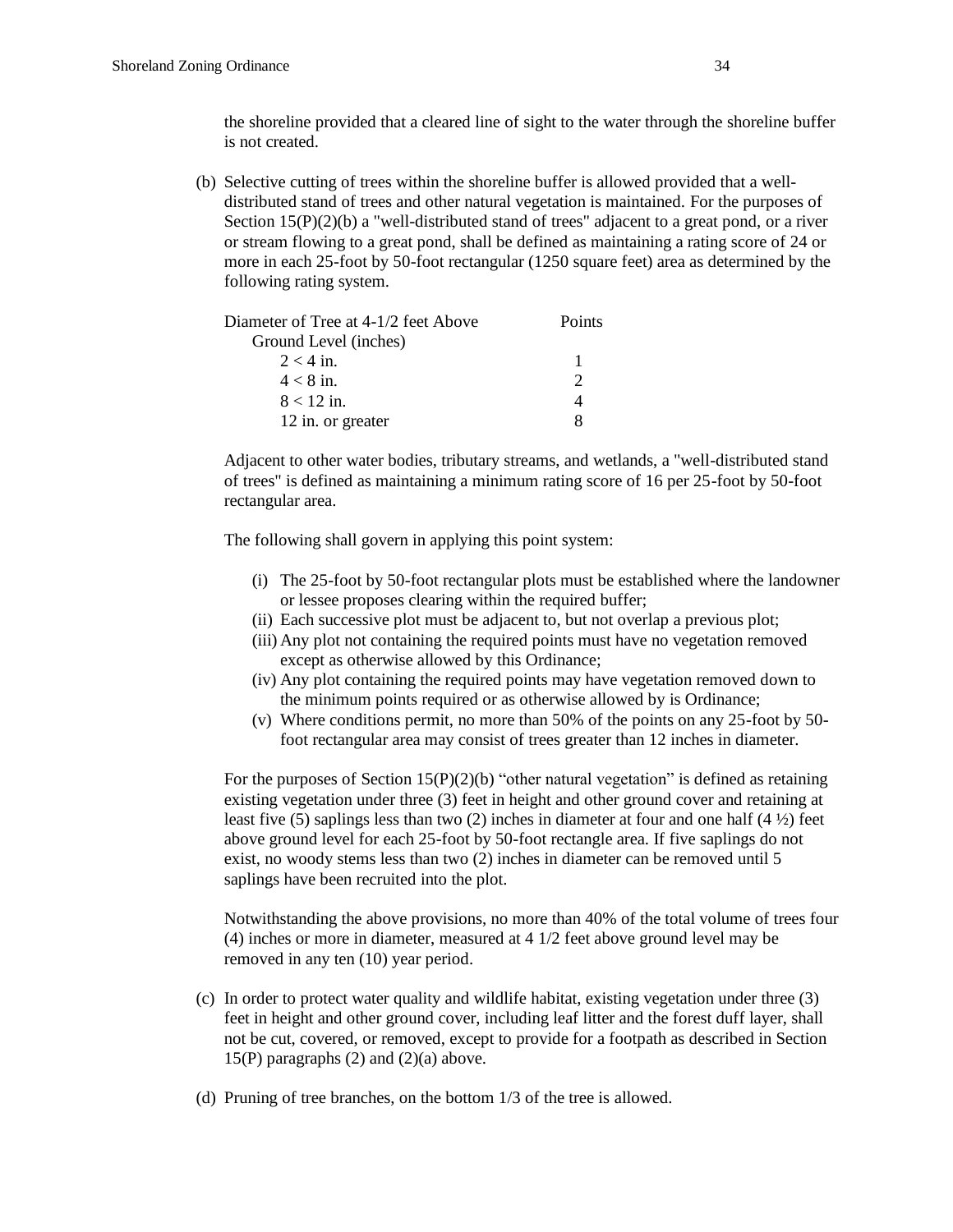- (e) In order to maintain the vegetation in the shoreline buffer, removal of storm-damaged, hazard or dead trees and any required replanting shall occur in accordance with Section 15(Q).
- (f) In order to maintain the vegetation in the shoreline buffer, clearing or removal of vegetation for allowed activities, including associated construction and related equipment operation, within or outside the shoreline buffer, must comply with the requirements of Section  $15(P)(2)$ .
- (3) At distances greater than one hundred (100) feet, horizontal distance, from a great pond or a river flowing to a great pond, and seventy-five (75) feet, horizontal distance, from the normal high-water line of any other water body, tributary stream, or the upland edge of a wetland, there shall be allowed on any lot, in any ten (10) year period, selective cutting of not more than forty (40) percent of the volume of trees four (4) inches or more in diameter, measured 4 1/2 feet above ground level. Tree removal in conjunction with the development of permitted uses shall be included in the forty (40) percent calculation. For the purposes of these standards volume may be considered to be equivalent to basal area.
- (4) In no event shall cleared openings for any purpose, including but not limited to, principal and accessory structures, driveways, lawns and sewage disposal areas, exceed in the aggregate, 25% of the lot area within the shoreland zone or ten thousand (10,000) square feet, whichever is greater, including land previously cleared. This provision applies to the portion of the lot within the shoreland zone, including the shoreline buffer area.
- (5) Legally existing nonconforming cleared openings may be maintained, in accordance with Section 15(R). If these areas, fields or other cleared openings have reverted back to primarily woody vegetation, as a result of not maintaining them in accordance with Section 15(R), then the provisions of Section 15(P) shall apply.

## **Q. Hazard Trees, Dead Trees and Storm-Damaged Trees**

- (1) Hazard trees may be removed without a permit after consultation with the Code Enforcement Officer, provided the following requirements are met:
	- (a) Within the shoreline buffer, if the removal of a hazard tree results in a cleared opening in the tree canopy greater than two hundred and fifty (250) square feet, the opening shall be replaced with native tree species, unless there is new tree growth already present near to where the hazard tree was removed. New tree growth is considered to be at least two (2) inches in diameter, measured at four and one half (4.5) feet above ground level. If new growth is not present, then replacement trees shall consist of native species, be at least four (4) feet in height and be no less than two (2) inches DBH. Stumps shall not be removed.
	- (b) Outside the shoreline buffer, if the removal of hazard trees results in more than forty (40) percent of the volume of trees, four (4) inches or more in diameter as measured at four and one half (4.5) feet above ground level, being removed in any ten (10) year period; or results in cleared openings of more than twenty-five (25) percent of the lot area within the shoreland zone or more than ten thousand (10,000) square feet, whichever is greater; then replacement with native tree species is required, unless there is new tree growth already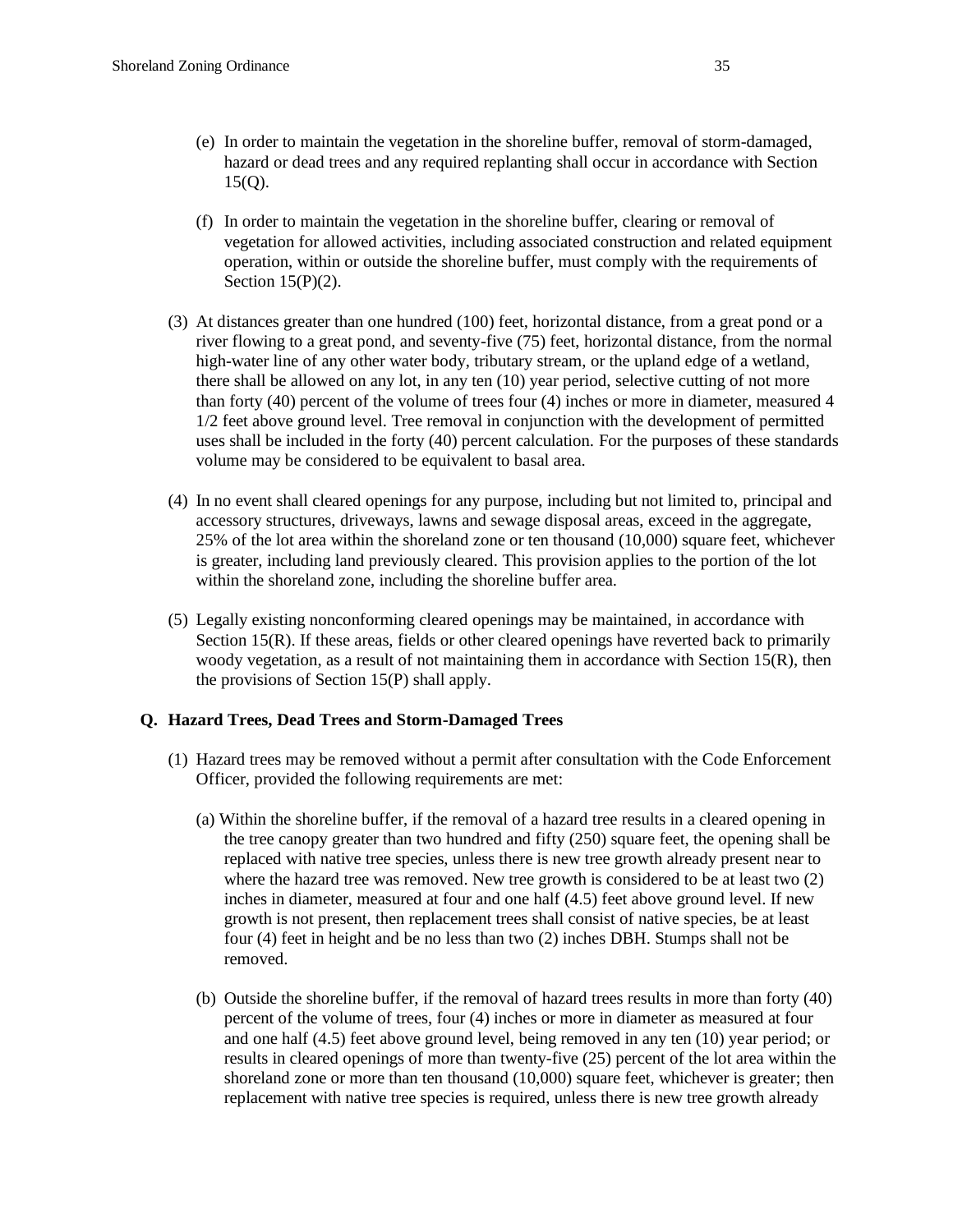present near to where the hazard tree was removed. New tree growth is considered to be at least two (2) inches DBH. If new growth is not present, then replacement trees shall consist of native species and be no less than two (2) inches DBH.

- (c) The code enforcement officer may require the applicant to submit an evaluation from a licensed forester or arborist before any hazard tree can be removed within the shoreland zone.
- (d) The code enforcement officer may require more than a one-for-one replacement for removed hazard trees that exceeded eight (8) inches in diameter at four and one half (4.5) feet above ground level.
- (2) Dead trees may be removed without a permit, provided the following requirements are met:
	- (a) The trees are dead from natural causes. Dead trees are those that contain no foliage during the growing season.
	- (b) The removal of dead trees does not result in the creation of new lawn areas or other permanently cleared areas.
	- (c) Stumps shall not be removed.
- (3) Storm-damaged trees may be removed without a permit after consultation with the Code Enforcement Officer, provided the following requirements are met:
	- (a) Within the shoreline buffer, if the removal of storm-damaged trees results in a cleared opening in the tree canopy greater than two hundred and fifty (250) square feet, the following shall be required:
		- (i) The area shall be required to naturally revegetate. If after one growing season, no natural regeneration or regrowth is present, replanting of native tree seedlings or saplings shall be required at a density of one seedling/sapling per every eighty (80) square feet of open canopy.
		- (ii) The removal of storm-damaged trees does not result in the creation of new lawn areas or other permanently cleared areas.
		- (iii) Stumps shall not be removed.
		- (iv) Limbs damaged from a storm event may be pruned even if they extend beyond the bottom one-third (1/3) of the tree.
	- (b) Outside the shoreline buffer, if the removal of storm-damaged trees results in more than forty (40) percent of the volume of trees, four (4) inches or more in diameter as measured at four and one half (4.5) feet above ground level, being removed in any ten (10) year period; or results in cleared openings of more than twenty-five (25) percent of the lot area within the shoreland zone or more than ten thousand (10,000) square feet, whichever is greater; then the area shall be required to naturally revegetate. If after one growing season, no natural regeneration or regrowth is present, replanting of native tree seedlings or saplings shall be required on a one-for-one basis.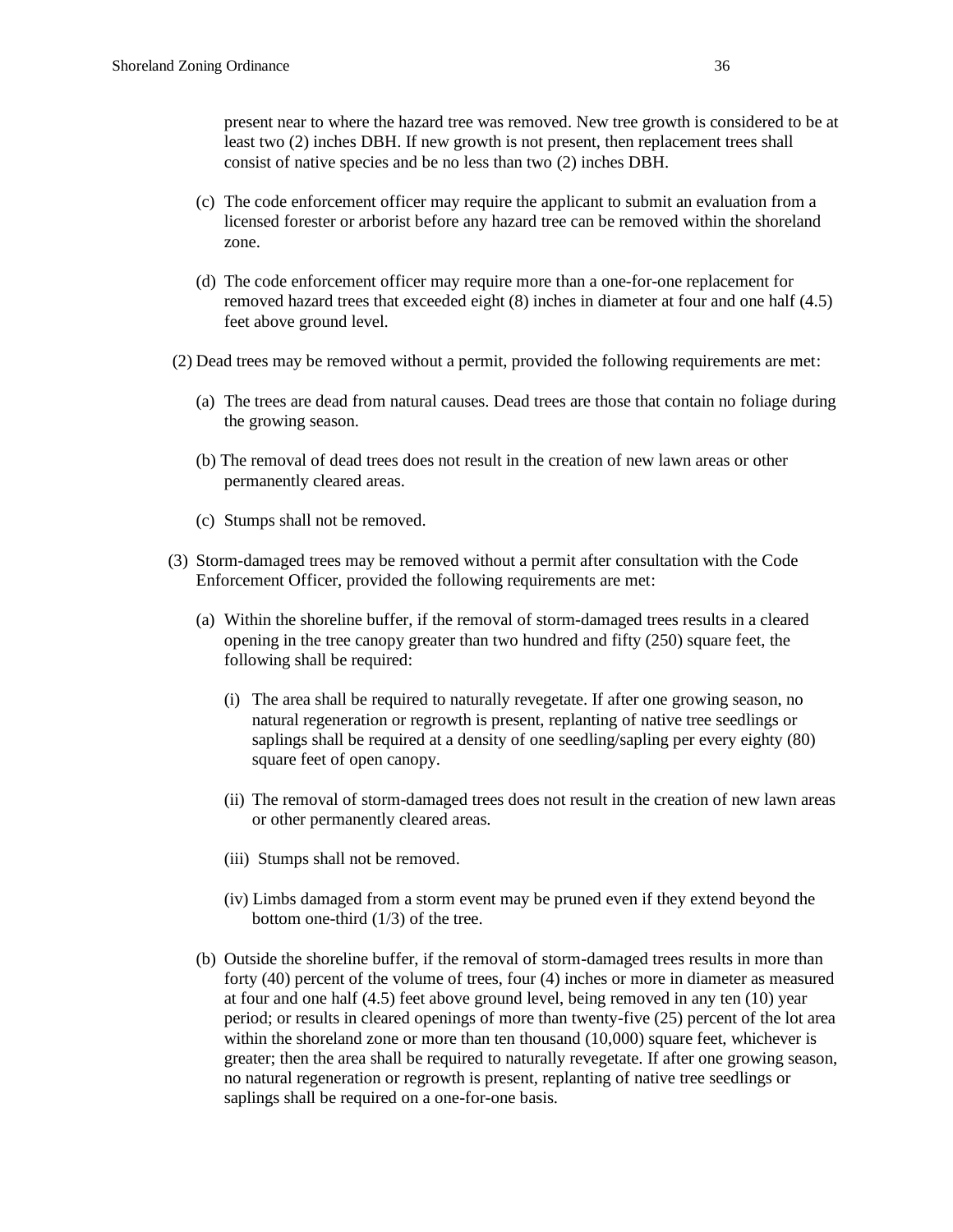## **R. Exemptions to Section 15(P)**

The following activities are exempt from the standards for clearing or removal of vegetation set forth in Section 15(P), provided that all other applicable requirements of this Ordinance are complied with, and the removal of vegetation is limited to that which is necessary:

- (1) The clearing or removal of vegetation that occurs at least once every two (2) years for the maintenance of legally existing areas that do not comply with the standards of Section 15(P), such as but not limited to cleared openings in the canopy or fields. If any of these areas revert back to primarily woody vegetation, due to a lack of removal of vegetation every two (2) years, the requirements of Section 15(P) shall apply.
- (2) The clearing or removal of vegetation from the location of allowed structures or allowed uses, when the shoreline setback requirements of Section 15(B) are not applicable.
- (3) The clearing or removal of vegetation from the location of public swimming areas associated with allowed public recreational facilities.
- (4) The clearing or removal of vegetation associated with allowed agricultural uses, provided that all requirements of Section 15(N) are complied with, and that best management practices are utilized.
- (5) The clearing or removal of non-native invasive vegetation, provided that the following requirements are met:
	- (a) If clearing or removal of vegetation occurs via wheeled or tracked motorized equipment, then the wheeled or tracked motorized equipment is operated and stored at least twentyfive (25) feet, horizontal distance, from the shoreline, except that the wheeled or tracked motorized equipment may be operated or stored on existing structural surfaces, such as pavement or gravel;
	- (b) The clearing or removal of vegetation within twenty-five (25) feet, horizontal distance, from the shoreline occurs via hand tools; and
	- (c) If the clearing or removal of non-native invasive vegetation results in a standard of Section 15(P) being exceeded, then the area shall be revegetated in accordance with Section 15(S) to achieve compliance with the applicable standard(s) of Section 15(P).
- NOTE: An updated list of non-native invasive vegetation is maintained by the Department of Agriculture, Conservation and Forestry's Natural Areas Program. http://www.maine.gov/dacf/mnap/features/invasive\_plants/invasives.htm
	- (6) The clearing or removal of vegetation associated with emergency response activities conducted by the Department, the U.S. Environmental Protection Agency, the U.S. Coast Guard, and their agents.

## **S. Revegetation Requirements**

When revegetation is required to address the removal of non-native invasive species of vegetation, to address removal of vegetation in conjunction with shoreline stabilization, in response to violations of the standards set forth in Section 15(P), or as a mechanism to allow for development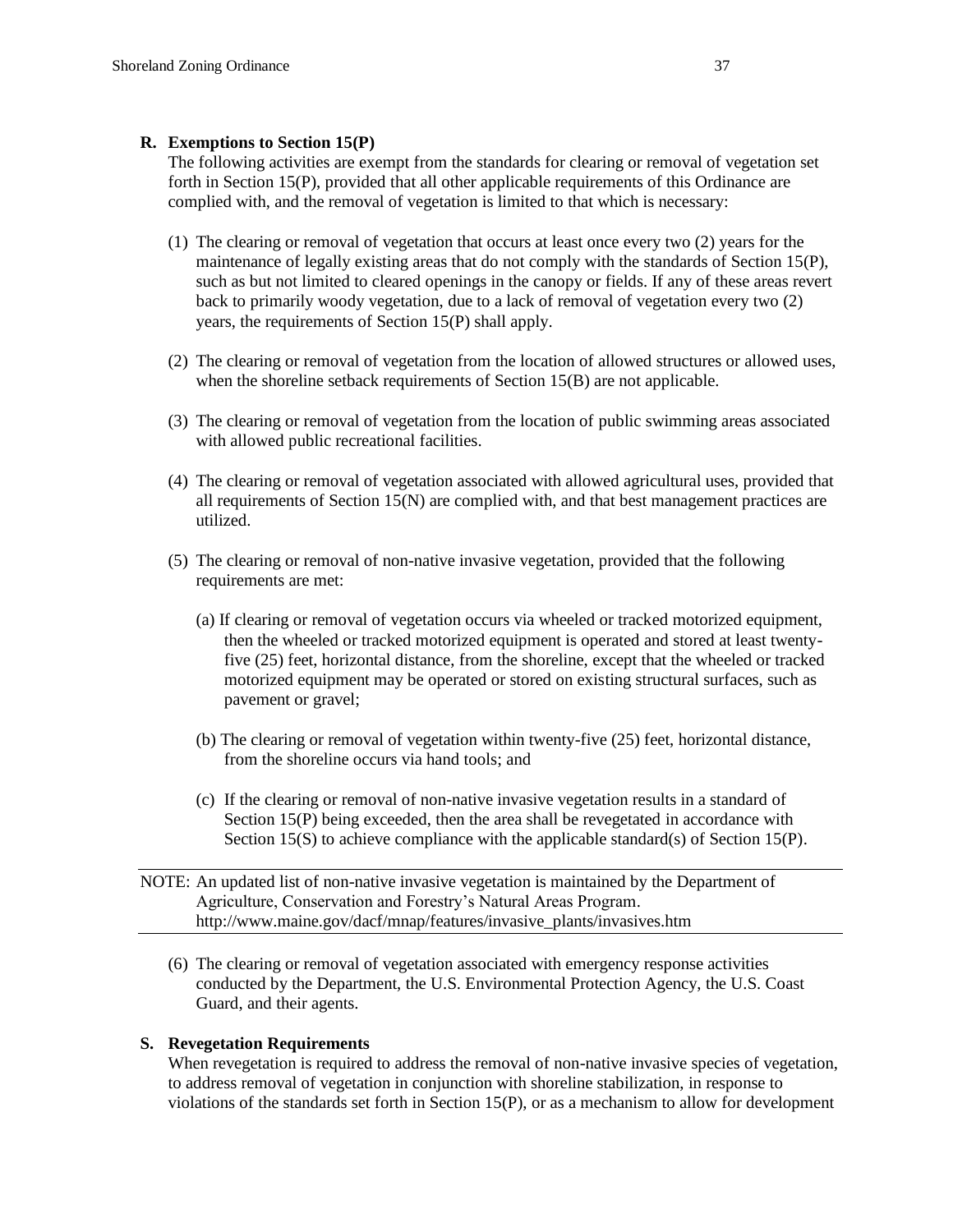that may otherwise not be permissible due to the standards of Section 15(P), then revegetation shall comply with the following requirements:

- (1) The applicant must submit a revegetation plan, prepared with and signed by a qualified professional, that describes revegetation activities and maintenance. The plan must include a scaled site plan, depicting where vegetation was, or is to be removed, where existing vegetation is to remain, and where vegetation is to be planted, including a list of all vegetation to be planted.
- (2) Revegetation must occur along the same segment of shoreline and in the same area where vegetation was removed, and must occur at a density comparable to the pre-existing vegetation. If this is not feasible due to shoreline stabilization, then revegetation must occur along the same segment of shoreline and as close as possible to the area where vegetation was removed.
- (3) If part of a permitted activity, revegetation shall occur before the expiration of the permit. If the activity or revegetation is not completed before the expiration of the permit, a new revegetation plan shall be submitted with any renewal or new permit application.
- (4) Revegetation activities must meet the following requirements for trees and saplings:
	- (a) All trees and saplings removed must be replaced with native noninvasive species;
	- (b) Replacement vegetation must consist of saplings at a minimum;
	- (c) If more than three (3) trees or saplings are planted, then at least three (3) different species shall be used;
	- (d) No one species shall make up 50% or more of the number of trees and saplings planted;
	- (e) If revegetation is required for shoreline stabilization, and it is not possible to plant trees and saplings in the same area where trees or saplings were removed, then trees or saplings must be planted in a location that effectively reestablishes the screening between the shoreline and structures; and
	- (f) A survival rate of at least eighty (80) percent of planted trees/saplings is required for a minimum of five (5) years.
- (5) Revegetation activities must meet the following requirements for all woody vegetation and for other vegetation under three (3) feet in height:
	- (a) All woody vegetation and vegetation under three (3) feet in height must be replaced with native noninvasive species of woody vegetation and vegetation under three (3) feet in height as applicable;
	- (b) Woody vegetation and vegetation under three (3) feet in height shall be planted in quantities and variety sufficient to prevent erosion and provide for effective infiltration of stormwater;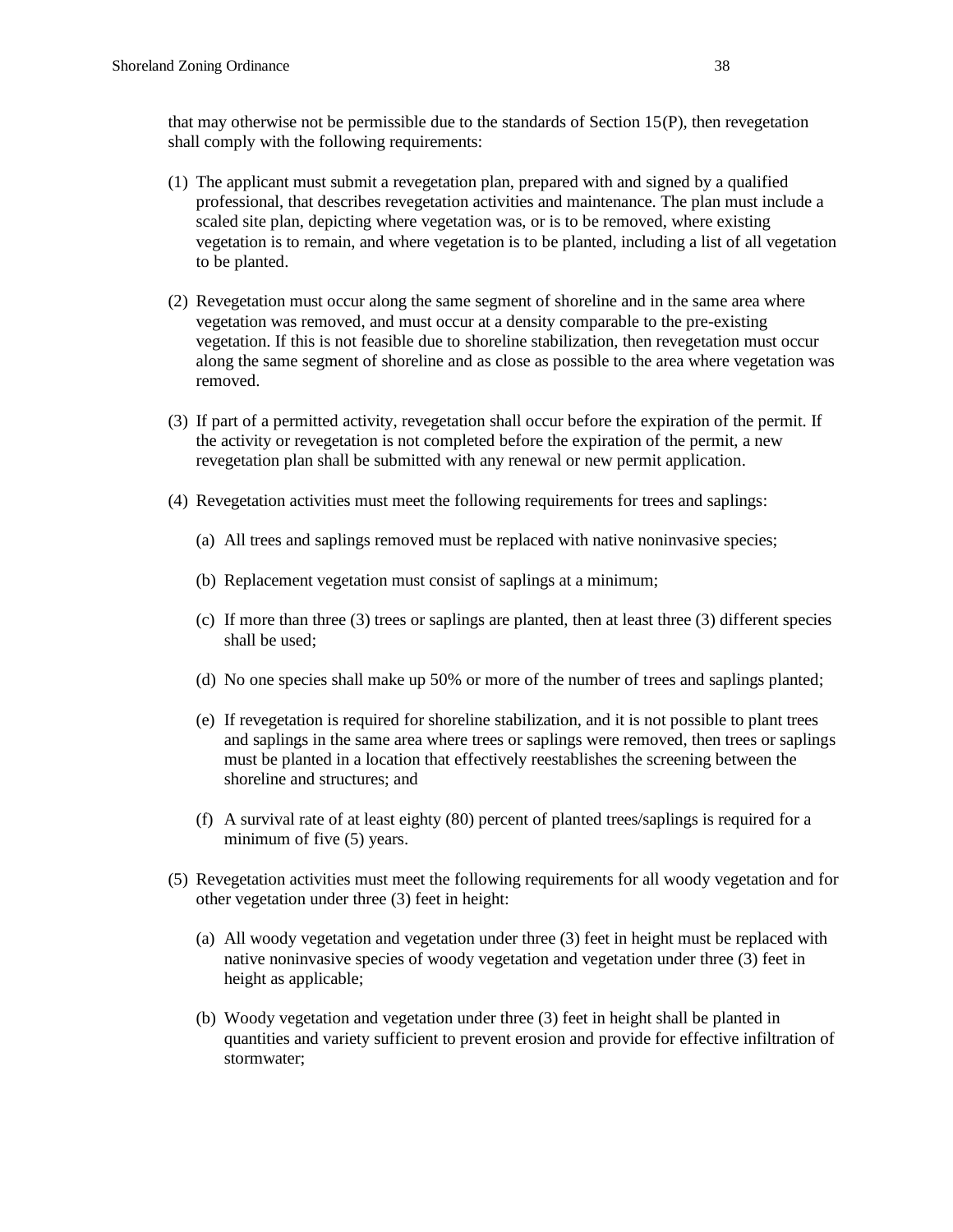- (c) If more than three (3) woody vegetation plants are to be planted, then at least three (3) different species shall be planted;
- (d) No one species shall make up 50% or more of the number of planted woody vegetation plants; and
- (e) Survival of planted woody vegetation and vegetation under three feet in height must be sufficient to remain in compliance with the standards contained in Section 15(P) for a minimum of five (5) years.
- (6) Revegetation activities must meet the following requirements for ground vegetation and ground cover:
	- (a) All ground vegetation and ground cover removed must be replaced with native herbaceous vegetation, in quantities and variety sufficient to prevent erosion and provide for effective infiltration of stormwater;
	- (b) Where necessary due to a lack of sufficient ground cover, the area must be supplemented with leaf mulch and/or bark mulch at a minimum of four (4) inches deep to prevent erosion and provide for effective infiltration of stormwater; and
	- (c) Survival and functionality of ground vegetation and ground cover must be sufficient to remain in compliance with the standards contained within this Ordinance for a minimum of five (5) years.

## **T. Erosion and Sedimentation Control**

- (1) All activities which involve filling, grading, excavation or other similar activities which result in unstabilized soil conditions and which require a permit shall also require a written soil erosion and sedimentation control plan. The plan shall be submitted to the permitting authority for approval and shall include, where applicable, provisions for:
	- (a) Mulching and revegetation of disturbed soil.
	- (b) Temporary runoff control features such as hay bales, silt fencing or diversion ditches.
	- (c) Permanent stabilization structures such as retaining walls or riprap.
- (2) In order to create the least potential for erosion, development shall be designed to fit with the topography and soils of the site. Areas of steep slopes where high cuts and fills may be required shall be avoided wherever possible, and natural contours shall be followed as closely as possible.
- (3) Erosion and sedimentation control measures shall apply to all aspects of the proposed project involving land disturbance, and shall be in operation during all stages of the activity. The amount of exposed soil at every phase of construction shall be minimized to reduce the potential for erosion.
- (4) Any exposed ground area shall be temporarily or permanently stabilized within one (1) week from the time it was last actively worked, by use of riprap, sod, seed, and mulch, or other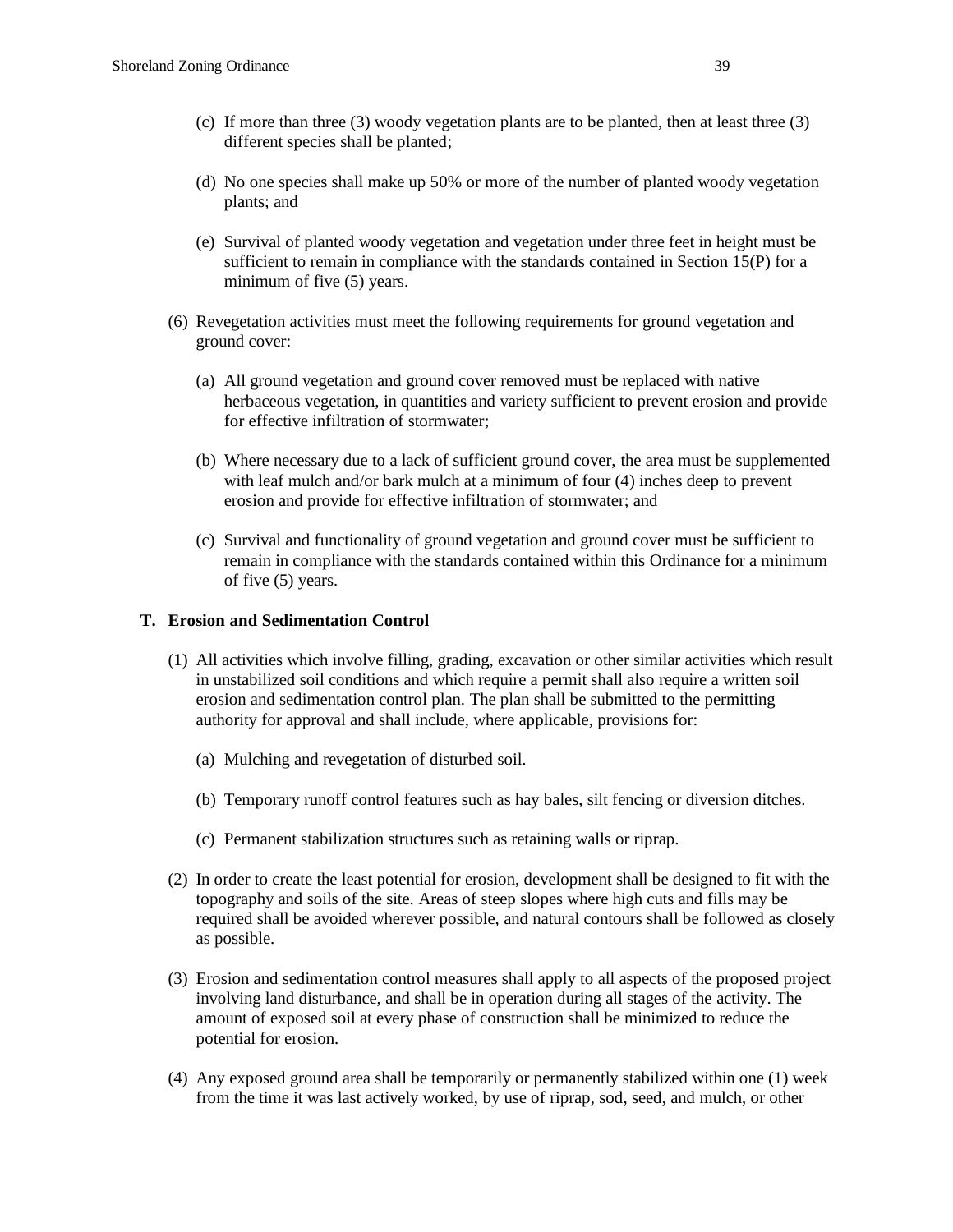effective measures. In all cases permanent stabilization shall occur within nine (9) months of the initial date of exposure. In addition:

- (a) Where mulch is used, it shall be applied at a rate of at least one (1) bale per five hundred (500) square feet and shall be maintained until a catch of vegetation is established.
- (b) Anchoring the mulch with netting, peg and twine or other suitable method may be required to maintain the mulch cover.
- (c) Additional measures shall be taken where necessary in order to avoid siltation into the water. Such measures may include the use of staked hay bales and/or silt fences.
- (5) Natural and man-made drainage ways and drainage outlets shall be protected from erosion from water flowing through them. Drainage ways shall be designed and constructed in order to carry water from a twenty five (25) year storm or greater, and shall be stabilized with vegetation or lined with riprap.
- (6) When an excavation contractor will perform these activities, compliance with the following shall be required:
	- (a) A person certified in erosion control practices by the Maine Department of Environmental Protection shall be responsible for management of erosion and sedimentation control practices at the site. This person shall be present at the site each day these activities occur for a duration that is sufficient to ensure that proper erosion and sedimentation control practices are followed. This is required until installation of erosion and sedimentation control measures that will either stay in place permanently or stay in place until the area is sufficiently covered with vegetation necessary to prevent soil erosion.
	- (b) Include on the required plan or permit application, the name and certification number of the person who will oversee activities causing or resulting in soil disturbance.

## **U. Soils.**

All land uses shall be located on soils in or upon which the proposed uses or structures can be established or maintained without causing adverse environmental impacts, including severe erosion, mass soil movement, improper drainage, and water pollution, whether during or after construction. Proposed uses requiring subsurface waste disposal, and commercial or industrial development and other similar intensive land uses, shall require a soils report based on an on-site investigation and be prepared by state-certified professionals. Certified persons may include Maine Certified Soil Scientists, Maine Registered Professional Engineers, Maine State Certified Geologists and other persons who have training and experience in the recognition and evaluation of soil properties. The report shall be based upon the analysis of the characteristics of the soil and surrounding land and water areas, maximum ground water elevation, presence of ledge, drainage conditions, and other pertinent data which the evaluator deems appropriate. The soils report shall include recommendations for a proposed use to counteract soil limitations where they exist.

## **V. Water Quality.**

No activity shall deposit on or into the ground or discharge to the waters of the State any pollutant that, by itself or in combination with other activities or substances, will impair designated uses or the water classification of the water body, tributary stream or wetland.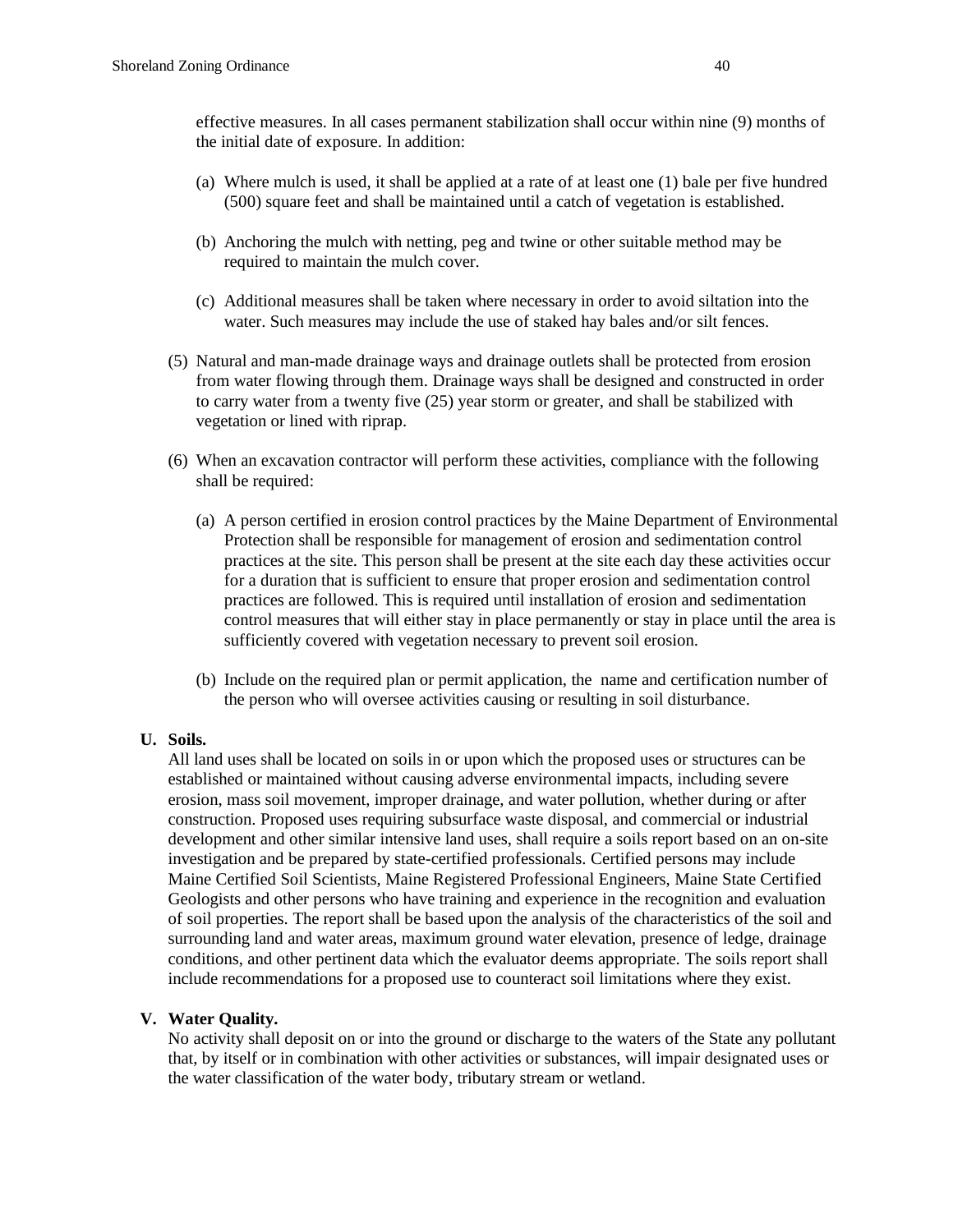# **W. Archaeological Site.**

Any proposed land use activity involving structural development or soil disturbance on or adjacent to sites listed on, or eligible to be listed on the National Register of Historic Places, as determined by the permitting authority, shall be submitted by the applicant to the Maine Historic Preservation Commission for review and comment, at least twenty (20) days prior to action being taken by the permitting authority. The permitting authority shall consider comments received from the Commission prior to rendering a decision on the application.

# **16. Administration**

# **A. Administering Bodies and Agents**

- (1) **Code Enforcement Officer**. A Code Enforcement Officer shall be appointed or reappointed annually by July 1st.
- (2) **Board of Appeals**. A Board of Appeals shall be created in accordance with the provisions of 30-A M.R.S.A. section 2691.
- (3) **Planning Board**. A Planning Board shall be created in accordance with the provisions of State law.

# **B. Permits Required.**

After the effective date of this Ordinance no person shall, without first obtaining a permit, engage in any activity or use of land or structure requiring a permit in the district in which such activity or use would occur; or expand, change, or replace an existing use or structure; or renew a discontinued nonconforming use. A person who is issued a permit pursuant to this Ordinance shall have a copy of the permit on site while the work authorized by the permit is performed.

- (1) A permit is not required for the replacement of an existing road culvert as long as:
	- (a) The replacement culvert is not more than 25% longer than the culvert being replaced;
	- (b) The replacement culvert is not longer than 75 feet; and
	- (c) Adequate erosion control measures are taken to prevent sedimentation of the water, and the crossing does not block fish passage in the watercourse.
- (2) A permit is not required for an archaeological excavation as long as the excavation is conducted by an archaeologist listed on the State Historic Preservation Officer's level 1 or level 2 approved list, and unreasonable erosion and sedimentation is prevented by means of adequate and timely temporary and permanent stabilization measures.
- (3) Any permit required by this Ordinance shall be in addition to any other permit required by other law or ordinance.

## **C. Permit Application**

(1) Every applicant for a permit shall submit a written application, including a scaled site plan, on a form provided by the municipality, to the appropriate official as indicated in Section 14.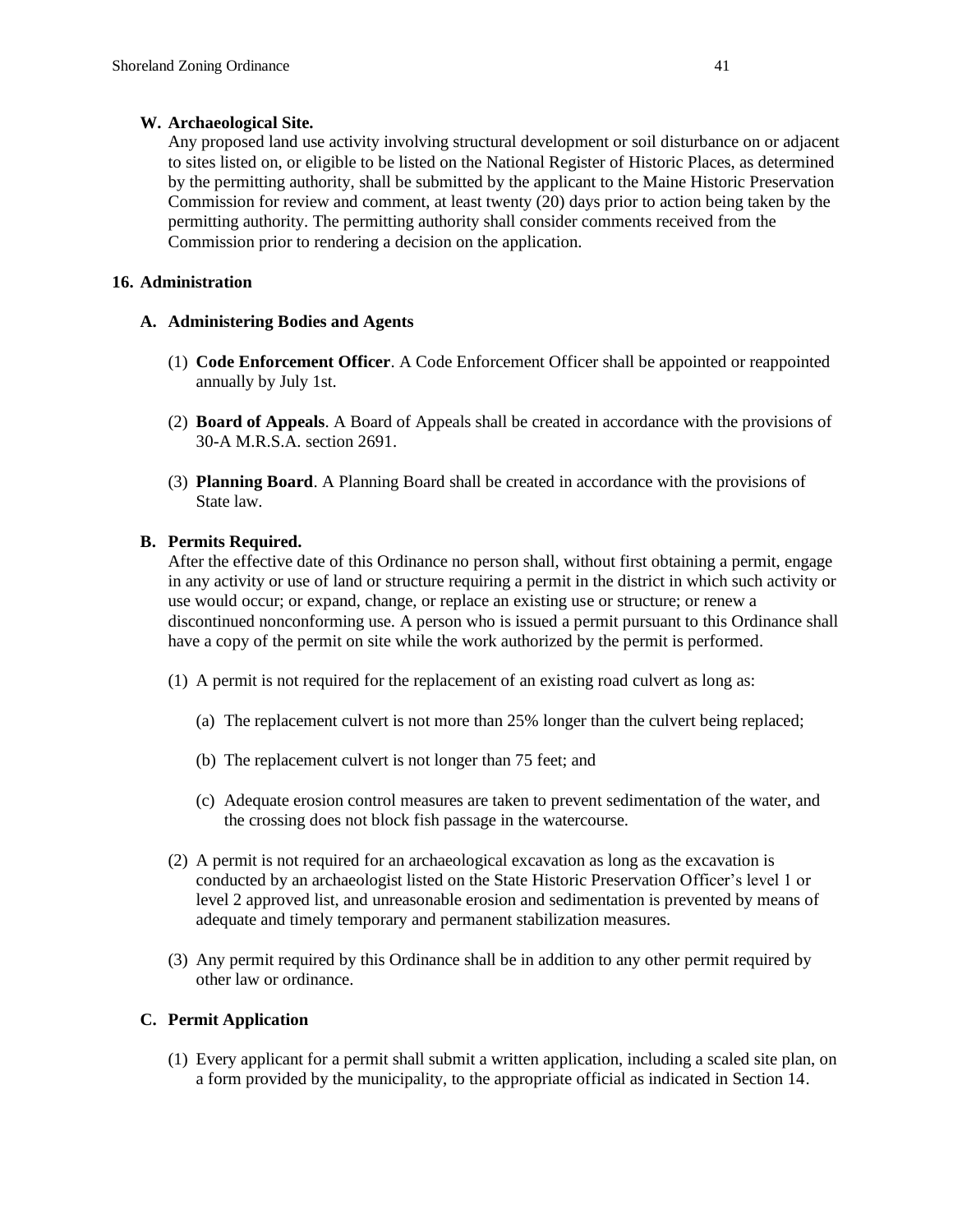- (2) All applications shall be signed by an owner or individual who can show evidence of right, title or interest in the property or by an agent, representative, tenant, or contractor of the owner with authorization from the owner to apply for a permit hereunder, certifying that the information in the application is complete and correct.
- (3) All applications shall be dated, and the Code Enforcement Officer or Planning Board, as appropriate, shall note upon each application the date and time of its receipt.
- (4) If the property is not served by a public sewer, a valid plumbing permit or a completed application for a plumbing permit, including the site evaluation approved by the Plumbing Inspector, shall be submitted whenever the nature of the proposed structure or use would require the installation of a subsurface sewage disposal system.

## **D. Procedure for Administering Permits.**

Within 35 days of the date of receiving a written application, the Planning Board or Code Enforcement Officer, as indicated in Section 14, shall notify the applicant in writing either that the application is a complete application, or, if the application is incomplete, that specified additional material is needed to make the application complete. The Planning Board or the Code Enforcement Officer, as appropriate, shall approve, approve with conditions, or deny all permit applications in writing within 35 days of receiving a completed application. However, if the Planning Board has a waiting list of applications, a decision on the application shall occur within 35 days after the first available date on the Planning Board's agenda following receipt of the completed application, or within 35 days of the public hearing, if the proposed use or structure is found to be in conformance with the purposes and provisions of this Ordinance.

The applicant shall have the burden of proving that the proposed land use activity is in conformity with the purposes and provisions of this Ordinance.

After the submission of a complete application to the Planning Board, the Board shall approve an application or approve it with conditions if it makes a positive finding based on the information presented that the proposed use:

- (1) Will maintain safe and healthful conditions;
- (2) Will not result in water pollution, erosion, or sedimentation to surface waters;
- (3) Will adequately provide for the disposal of all wastewater;
- (4) Will not have an adverse impact on spawning grounds, fish, aquatic life, bird or other wildlife habitat;
- (5) Will conserve shore cover and visual, as well as actual, points of access to waters;
- (6) Will protect archaeological and historic resources as designated in the comprehensive plan;
- (7) Will avoid problems associated with floodplain development and use; and
- (8) Is in conformance with the provisions of Section 15, Land Use Standards.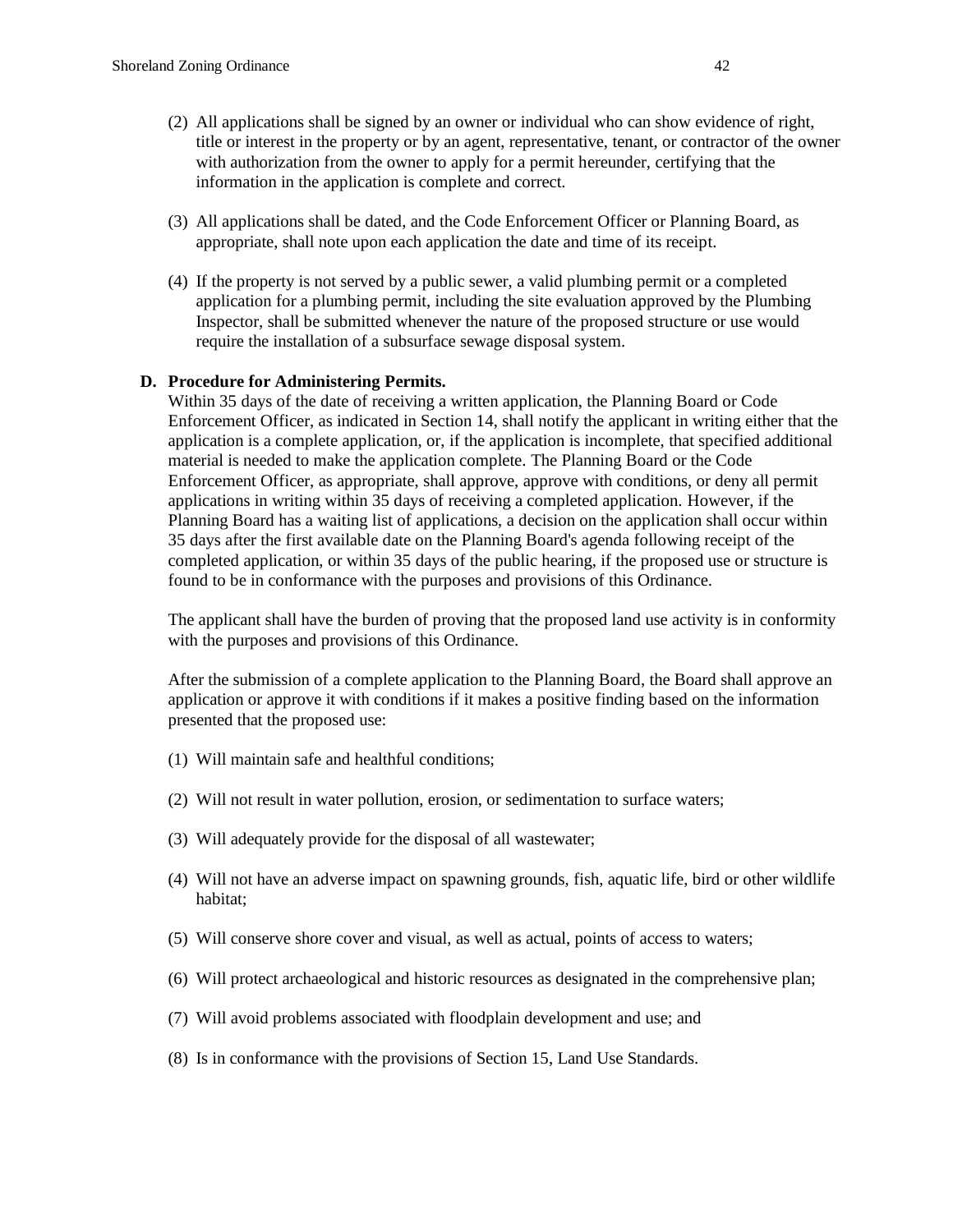If a permit is either denied or approved with conditions, the reasons as well as conditions shall be stated in writing. No approval shall be granted for an application involving a structure if the structure would be located in an unapproved subdivision or would violate any other local ordinance, or regulation or statute administered by the municipality.

# **E. Special Exceptions.**

In addition to the criteria specified in Section 16(D) above, excepting structure setback requirements, the Planning Board may approve a permit for a single family residential structure in a Resource Protection District provided that the applicant demonstrates that all of the following conditions are met:

- (1) There is no location on the property, other than a location within the Resource Protection District, where the structure can be built.
- (2) The lot on which the structure is proposed is undeveloped and was established and recorded in the registry of deeds of the county in which the lot is located before the adoption of the Resource Protection District.
- (3) All proposed buildings, sewage disposal systems and other improvements are:
	- (a) Located on natural ground slopes of less than 20%; and
	- (b) Located outside the floodway of the 100-year floodplain along rivers and artificially formed great ponds along rivers, based on detailed flood insurance studies and as delineated on the Federal Emergency Management Agency's Flood Boundary and Floodway Maps and Flood Insurance Rate Maps; all buildings, including basements, are elevated at least one foot above the 100-year floodplain elevation; and the development is otherwise in compliance with any applicable municipal floodplain ordinance. If the floodway is not shown on the Federal Emergency Management Agency Maps, it is deemed to be 1/2 the width of the 100-year floodplain.
- (4) The total footprint, as defined, is limited to a maximum of 1,500 square feet. This limitation shall not be altered by variance.
- (5) All structures, except functionally water-dependent structures, are set back from the normal high-water line of a water body, tributary stream or upland edge of a wetland to the greatest practical extent, but not less than 75 feet, horizontal distance. In determining the greatest practical extent, the Planning Board shall consider the depth of the lot, the slope of the land, the potential for soil erosion, the type and amount of vegetation to be removed, the proposed building site's elevation in regard to the floodplain, and its proximity to moderate-value and high-value wetlands.

# **F. Expiration of Permit.**

Permits shall expire one year from the date of issuance if a substantial start is not made in construction or in the use of the property during that period. If a substantial start is made within one year of the issuance of the permit, the applicant shall have one additional year to complete the project, at which time the permit shall expire.

## **G. Installation of Public Utility Service.**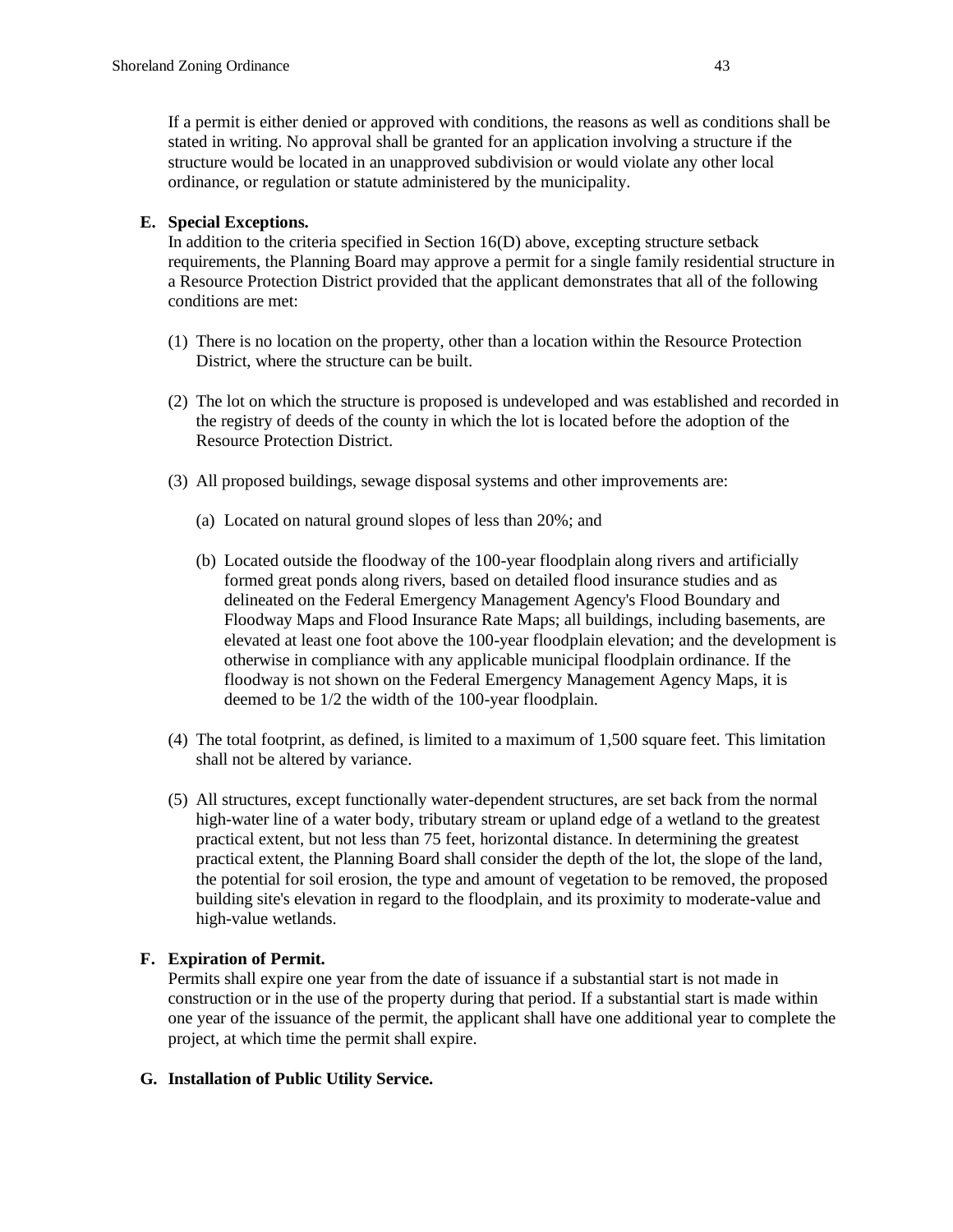A public utility, water district, sanitary district or any utility company of any kind may not install services to any new structure located in the shoreland zone unless written authorization attesting to the validity and currency of all local permits required under this or any previous Ordinance has been issued by the appropriate municipal officials or other written arrangements have been made between the municipal officials and the utility.

# **H. Appeals**

- (1) Powers and Duties of the Board of Appeals. The Board of Appeals shall have the following powers:
	- (a) **Administrative Appeals**: To hear and decide administrative appeals, on an appellate basis, where it is alleged by an aggrieved party that there is an error in any order, requirement, decision, or determination made by, or failure to act by, the Planning Board in the administration of this Ordinance; and to hear and decide administrative appeals on a de novo basis where it is alleged by an aggrieved party that there is an error in any order, requirement, decision or determination made by, or failure to act by, the Code Enforcement Officer in his or her review of and action on a permit application under this Ordinance. Any order, requirement, decision or determination made, or failure to act, in the enforcement of this ordinance is not appealable to the Board of Appeals.
	- (b) **Variance Appeals**: To authorize variances upon appeal, within the limitations set forth in this Ordinance.
- (2) **Variance Appeals**. Variances may be granted only under the following conditions:
	- (a) Variances may be granted only from dimensional requirements including, but not limited to, lot width, structure height, percent of non-vegetated surfaces, and setback requirements.
	- (b) Variances shall not be granted for establishment of any uses otherwise prohibited by this Ordinance.
	- (c) The Board shall not grant a variance unless it finds that:
		- (i) The proposed structure or use would meet the provisions of Section 15 except for the specific provision which has created the nonconformity and from which relief is sought; and
		- (ii) The strict application of the terms of this Ordinance would result in undue hardship. The term "undue hardship" shall mean:
			- a. That the land in question cannot yield a reasonable return unless a variance is granted;
			- b. That the need for a variance is due to the unique circumstances of the property and not to the general conditions in the neighborhood;
			- c. That the granting of a variance will not alter the essential character of the locality; and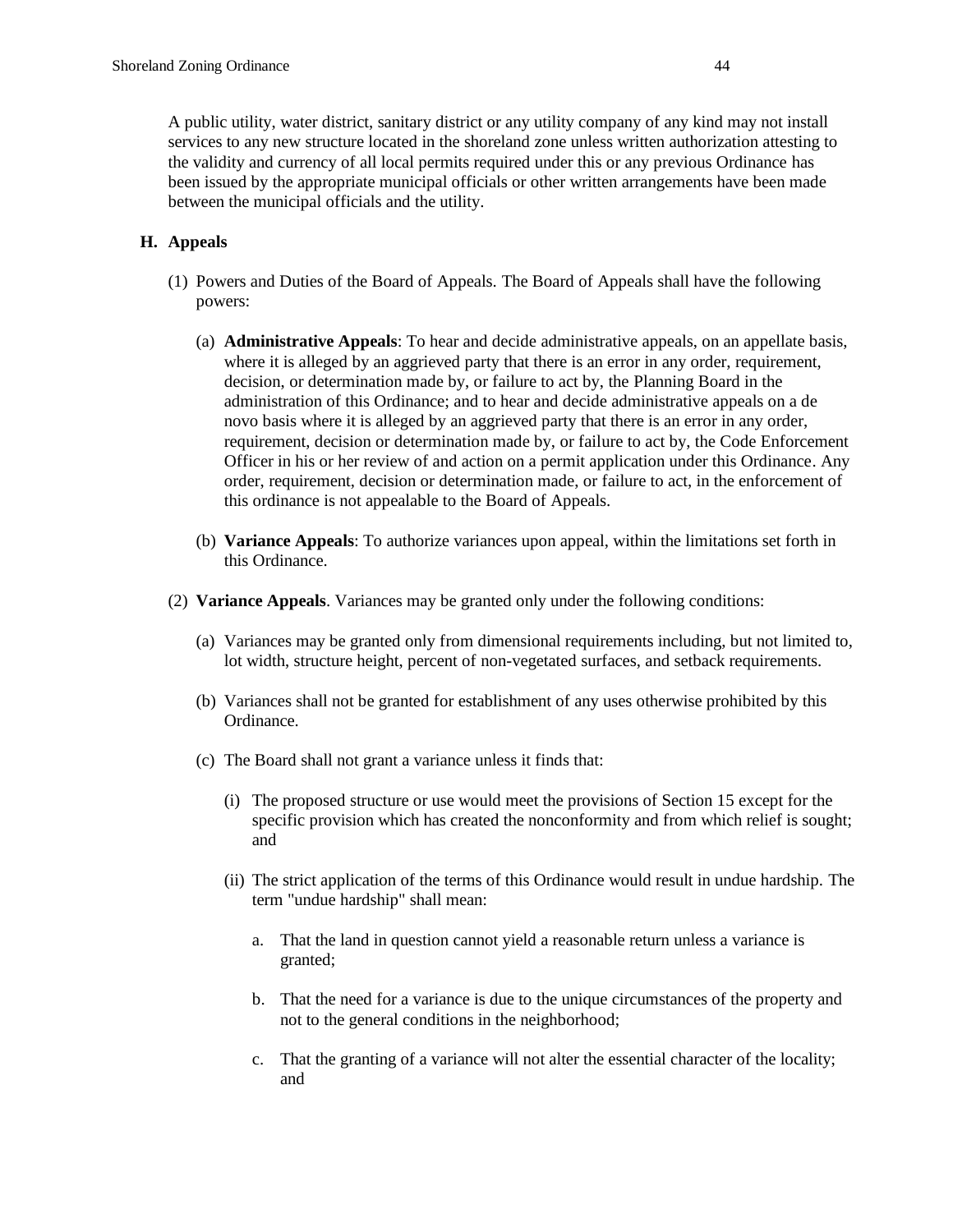- (d) Notwithstanding Section  $16(H)(2)(c)(ii)$  above, the Board of Appeals may grant a variance to make a dwelling accessible to a person with a disability who resides in or regularly uses that dwelling, in accordance with 30-A M.R.S.A section 4353.4-A.A.
- (e) The Board of Appeals shall limit any variances granted as strictly as possible in order to ensure conformance with the purposes and provisions of this Ordinance to the greatest extent possible, and in doing so may impose such conditions to a variance as it deems necessary. The party receiving the variance shall comply with any conditions imposed.
- (f) A copy of each variance request, including the application and all supporting information supplied by the applicant, shall be forwarded by the municipal officials to the Commissioner of the Department of Environmental Protection at least twenty (20) days prior to action by the Board of Appeals. Any comments received from the Commissioner prior to the action by the Board of Appeals shall be made part of the record and shall be taken into consideration by the Board of Appeals.

## (3) **Administrative Appeals**

When the Board of Appeals reviews a decision of the Code Enforcement Officer the Board of Appeals shall hold a "de novo" hearing. At this time the Board may receive and consider new evidence and testimony, be it oral or written. When acting in a "de novo" capacity the Board of Appeals shall hear and decide the matter afresh, undertaking its own independent analysis of evidence and the law, and reaching its own decision.

When the Board of Appeals hears a decision of the Planning Board, it shall hold an appellate hearing, and may reverse the decision of the Planning Board only upon finding that the decision was contrary to specific provisions of the Ordinance or contrary to the facts presented to the Planning Board. The Board of Appeals may only review the record of the proceedings before the Planning Board. The Board Appeals shall not receive or consider any evidence which was not presented to the Planning Board, but the Board of Appeals may receive and consider written or oral arguments. If the Board of Appeals determines that the record of the Planning Board proceedings is inadequate, the Board of Appeals may remand the matter to the Planning Board for additional fact finding.

## (4) **Appeal Procedure**

## (a) **Making an Appeal**

- (i) An administrative or variance appeal may be taken to the Board of Appeals by an aggrieved party from any decision of the Code Enforcement Officer or the Planning Board, except for enforcement-related matters as described in Section 16(H)(1)(a) above. Such an appeal shall be taken within thirty (30) days of the date of the official, written decision appealed from, and not otherwise, except that the Board, upon a showing of good cause, may waive the thirty (30) day requirement.
- (ii) Applications for appeals shall be made by filing with the Board of Appeals a written notice of appeal which includes: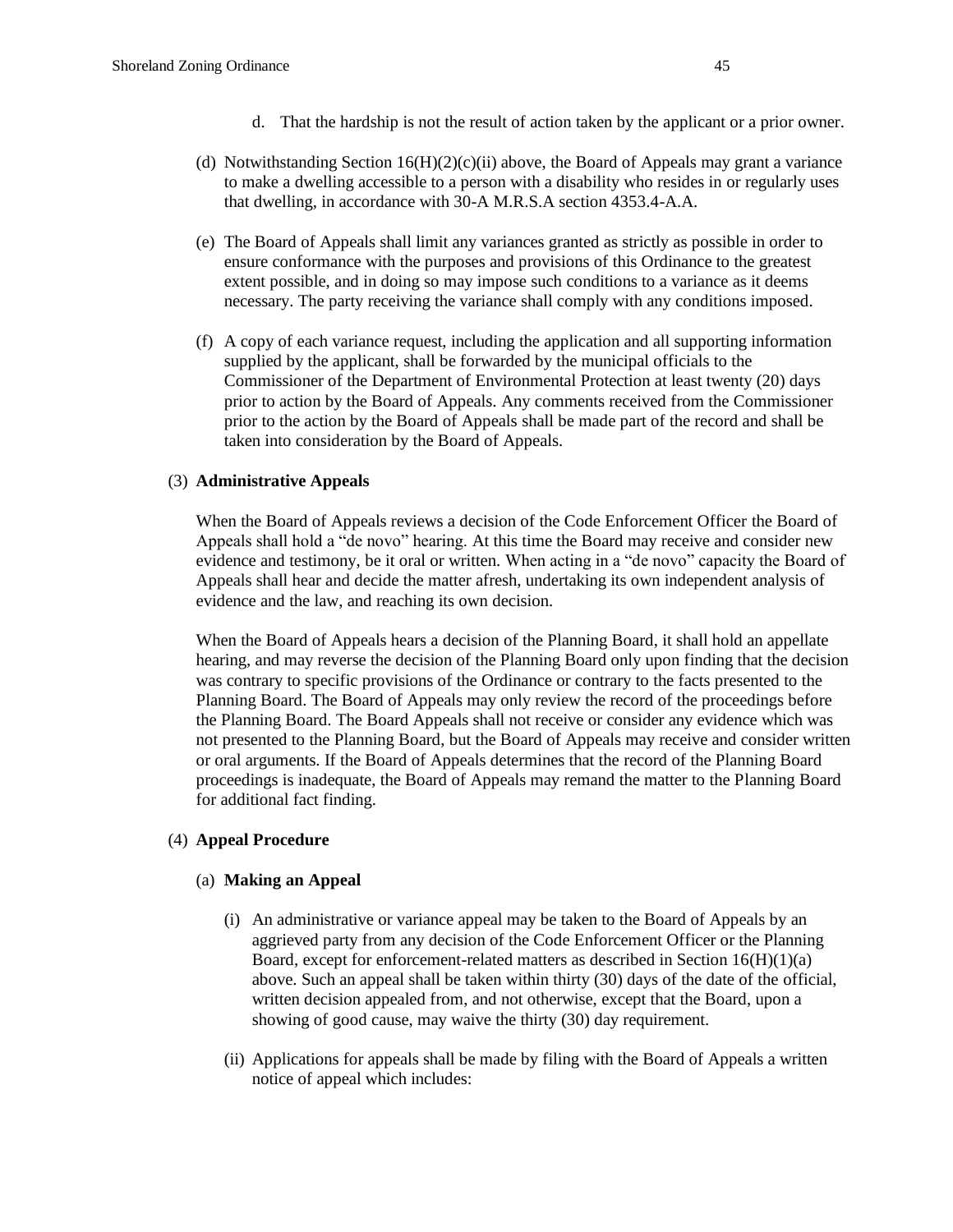- a. A concise written statement indicating what relief is requested and why the appeal or variance should be granted.
- b. A sketch drawn to scale showing lot lines, location of existing buildings and structures and other physical features of the lot pertinent to the relief sought.
- (iii) Upon receiving an application for an administrative appeal or a variance, the Code Enforcement Officer or Planning Board, as appropriate, shall transmit to the Board of Appeals all of the papers constituting the record of the decision appealed from.
- (iv) The Board of Appeals shall hold a public hearing on an administrative appeal or a request for a variance within thirty-five (35) days of its receipt of a complete written application, unless this time period is extended by the parties.

#### (b) **Decision by Board of Appeals**

- (i) A majority of the full voting membership of the Board shall constitute a quorum for the purpose of deciding an appeal.
- (ii) The person filing the appeal shall have the burden of proof.
- (iii) The Board shall decide all administrative appeals and variance appeals within thirty five (35) days after the close of the hearing, and shall issue a written decision on all appeals.
- (iv) The Board of Appeals shall state the reasons and basis for its decision, including a statement of the facts found and conclusions reached by the Board. The Board shall cause written notice of its decision to be mailed or hand-delivered to the applicant and to the Department of Environmental Protection within seven (7) days of the Board's decision. Copies of written decisions of the Board of Appeals shall be given to the Planning Board, Code Enforcement Officer, and the municipal officers.
- (5) **Appeal to Superior Court**. Except as provided by 30-A M.R.S.A. section 2691(3)(F), any aggrieved party who participated as a party during the proceedings before the Board of Appeals may take an appeal to Superior Court in accordance with State laws within forty-five (45) days from the date of any decision of the Board of Appeals.
- (6) **Reconsideration**. In accordance with 30-A M.R.S.A. section 2691(3)(F), the Board of Appeals may reconsider any decision within forty-five (45) days of its prior decision. A request to the Board to reconsider a decision must be filed within ten (10) days of the decision that is being reconsidered. A vote to reconsider and the action taken on that reconsideration must occur and be completed within forty-five (45) days of the date of the vote on the original decision. Reconsideration of a decision shall require a positive vote of the majority of the Board members originally voting on the decision, and proper notification to the landowner, petitioner, planning board, code enforcement officer, and other parties of interest, including abutters and those who testified at the original hearing(s). The Board may conduct additional hearings and receive additional evidence and testimony.

Appeal of a reconsidered decision to Superior Court must be made within fifteen (15) days after the decision on reconsideration.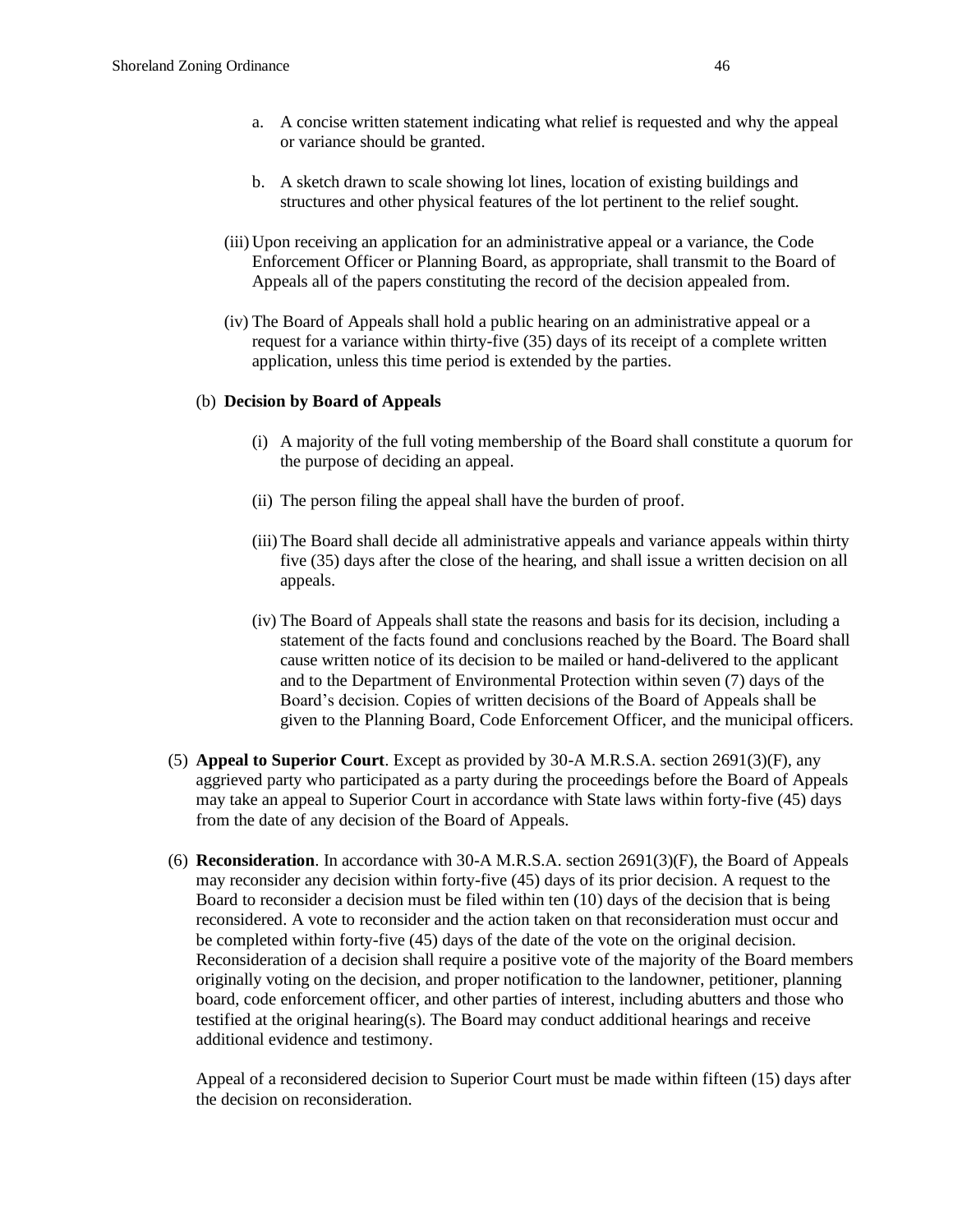# **I. Enforcement**

(1) **Nuisances**. Any violation of this Ordinance shall be deemed to be a nuisance.

# (2) **Code Enforcement Officer**

- (a) It shall be the duty of the Code Enforcement Officer to enforce the provisions of this Ordinance. If the Code Enforcement Officer shall find that any provision of this Ordinance is being violated, he or she shall notify in writing the person responsible for such violation, indicating the nature of the violation and ordering the action necessary to correct it, including discontinuance of illegal use of land, buildings or structures, or work being done, removal of illegal buildings or structures, and abatement of nuisance conditions. A copy of such notices shall be submitted to the municipal officers and be maintained as a permanent record.
- (b) The Code Enforcement Officer shall conduct on-site inspections to ensure compliance with all applicable laws and conditions attached to permit approvals. The Code Enforcement Officer shall also investigate all complaints of alleged violations of this Ordinance.
- (c) The Code Enforcement Officer shall keep a complete record of all essential transactions of the office, including applications submitted, permits granted or denied, variances granted or denied, revocation actions, revocation of permits, appeals, court actions, violations investigated, violations found, and fees collected.
- (3) **Legal Actions**. When the above action does not result in the correction or abatement of the violation or nuisance condition, the Municipal Officers, upon notice from the Code Enforcement Officer, are hereby directed to institute any and all actions and proceedings, either legal or equitable, including seeking injunctions of violations and the imposition of fines, that may be appropriate or necessary to enforce the provisions of this Ordinance in the name of the municipality. The municipal officers, or their authorized agent, are hereby authorized to enter into administrative consent agreements for the purpose of eliminating violations of this Ordinance and recovering fines without Court action. Such agreements shall not allow an illegal structure or use to continue unless there is clear and convincing evidence that the illegal structure or use was constructed or conducted as a direct result of erroneous advice given by an authorized municipal official and there is no evidence that the owner acted in bad faith, or unless the removal of the structure or use will result in a threat or hazard to public health and safety or will result in substantial environmental damage.
- (4) **Fines**. Any person, including but not limited to a landowner, a landowner's agent or a contractor, who violates any provision or requirement of this Ordinance shall be penalized in accordance with 30-A, M.R.S.A. section 4452.

NOTE: Current penalties include fines of not less than \$100 nor more than \$2500 per violation for each day that the violation continues. However, in a resource protection district the maximum penalty is increased to \$5000 (38 M.R.S.A. section 4452).

## **17. Definitions**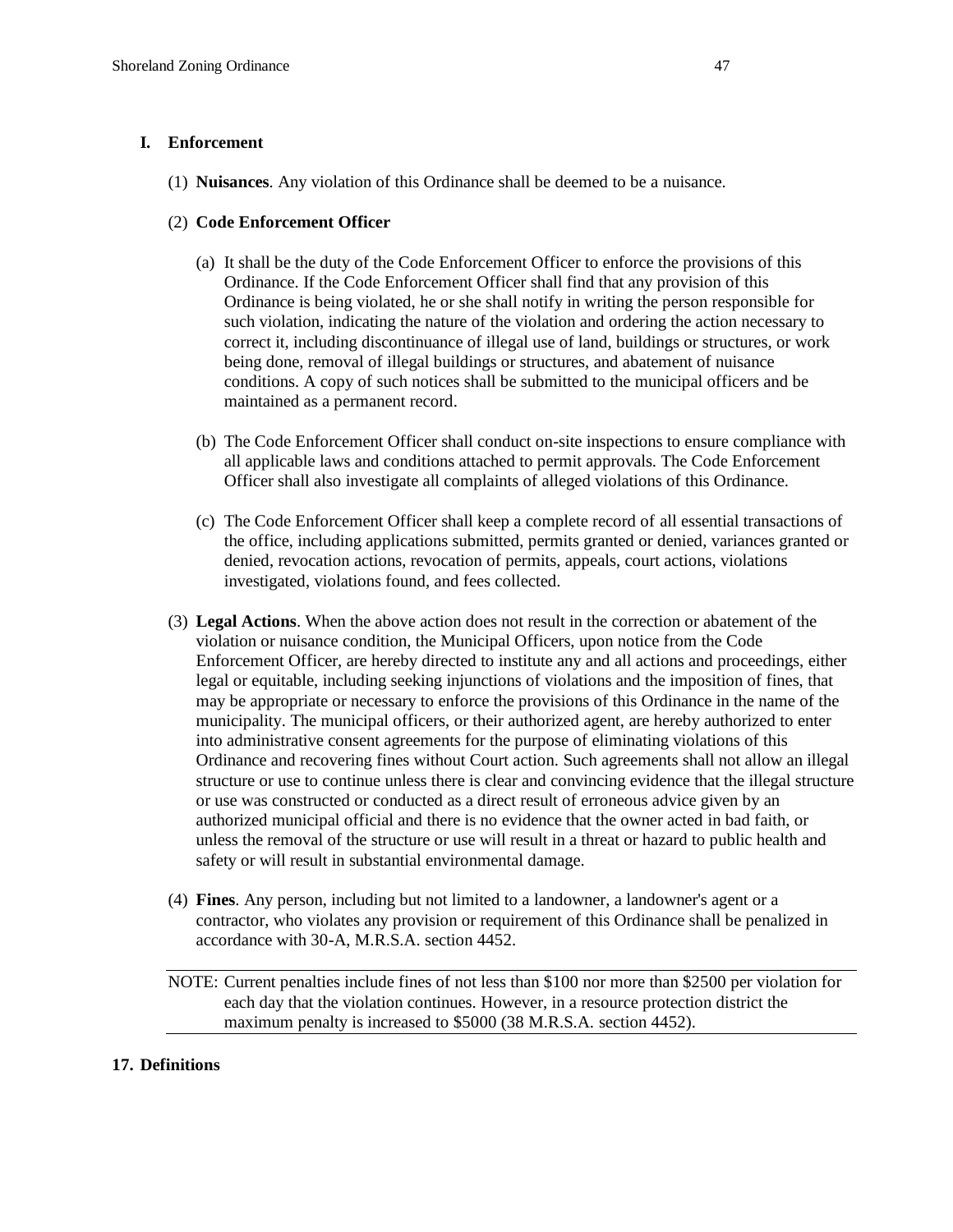**Accessory structure or use** - a use or structure which is incidental and subordinate to the principal use or structure. Accessory uses, when aggregated, shall not subordinate the principal use of the lot. A deck or similar extension of the principal structure or a garage attached to the principal structure by a roof or a common wall is considered part of the principal structure.

**Aggrieved party** - an owner of land whose property is directly or indirectly affected by the granting or denial of a permit or variance under this Ordinance; a person whose land abuts land for which a permit or variance has been granted; or any other person or group of persons who have suffered particularized injury as a result of the granting or denial of such permit or variance.

**Agriculture** - the production, keeping or maintenance for sale or lease, of plants or animals, including but not limited to: forages and sod crops, grains and seed crops, dairy animals and dairy products, poultry and poultry products, livestock, fruits and vegetables, and ornamental green-house products. Agriculture does not include forest management and timber harvesting activities.

**Aquaculture** - the growing or propagation of harvestable freshwater, estuarine, or marine plant or animal species.

**Basal Area** - the area of cross-section of a tree stem at 4 1/2 feet above ground level and inclusive of bark.

**Basement** - any portion of a structure with a floor-to-ceiling height of 6 feet or more and having more than 50% of its volume below the existing ground level.

**Boat Launching Facility** - a facility designed primarily for the launching and landing of watercraft, and which may include an access ramp, docking area, and parking spaces for vehicles and trailers.

**Bureau of Forestry** – State of Maine Department of Agriculture, Conservation and Forestry, Bureau of Forestry.

**Campground** - any area or tract of land to accommodate two (2) or more parties in temporary living quarters, including, but not limited to tents, recreational vehicles or other shelters.

**Canopy** – the more or less continuous cover formed by tree crowns in a wooded area.

**Commercial use** - the use of lands, buildings, or structures, other than a "home occupation," defined below, the intent and result of which activity is the production of income from the buying and selling of goods and/or services, exclusive of rental of residential buildings and/or dwelling units.

**Cross-sectional area** – the cross-sectional area of a stream or tributary stream channel is determined by multiplying the stream or tributary stream channel width by the average stream or tributary stream channel depth. The stream or tributary stream channel width is the straight line distance from the normal high-water line on one side of the channel to the normal high-water line on the opposite side of the channel. The average stream or tributary stream channel depth is the average of the vertical distances from a straight line between the normal high-water lines of the stream or tributary stream channel to the bottom of the channel.

**DBH** – the diameter of a standing tree measured 4.5 feet from ground level.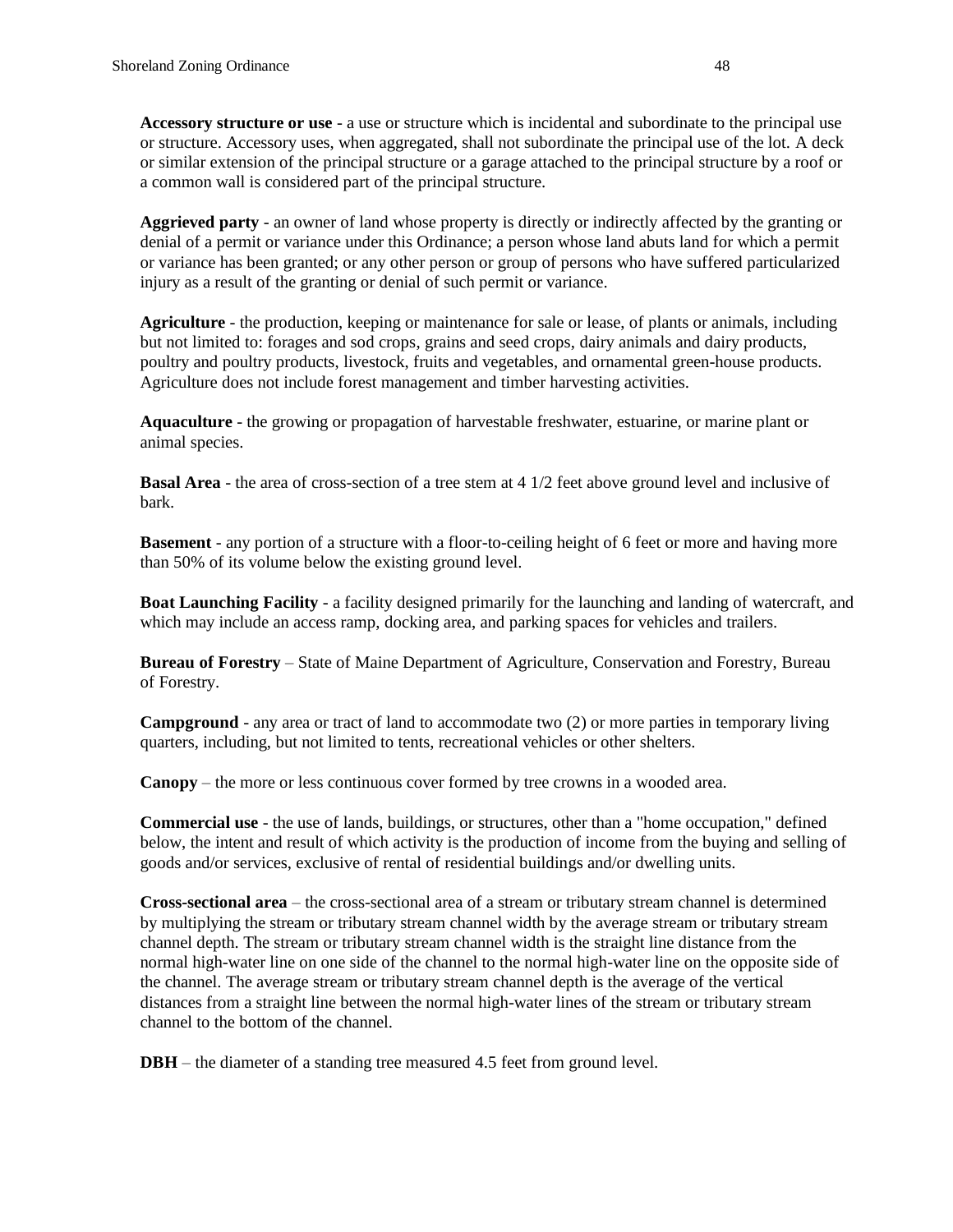**Development** – a change in land use involving alteration of the land, water or vegetation, or the addition or alteration of structures or other construction not naturally occurring.

**Dimensional requirements** - numerical standards relating to spatial relationships including but not limited to setback, lot area, shore frontage and height.

**Disability** - any disability, infirmity, malformation, disfigurement, congenital defect or mental condition caused by bodily injury, accident, disease, birth defect, environmental conditions or illness; and also includes the physical or mental condition of a person which constitutes a substantial handicap as determined by a physician or in the case of mental handicap, by a psychiatrist or psychologist, as well as any other health or sensory impairment which requires special education, vocational rehabilitation or related services.

**Disruption of shoreline integrity** - the alteration of the physical shape, properties, or condition of a shoreline at any location by timber harvesting and related activities. A shoreline where shoreline integrity has been disrupted is recognized by compacted, scarified and/or rutted soil, an abnormal channel or shoreline cross-section, and in the case of flowing waters, a profile and character altered from natural conditions.

**Driveway** - a vehicular access-way less than five hundred (500) feet in length serving two singlefamily dwellings or one two-family dwelling, or less.

**Emergency operations** - operations conducted for the public health, safety or general welfare, such as protection of resources from immediate destruction or loss, law enforcement, and operations to rescue human beings, property and livestock from the threat of destruction or injury.

**Essential services** - gas, electrical or communication facilities; steam, fuel, electric power or water transmission or distribution lines, towers and related equipment; telephone cables or lines, poles and related equipment; gas, oil, water, slurry or other similar pipelines; municipal sewage lines, collection or supply systems; and associated storage tanks. Such systems may include towers, poles, wires, mains, drains, pipes, conduits, cables, fire alarms and police call boxes, traffic signals, hydrants and similar accessories, but shall not include service drops or buildings which are necessary for the furnishing of such services.

**Excavation contractor** - an individual or firm that either is engaged in a business that causes the disturbance of one or more cubic yards of soil, or is in a business in which the disturbance of one or more cubic yards of soil results from an activity that the individual or firm is retained to perform. Disturbance includes: grading, filling, and removal. A person or firm engaged in agriculture or timber harvesting activities is not considered an excavation contractor as long as best management practices for erosion and sedimentation control are used. Municipal, state and federal employees engaged in projects associated with that employment are not considered excavation contractors.

**Expansion of a structure** - an increase in the footprint of a structure, including all extensions such as, but not limited to: attached decks, garages, porches and greenhouses.

**Expansion of use** - the addition of one or more months to a use's operating season; or the use of more footprint or ground area devoted to a particular use.

**Family** - one or more persons occupying a premises and living as a single housekeeping unit.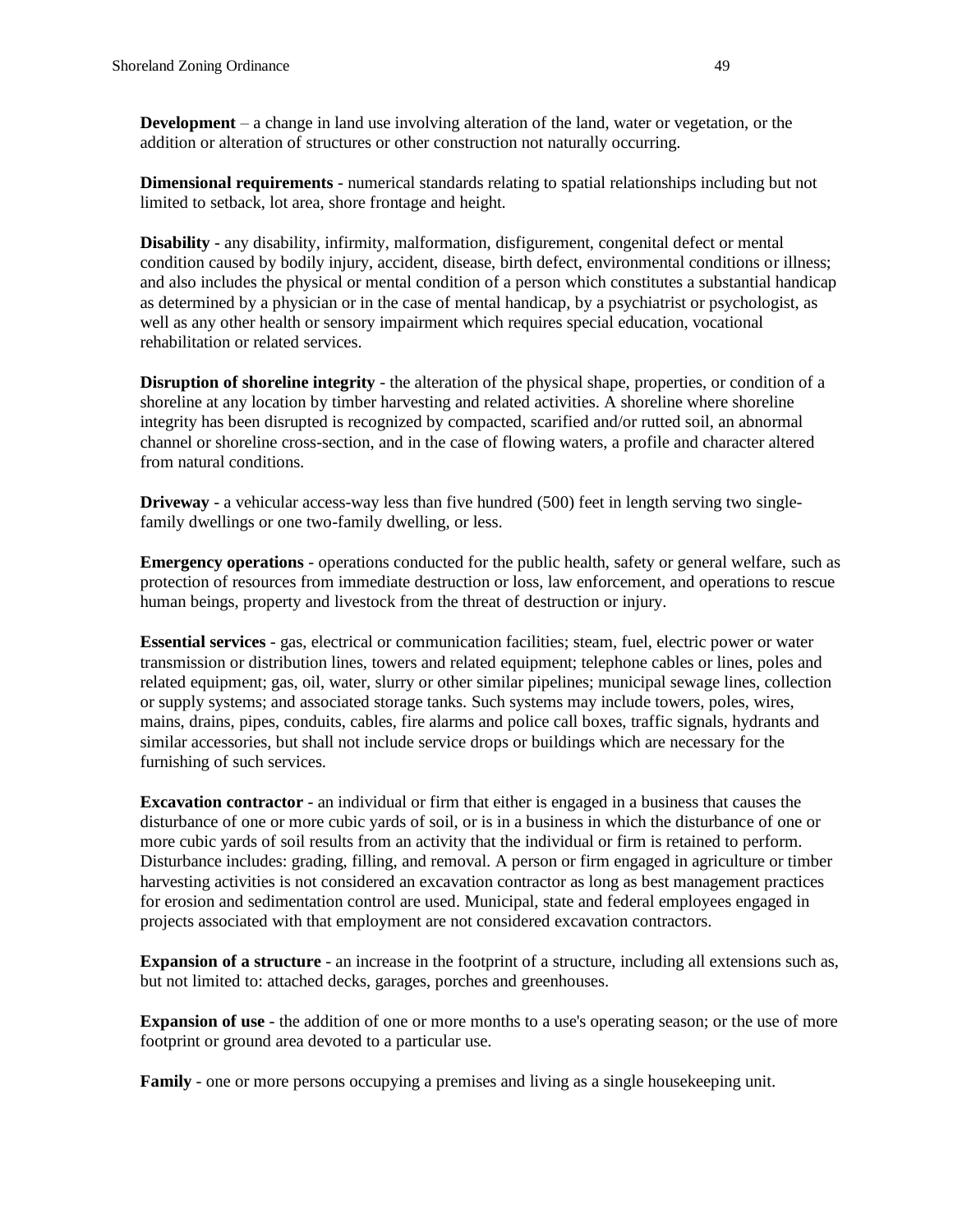**Floodway** - the channel of a river or other watercourse and adjacent land areas that must be reserved in order to discharge the 100-year flood without cumulatively increasing the water surface elevation by more than one foot in height.

**Floor area** - the sum of the horizontal areas of the floor(s) of a structure enclosed by exterior walls.

**Footprint** - the entire area of ground covered by the structure(s) on a lot, including but not limited to: cantilevered or similar overhanging extensions, as well as unenclosed structures such as patios and decks.

**Forest management activities** - timber cruising and other forest resource evaluation activities, pesticide or fertilizer application, management planning activities, timber stand improvement, pruning, regeneration of forest stands, and other similar or associated activities, exclusive of timber harvesting and the construction, creation or maintenance of roads.

**Forest Stand** - a contiguous group of trees sufficiently uniform in age class distribution, composition, and structure, and growing on a site of sufficiently uniform quality, to be a distinguishable unit.

**Forested wetland** - a freshwater wetland dominated by woody vegetation that is six (6) meters tall (approximately twenty (20) feet) or taller.

**Foundation** - the supporting substructure of a building or other structure, including basements, slabs, frostwalls, wooden sills, post supports, or other base consisting of concrete, block, brick or similar material.

**Freshwater wetland** - freshwater swamps, marshes, bogs and similar areas, other than forested wetlands, which are:

- 1. Of ten or more contiguous acres; or of less than 10 contiguous acres and adjacent to a surface water body, excluding any river, stream or brook, such that in a natural state, the combined surface area is in excess of 10 acres; and
- 2. Inundated or saturated by surface or ground water at a frequency and for a duration sufficient to support, and which under normal circumstances do support, a prevalence of wetland vegetation typically adapted for life in saturated soils.

Freshwater wetlands may contain small stream channels or inclusions of land that do not conform to the criteria of this definition.

**Functionally water-dependent uses** - those uses that require, for their primary purpose, location on submerged lands or that require direct access to, or location in, waters and that can not be located away from these waters. The uses include, but are not limited to commercial and recreational fishing and boating facilities, finfish and shellfish processing, fish-related storage and retail and wholesale fish marketing facilities, waterfront dock and port facilities, shipyards and boat building facilities, marinas, navigation aids, basins and channels, shoreline structures necessary for erosion control purposes, industrial uses dependent upon water-borne transportation or requiring large volumes of cooling or processing water that can not reasonably be located or operated at an inland site, and uses that primarily provide general public access to waters. Recreational boat storage buildings are not considered to be a functional water-dependent use.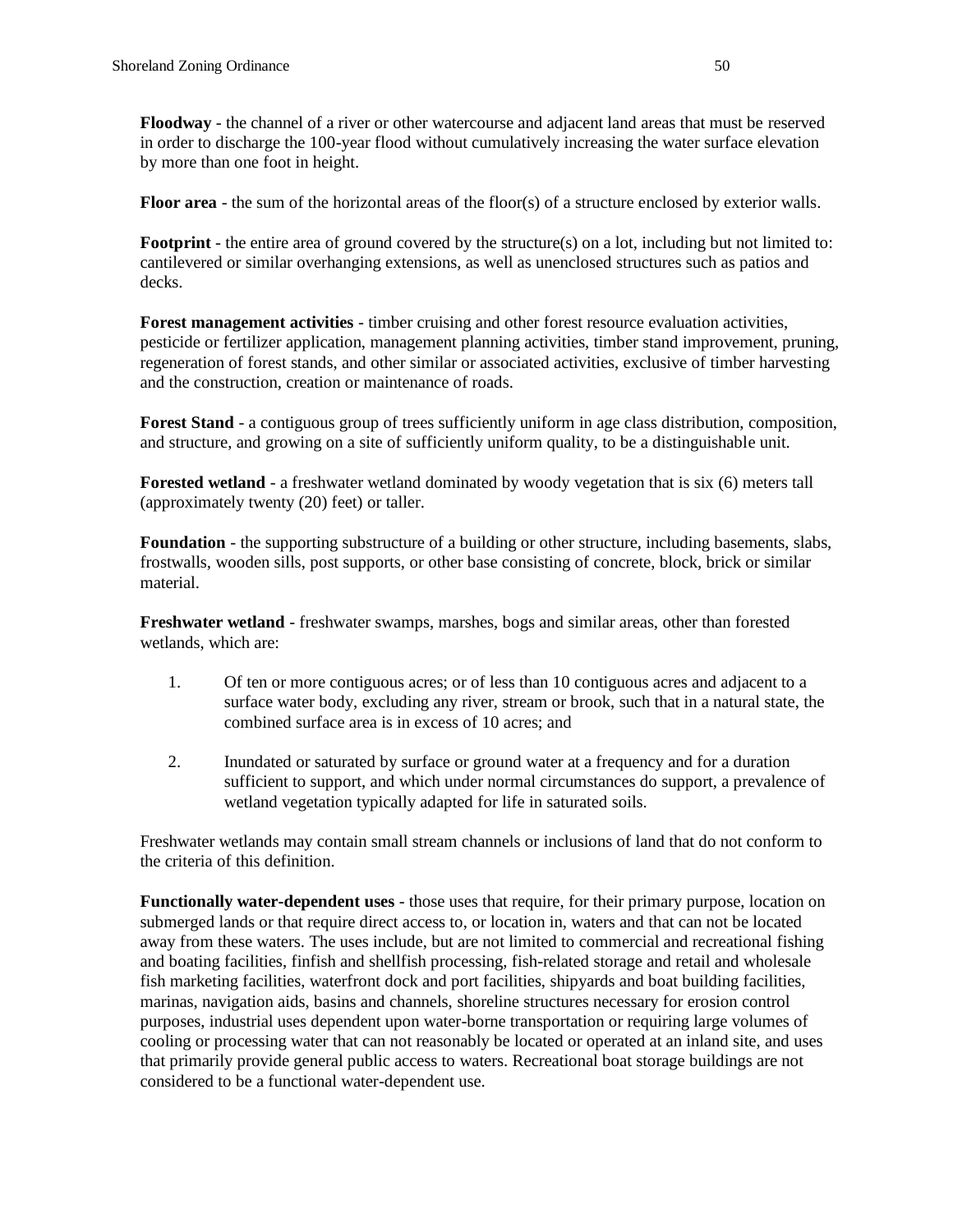**Great pond** - any inland body of water which in a natural state has a surface area in excess of ten acres, and any inland body of water artificially formed or increased which has a surface area in excess of thirty (30) acres except for the purposes of this Ordinance, where the artificially formed or increased inland body of water is completely surrounded by land held by a single owner,

**Ground cover** – small plants, fallen leaves, needles and twigs, and the partially decayed organic matter of the forest floor.

**Harvest Area** - the area where timber harvesting and related activities, including the cutting of trees, skidding, yarding, and associated road construction take place. The area affected by a harvest encompasses the area within the outer boundaries of these activities, excepting unharvested areas greater than 10 acres within the area affected by a harvest.

**Hazard tree** - a tree with a structural defect, combination of defects, or disease resulting in a structural defect that under the normal range of environmental conditions at the site exhibits a high probability of failure and loss of a major structural component of the tree in a manner that will strike a target. A normal range of environmental conditions does not include meteorological anomalies, such as, but not limited to: hurricanes, hurricane-force winds, tornados, microbursts, or significant ice storm events. Hazard trees also include those trees that pose a serious and imminent risk to bank stability. A target is the area where personal injury or property damage could occur if the tree or a portion of the tree fails. Targets include roads, driveways, parking areas, structures, campsites, and any other developed area where people frequently gather and linger.

**Height of a structure** - the vertical distance between the mean original (prior to construction) grade at the downhill side of the structure and the highest point of the structure, excluding chimneys, steeples, antennas, and similar appurtenances that have no floor area.

**Home occupation** - an occupation or profession which is customarily conducted on or in a residential structure or property and which is 1) clearly incidental to and compatible with the residential use of the property and surrounding residential uses; and 2) which employs no more than two (2) persons other than family members residing in the home.

**Increase in nonconformity of a structure** - any change in a structure or property which causes further deviation from the dimensional standard(s) creating the nonconformity such as, but not limited to, reduction in water body, tributary stream or wetland setback distance, increase in non-vegetated surfaces, or increase in height of a structure. Property changes or structure expansions which either meet the dimensional standard or which cause no further increase in the linear extent of nonconformance of the existing structure shall not be considered to increase nonconformity. For example, there is no increase in nonconformity with the setback requirement for water bodies, wetlands, or tributary streams if the expansion extends no further into the required setback area than does any portion of the existing nonconforming structure. Hence, a structure may be expanded laterally provided that the expansion extends no closer to the water body, tributary stream, or wetland than the closest portion of the existing structure from that water body, tributary stream, or wetland. Included in this allowance are expansions which in-fill irregularly shaped structures.

**Individual private campsite** - an area of land which is not associated with a campground, but which is developed for repeated camping by only one group not to exceed ten (10) individuals and which involves site improvements which may include but not be limited to a gravel pad, parking area, fire place, or tent platform.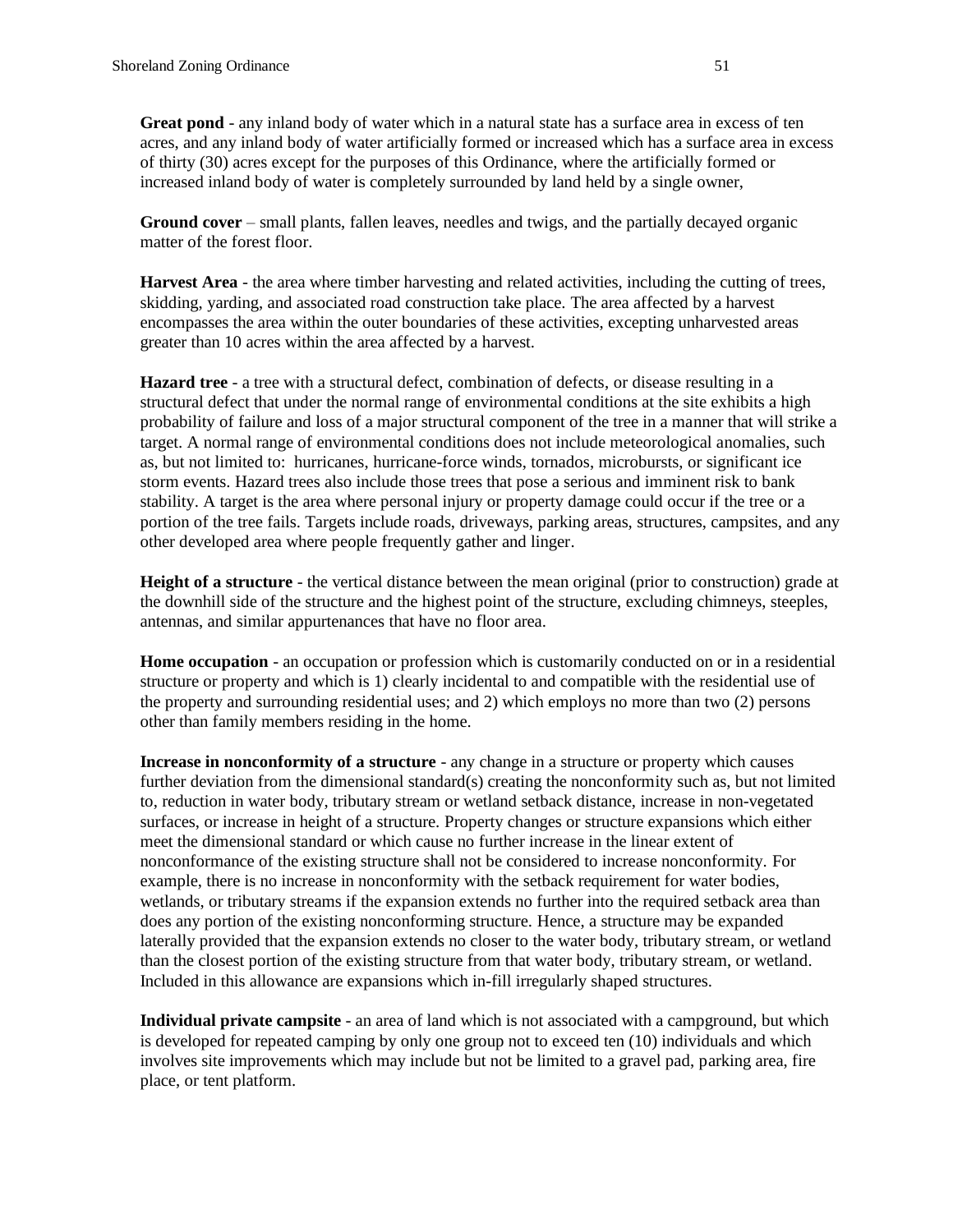**Industrial** - The assembling, fabrication, finishing, manufacturing, packaging or processing of goods, or the extraction of minerals.

**Institutional** – a non-profit or quasi-public use, or institution such as a church, library, public or private school, hospital, or municipally owned or operated building, structure or land used for public purposes.

**Land Management Road -** a route or track consisting of a bed of exposed mineral soil, gravel, or other surfacing materials constructed for, or created by, the passage of motorized vehicles and used primarily for timber harvesting and related activities, including associated log yards, but not including skid trails or skid roads.

**Licensed Forester** - a forester licensed under 32 M.R.S.A. Chapter 76.

**Lot area** - The area of land enclosed within the boundary lines of a lot, minus land below the normal high-water line of a water body or upland edge of a wetland and areas beneath roads serving more than two lots.

**Marina** - a business establishment having frontage on navigable water and, as its principal use, providing for hire offshore moorings or docking facilities for boats, and which may also provide accessory services such as boat and related sales, boat repair and construction, indoor and outdoor storage of boats and marine equipment, bait and tackle shops and marine fuel service facilities.

**Market value** - the estimated price a property will bring in the open market and under prevailing market conditions in a sale between a willing seller and a willing buyer, both conversant with the property and with prevailing general price levels.

**Mineral exploration** - hand sampling, test boring, or other methods of determining the nature or extent of mineral resources which create minimal disturbance to the land and which include reasonable measures to restore the land to its original condition.

**Mineral extraction** - any operation within any twelve (12) month period which removes more than one hundred (100) cubic yards of soil, topsoil, loam, sand, gravel, clay, rock, peat, or other like material from its natural location and to transport the product removed, away from the extraction site.

**Minimum lot width** - the closest distance between the side lot lines of a lot. When only two lot lines extend into the shoreland zone, both lot lines shall be considered to be side lot lines.

**Multi-unit residential** - a residential structure containing three (3) or more residential dwelling units.

**Native** – indigenous to the local forests.

**Nonconforming condition** – nonconforming lot, structure or use which is allowed solely because it was in lawful existence at the time this Ordinance or subsequent amendment took effect.

**Nonconforming lot** - a single lot of record which, at the effective date of adoption or amendment of this Ordinance, does not meet the area, frontage, or width requirements of the district in which it is located.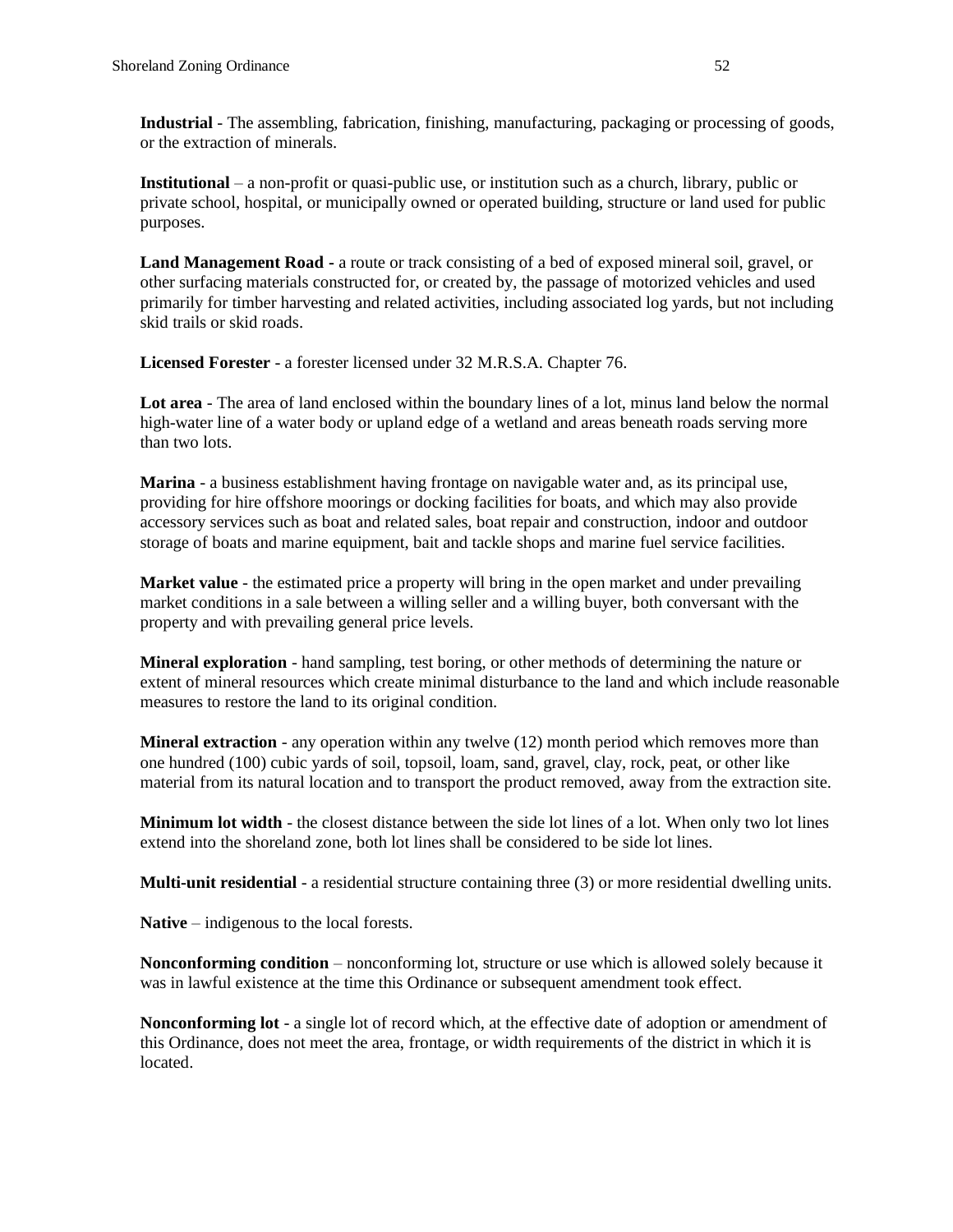**Nonconforming structure** - a structure which does not meet any one or more of the following dimensional requirements; setback, height, non-vegetated surfaces or footprint, but which is allowed solely because it was in lawful existence at the time this Ordinance or subsequent amendments took effect.

**Nonconforming use** - use of buildings, structures, premises, land or parts thereof which is not allowed in the district in which it is situated, but which is allowed to remain solely because it was in lawful existence at the time this Ordinance or subsequent amendments took effect.

**Non-native invasive species of vegetation** - species of vegetation listed by the Maine Department of Agriculture, Conservation and Forestry as being invasive in Maine ecosystems and not native to Maine ecosystems.

**Normal high-water line** - that line which is apparent from visible markings, changes in the character of soils due to prolonged action of the water or changes in vegetation, and which distinguishes between predominantly aquatic and predominantly terrestrial land. Areas contiguous with rivers and great ponds that support non-forested wetland vegetation and hydric soils and that are at the same or lower elevation as the water level of the river or great pond during the period of normal high-water are considered part of the river or great pond.

**Person** - an individual, corporation, governmental agency, municipality, trust, estate, partnership, association, two or more individuals having a joint or common interest, or other legal entity.

**Piers, docks, wharves, bridges and other structures and uses** extending or located below the normal high-water line or within a wetland.

- **Temporary:** Structures which remain in or over the water for less than seven (7) months in any period of twelve (12) consecutive months.
- **Permanent:** Structures which remain in or over the water for seven (7) months or more in any period of twelve (12) consecutive months.

**Principal structure** - a structure other than one which is used for purposes wholly incidental or accessory to the use of another structure or use on the same lot.

**Principal use** - a use other than one which is wholly incidental or accessory to another use on the same lot.

**Public facility** - any facility, including, but not limited to, buildings, property, recreation areas, and roads, which are owned, leased, or otherwise operated, or funded by a governmental body or public entity.

**Recent floodplain soils** - the following soil series as described and identified by the National Cooperative Soil Survey:

| Fryeburg        | Hadley  | Limerick |
|-----------------|---------|----------|
| Lovewell        | Medomak | Ondawa   |
| AlluvialCornish | Charles |          |
| Podunk          | Rumney  | Saco     |
| Suncook         | Sunday  | Winooski |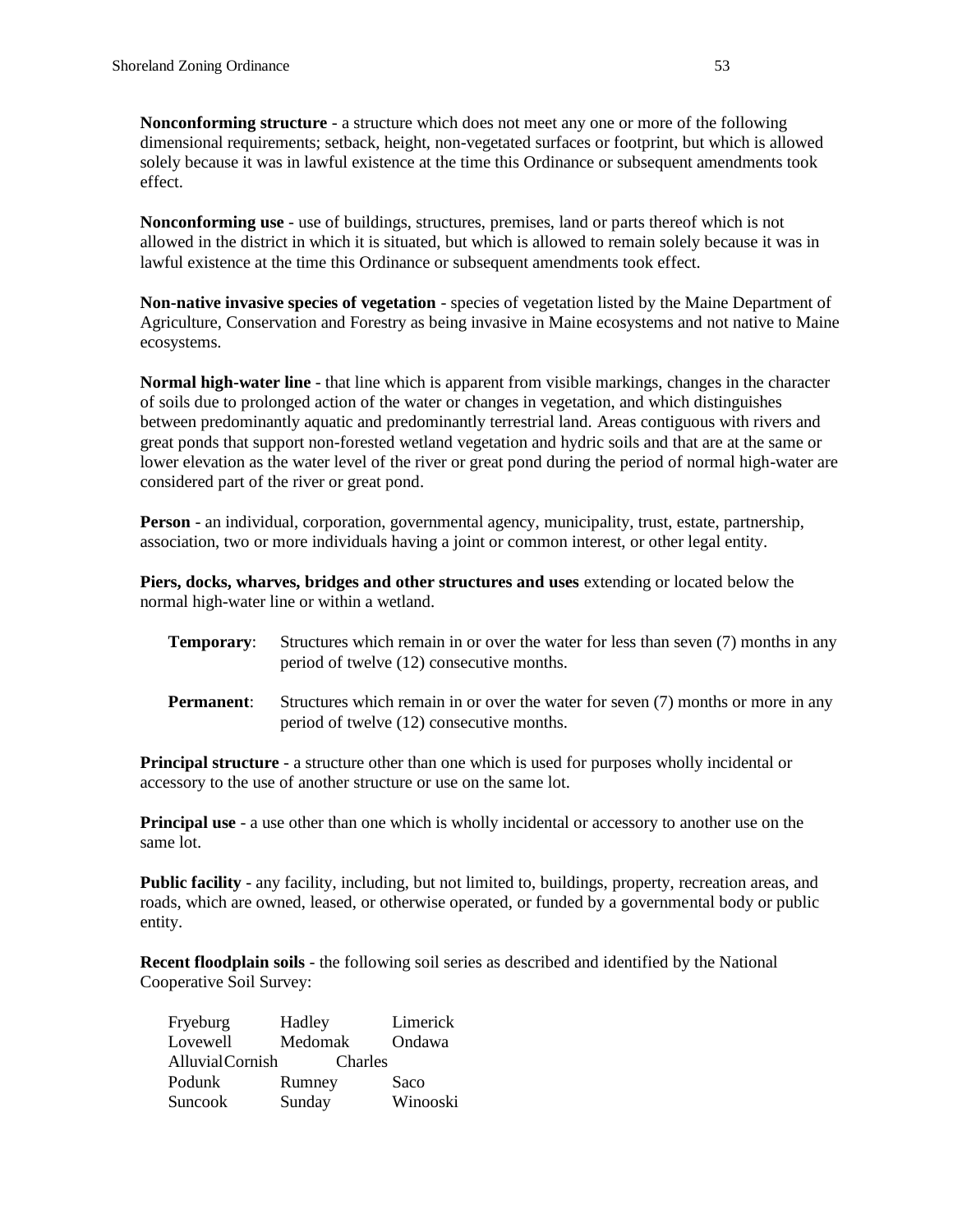**Recreational facility** - a place designed and equipped for the conduct of sports, leisure time activities, and other customary and usual recreational activities, excluding boat launching facilities.

**Recreational vehicle** - a vehicle or an attachment to a vehicle designed to be towed, and designed for temporary sleeping or living quarters for one or more persons, and which may include a pick-up camper, travel trailer, tent trailer, camp trailer, and motor home. In order to be considered as a vehicle and not as a structure, the unit must remain with its tires on the ground, and must be registered with the State Division of Motor Vehicles.

**Residential dwelling unit** - a room or group of rooms designed and equipped exclusively for use as permanent, seasonal, or temporary living quarters for only one family at a time, and containing cooking, sleeping and toilet facilities. The term shall include mobile homes and rental units that contain cooking, sleeping, and toilet facilities regardless of the time-period rented. Recreational vehicles are not residential dwelling units.

**Residual basal area** - the average of the basal area of trees remaining on a harvested site.

**Residual Stand** - a stand of trees remaining in the forest following timber harvesting and related activities

**Riprap** - rocks, irregularly shaped, and at least six (6) inches in diameter, used for erosion control and soil stabilization, typically used on ground slopes of two (2) units horizontal to one (1) unit vertical or less.

**River** - a free-flowing body of water including its associated floodplain wetlands from that point at which it provides drainage for a watershed of twenty five  $(25)$  square miles to its mouth.

**Road** - a route or track consisting of a bed of exposed mineral soil, gravel, asphalt, or other surfacing material constructed for or created by the repeated passage of motorized vehicles, excluding a driveway as defined.

**Sapling** – a tree species that is less than two  $(2)$  inches in diameter at four and one half  $(4.5)$  feet above ground level.

**Seedling** – a young tree species that is less than four and one half  $(4.5)$  feet in height above ground level.

**Service drop** - any utility line extension which does not cross or run beneath any portion of a water body provided that:

- 1. in the case of electric service
	- a. the placement of wires and/or the installation of utility poles is located entirely upon the premises of the customer requesting service or upon a roadway right-of-way; and
	- b. the total length of the extension is less than one thousand (1,000) feet.
- 2. in the case of telephone service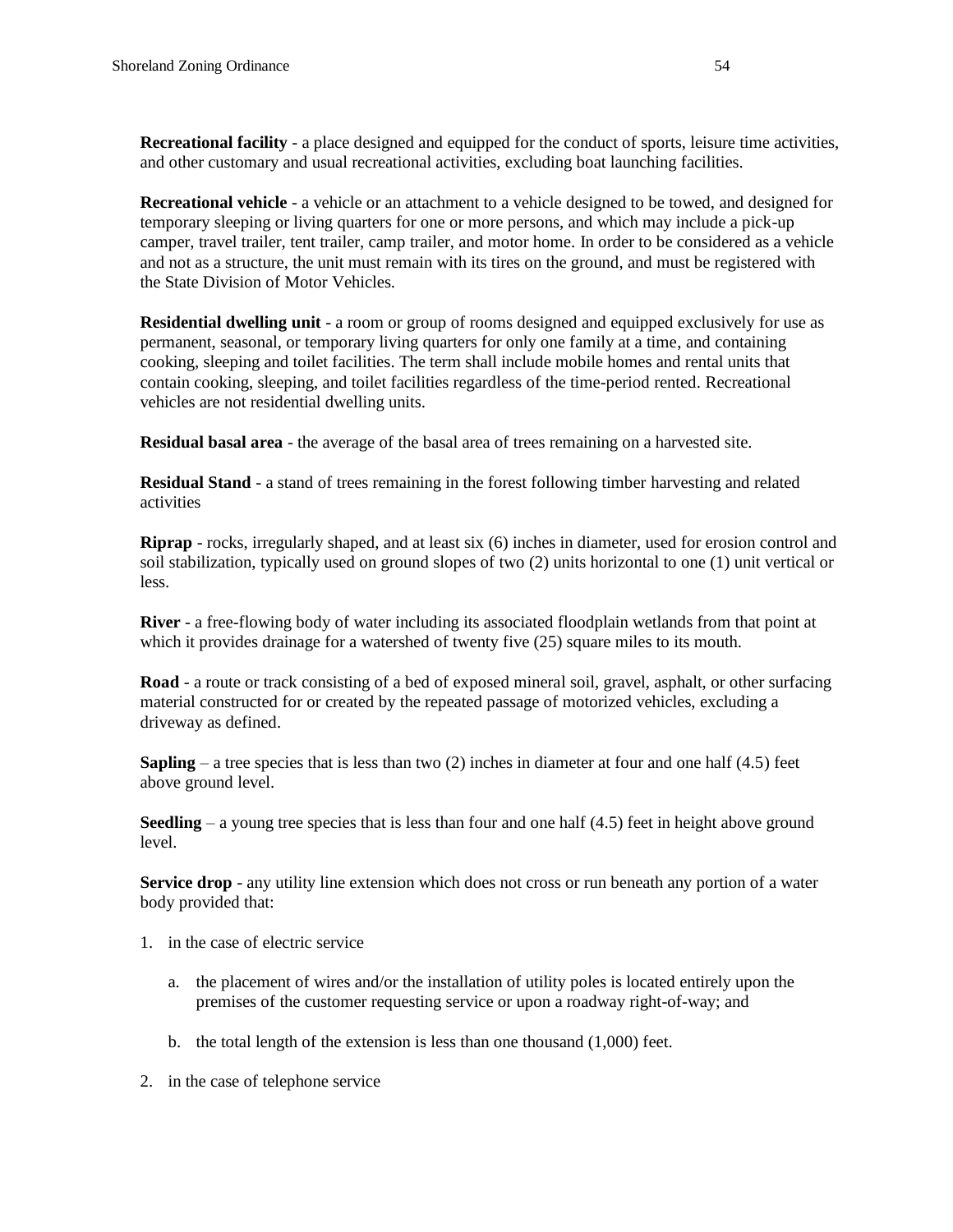- a. the extension, regardless of length, will be made by the installation of telephone wires to existing utility poles, or
- b. the extension requiring the installation of new utility poles or placement underground is less than one thousand (1,000) feet in length.

**Setback** - the nearest horizontal distance from the normal high-water line of a water body or tributary stream, or upland edge of a wetland, to the nearest part of a structure, road, parking space or other regulated object or area.

**Shore frontage** - the length of a lot bordering on a water body or wetland measured in a straight line between the intersections of the lot lines with the shoreline.

**Shoreland zone** - the land area located within two hundred and fifty (250) feet, horizontal distance, of the normal high-water line of any great pond or river; within 250 feet of the upland edge of a freshwater wetland; or within seventy-five (75) feet, horizontal distance, of the normal high-water line of a stream.

**Shoreline** – the normal high-water line, or upland edge of a freshwater wetland.

**Significant River Segments** - See 38 M.R.S.A. section 437. Includes the west branch of the Union River from Great Pond to the Route 9 bridge.

**Skid Road or Skid Trail** - a route repeatedly used by forwarding machinery or animal to haul or drag forest products from the stump to the yard or landing, the construction of which requires minimal excavation.

**Slash** - the residue, e.g., treetops and branches, left on the ground after a timber harvest.

**Storm-damaged tree** – a tree that has been uprooted, blown down, is lying on the ground, or remains standing, and is damaged beyond the point of recovery as a result of a storm event.

**Stream** - a free-flowing body of water from the outlet of a great pond or the confluence of two (2) perennial streams as depicted on the most recent, highest resolution version of the national hydrography dataset available from the United States Geological Survey, on the website of the United States Geological Survey or the national map, to the point where the stream becomes a river or where the stream meets the shoreland zone of another water body or wetland. When a stream meets the shoreland zone of a water body or wetland and a channel forms downstream of the water body or wetland as an outlet, that channel is also a stream.

**Structure** - whether temporary or permanent: anything located, built, constructed or erected for the support, shelter or enclosure of persons, animals, goods or property of any kind; anything built, constructed or erected on or in the ground. The term structure includes decks, patios, and satellite dishes. Structure does not include fences; poles; wiring, guy wires, guy anchors and other aerial equipment normally associated with service drops; subsurface waste water disposal systems as defined in Title 30-A, section 4201, subsection 5; geothermal heat exchange wells as defined in Title 32, section 4700-E, subsection 3-C; and wells or water wells as defined in Title 32, section 4700-E, subsection 8.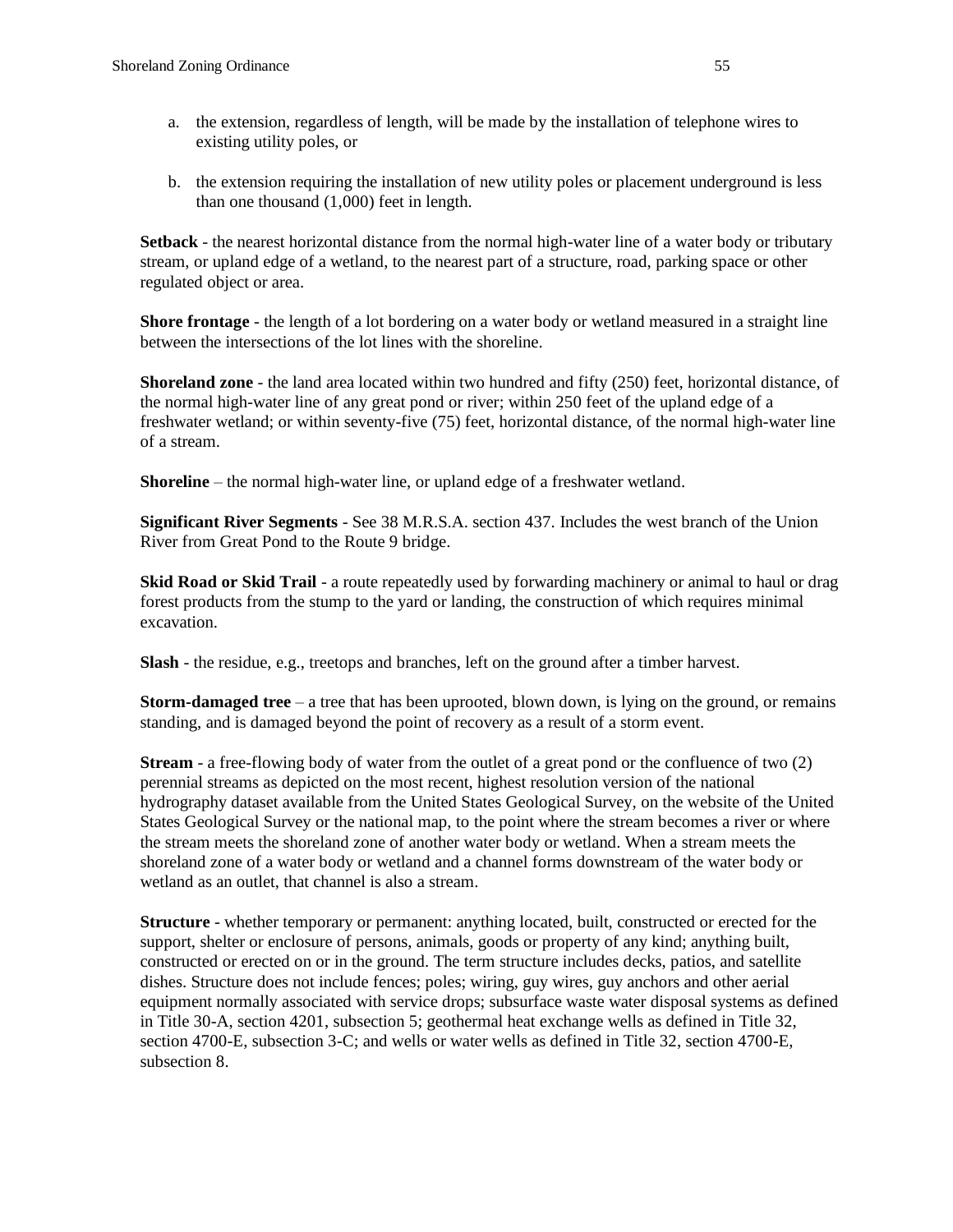**Substantial start** - completion of thirty (30) percent of a permitted structure or use measured as a percentage of estimated total cost.

**Subsurface sewage disposal system** – any system designed to dispose of waste or waste water on or beneath the surface of the earth; includes, but is not limited to: septic tanks; disposal fields; grandfathered cesspools; holding tanks; pretreatment filter, piping, or any other fixture, mechanism, or apparatus used for those purposes; does not include any discharge system licensed under 38 M.R.S.A. section 414, any surface waste water disposal system, or any municipal or quasi-municipal sewer or waste water treatment system.

**Sustained slope** - a change in elevation where the referenced percent grade is substantially maintained or exceeded throughout the measured area.

**Timber harvesting** - the cutting and removal of timber for the primary purpose of selling or processing forest products. The cutting or removal of vegetation in the shoreland zone associated with any other land use activity, and the cutting or removal of trees in the shoreland zone on a lot that has less than two (2) acres within the shoreland zone, shall not be considered timber harvesting. Such cutting or removal of vegetation shall be regulated pursuant to Section 15 (P), *Clearing or Removal of Vegetation for Activities Other Than Timber Harvesting*.

**Timber harvesting and related activities** - timber harvesting, the construction and maintenance of roads used primarily for timber harvesting and other activities conducted to facilitate timber harvesting.

**Tree** – a woody perennial plant that has a well-defined trunk(s) at least two (2) inches in diameter at four and one half (4.5) feet above the ground, that has a more or less definite crown and that reaches a height of at least ten (10) feet at maturity.

**Tributary stream** – means a channel between defined banks created by the action of surface water, which is characterized by the lack of terrestrial vegetation or by the presence of a bed, devoid of topsoil, containing waterborne deposits or exposed soil, parent material or bedrock; and which is connected hydrologically with other water bodies. "Tributary stream" does not include rills or gullies forming because of accelerated erosion in disturbed soils where the natural vegetation cover has been removed by human activity. This definition does not include the term "stream" as defined elsewhere in this Ordinance, and only applies to that portion of the tributary stream located within the shoreland zone of the receiving water body or wetland.

NOTE: Water setback requirements apply to tributary streams within the shoreland zone.

**Upland edge of a wetland** - the boundary between upland and wetland. For purposes of a freshwater wetland, the upland edge is formed where the soils are not saturated for a duration sufficient to support wetland vegetation; or where the soils support the growth of wetland vegetation, but such vegetation is dominated by woody stems that are six (6) meters (approximately twenty (20) feet) tall or taller.

**Vegetation** - all live trees, shrubs, and other plants including without limitation, trees both over and under 4 inches in diameter, measured at 4 1/2 feet above ground level.

**Volume of a structure** - the volume of all portions of a structure enclosed by roof and fixed exterior walls as measured from the exterior faces of these walls and roof.